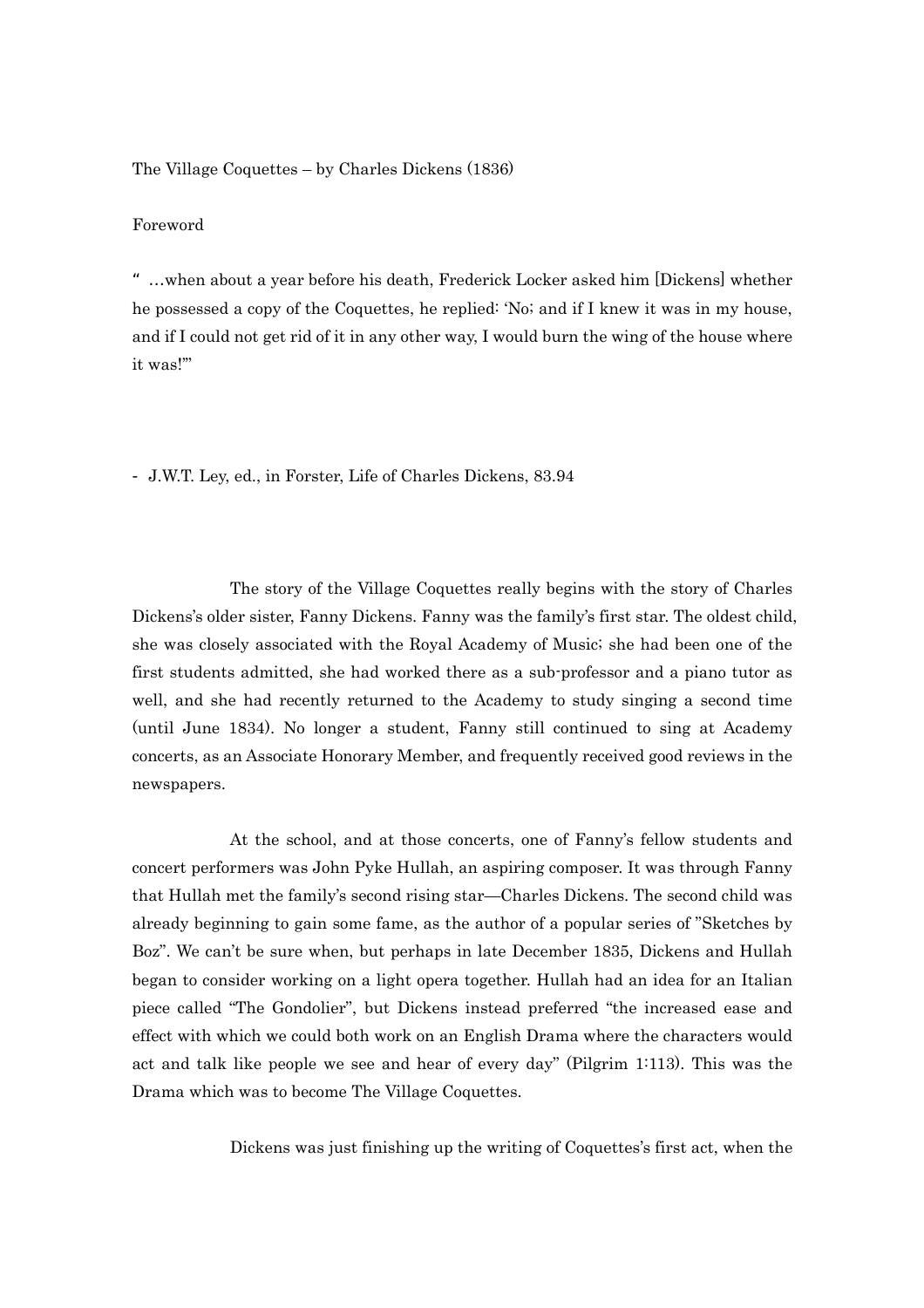play had a bit of great good luck. George Hogarth, Dickens's soon-to-be father-in-law, was sometimes acting as Dickens's literary agent, and Hogarth had had a meeting with John Braham (15 Jan 1836). John Braham was the most popular light-opera tenor of the day, and, more significantly, he had recently become a theatre producer also.

 The meeting was to have great consequences. Dickens, still working as a Morning Chronicle reporter, had just that same day written a glowing theatre review of Braham's singing, and Hogarth pointed the notice out to Braham. The theatre manager was so touched at Dickens's "beautiful compliments" (Pilgrim 1:118), that he agreed to consider The Village Coquettes for production. Dickens rushed to complete the opera's libretto, and no more than fifteen days later, Braham had accepted it, "with the most flattering encomiums" (Pilgrim 1:122). Two months before he began Pickwick—one week before his first book was published—still age 23—Charles Dickens had placed his first play.

 Dickens and Hullah went through one round of revisions for the opera, and at Braham's request Dickens added the character Martin Stokes, "a low comedy part" without singing (Pilgrim 1:151). The role was a vehicle for J.P. Harley, a star whom Braham had just lured away from the Drury Lane Theatre and signed. Harley was to become good friends with Dickens, and the published play was dedicated to him. Harley, Braham, and his wife, were all wildly enthusiastic about Coquettes—more so, even, than Dickens and Hullah—and were positive it would be a hit. Manager Braham went so far as to take the lead part for himself.

 Although The Village Coquettes was written first, scheduling concerns were such that a second play by Dickens was first performed. The Strange Gentleman had opened the theatre's season with a hit, and had a successful first run of 50 performances. Adapted from one of the Sketches by Boz, it was the type of material the public expected from Dickens. On its final night, Tuesday 6 Dec 1836, Gentleman shared the bill with the premiere of The Village Coquettes. A historical romance, deliberately written in the style of the minor popular plays of the time, Coquettes did not catch the public's fancy. Reviews were mostly negative, and complained that the opera was derivative, and not appropriate for nor worthy of Boz's talents (see Dexter for more). One detailed review is included in full, below, after the text of the play.

Thus Coquettes had only a limited success, and closed its first run after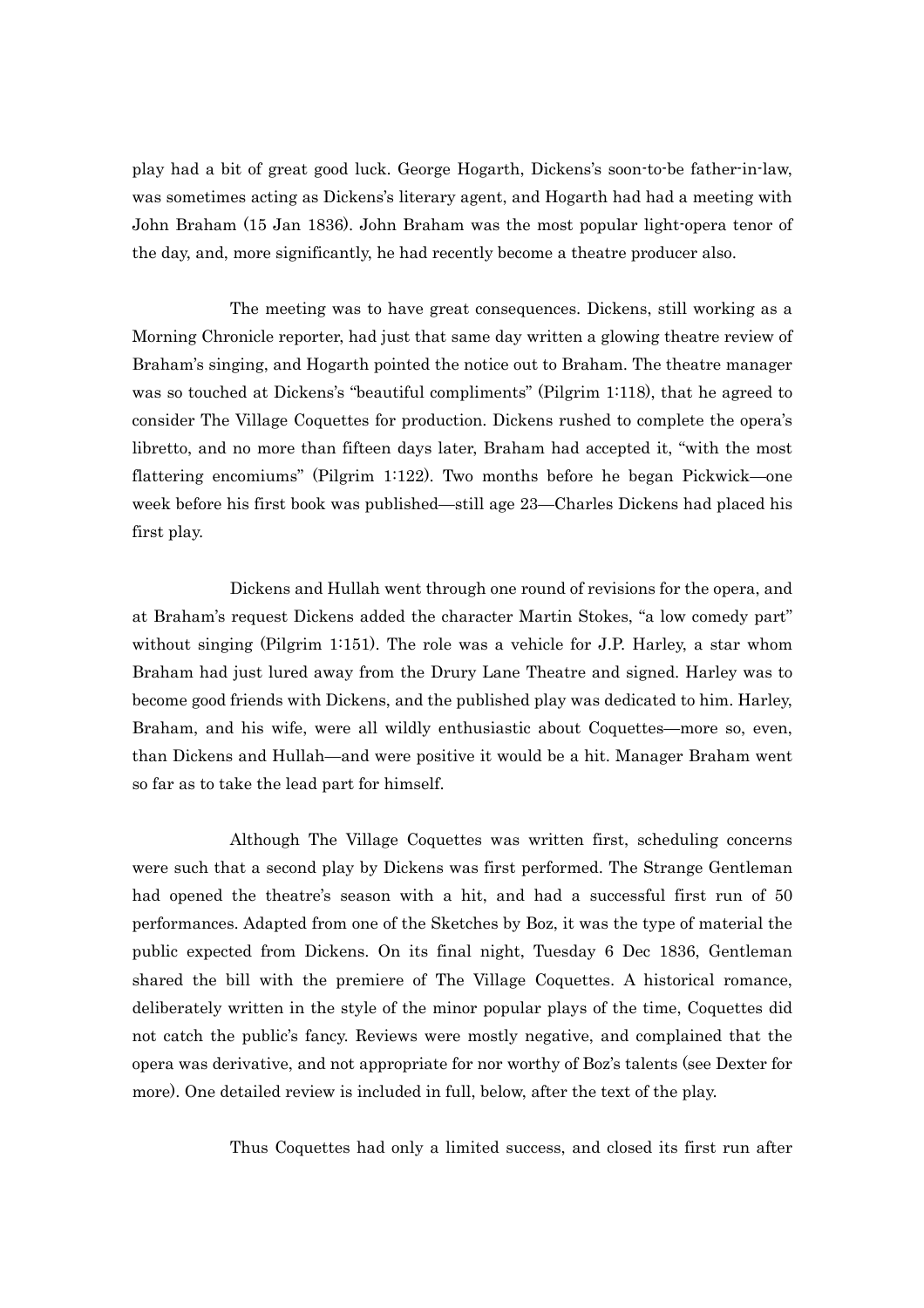seventeen performances (24 Dec 1836). Revived the following year, it was still staged occasionally, but Braham was soon begging Dickens to give away plenty of free passes, to fill empty seats in a drafty house. On April 7, Boz asked to have his name removed from the playbills. Coquettes finally finished with a total of 27 performances (17 May 1837).

 The story does have a happy ending, though. For the last few performances of Coquettes, the lead role of Squire Norton was taken over by Henry Burnett, who was, like Fanny and Hullah, a star of the Royal Academy concerts. Henry Burnett and Fanny Dickens had known each other many years, and became engaged at just about this time. They were soon married (13 Sep 1837).

 Some final details of the opera should be noted. Dickens's libretto was published by Bentley (22 Dec 1836), as a two-shilling pamphlet, too late for the opera's premiere. Many years later, Bentley in was serious financial difficulties, and offered Dickens his remaining supply of 355 Coquettes. Dickens wrote "I am not particularly proud of the performance to which your obliging note refers, and shall be sufficiently contented to pay the deficit for the privilege of possessing myself of the copies on hand" (Pilgrim 7:672). Dickens wrote Bentley a cheque for ₤9.9.0 for the backstock, and presumably disposed of it (see epigraph).

 The music fared even worse. Many of Hullah's songs for the opera were published individually, and these still exist, though they are not included here. However, the concerted score, the music as a whole, was lost, notably the overture and the incidental music. The circumstances are not clear, but it may have happened during a residential fire in Edinburgh (27 Dec 1836), which destroyed a large collection of theatrical music, belonging to the Theatre Royal's librarian. Forty-five families were left homeless (Hill, 194). Years later, a Sir Frederick Bridge attempted to reconstruct the lost music. His version of the Coquettes was played on a small stage in London (1924), but Sir Frederick never saw it. He died a few months before opening night. Bridge was followed by Edward J. Chadfield, who did a more thorough job of researching and reconstruction. The Chadfield version was also given a small production in London, the first time without incident (1937). But when the play was revived, the playwright expired (1956).

Dickens was to write one more piece for the St. James's Theatre, Is She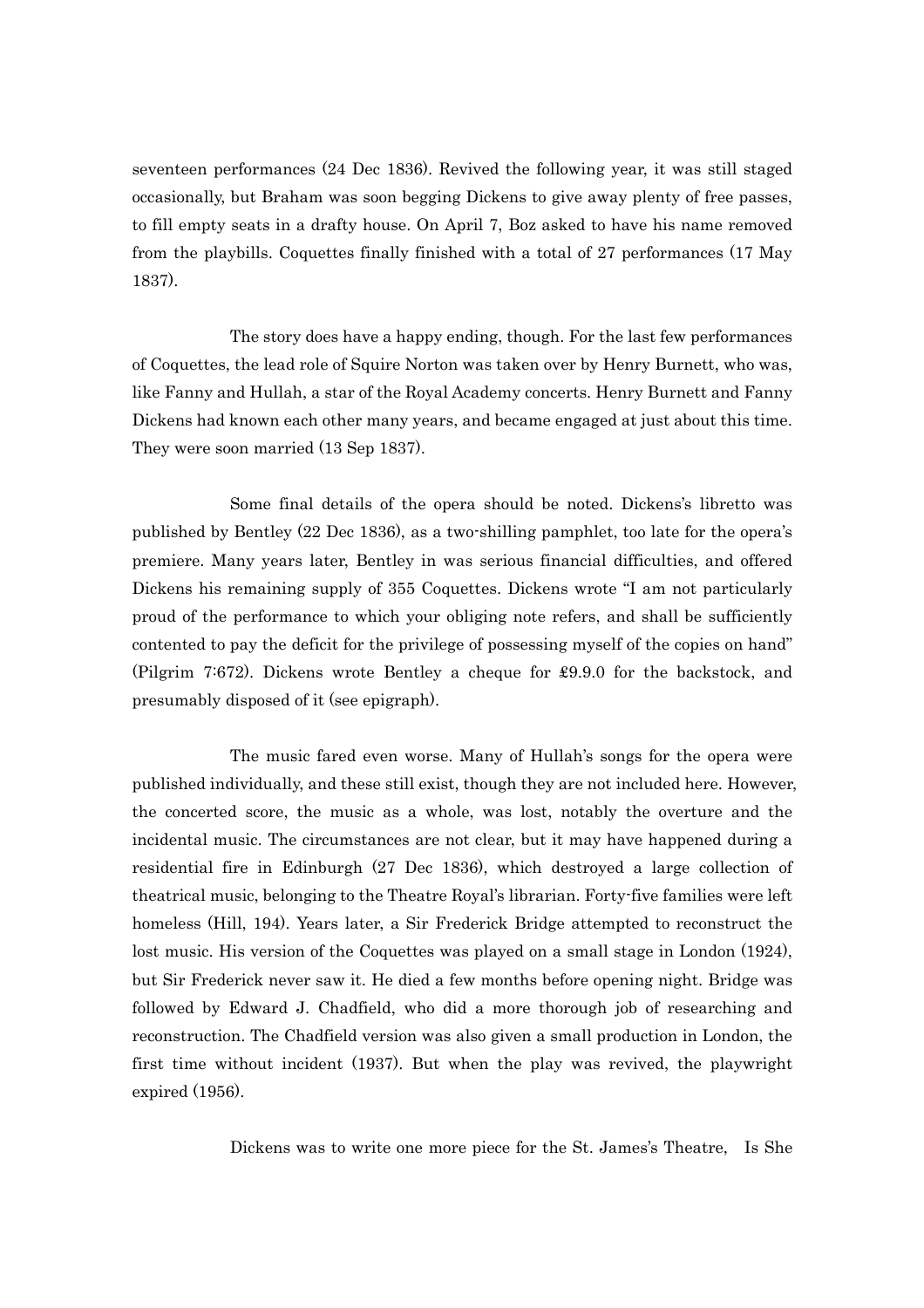His Wife?, a one act farce. The details of that production will be given with the text of the play.

## THE VILLAGE COQUETTES

A COMIC OPERA

IN TWO ACTS

(Music by John Hullah)

[Libretto by Charles Dickens - 1836]

DEDICATION To J. P. HARLEY, ESQ.

## MY DEAR SIR,

 My dramatic bantlings are no sooner born, than you father them. You have made my 'Strange Gentleman' exclusively your own; you have adopted Martin Stokes with equal readiness; and you still profess your willingness to do the same kind office for all future scions of the same stock.

 I dedicate to you the first play I ever published; and you made for the me the first play I ever produced:—the balance is in your favour, and I am afraid it will remain so.

 That you may long contribute to the amusement of the public, and long be spared to shed a lustre, by the honour and integrity of your public life, on the profession which for many years you have done so much to uphold, is the sincere and earnest wish of, my dear Sir,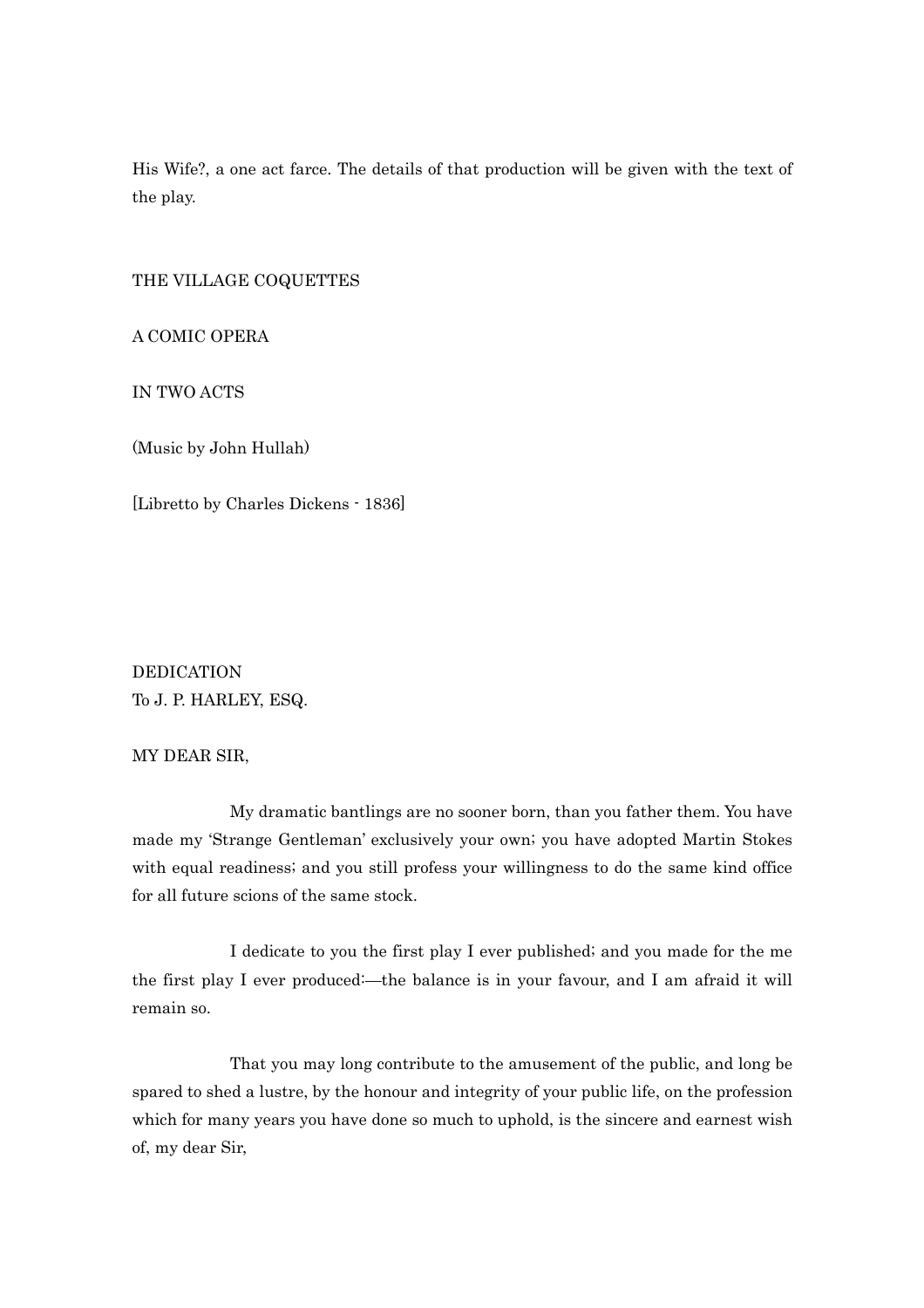most faithfully,

#### CHARLES DICKENS.

December 15th, 1836.

### PREFACE

'EITHER the Honourable Gentleman is in the right, or he is not,' is a phrase in very common use within the walls of Parliament. This drama may have a plot, or it may not; and the songs may be poetry, or they may not; and the whole affair, from beginning to end, may be great nonsense, or it may not, just as the honourable gentleman or lady who reads it may happen to think. So, retaining his own private and particular opinion upon the subject (an opinion which he formed upwards of a year ago, when he wrote the piece), the Author leaves every such gentleman or lady, to form his or hers, as he or she may think proper, without saying one word to influence or conciliate them.

 All he wishes to say is this;—That he hopes MR. BRAHAM, and all the performers who assisted in the representation of this opera, will accept his warmest thanks for the interest they evinced in it, from its very first rehearsal, and for their zealous efforts in his behalf—efforts which have crowned it with a degree of success far exceeding his most sanguine anticipations; and of which no form of words could speak his acknowledgment.

 It is needless to add that the libretto of an opera must be, to a certain extent, a mere vehicle for the music; and that it is scarcely fair or reasonable to judge it by those strict rules of criticism which would be justly applicable to a five-act tragedy, or

**The Course of the Vourse of the Vourse of the Vourse of the Vourse of the Vourse of the Vourse of the Vourse of the Vourse of the Vourse of the Vourse of the Vourse of the Vourse of the Vourse of the Vourse of the Vourse**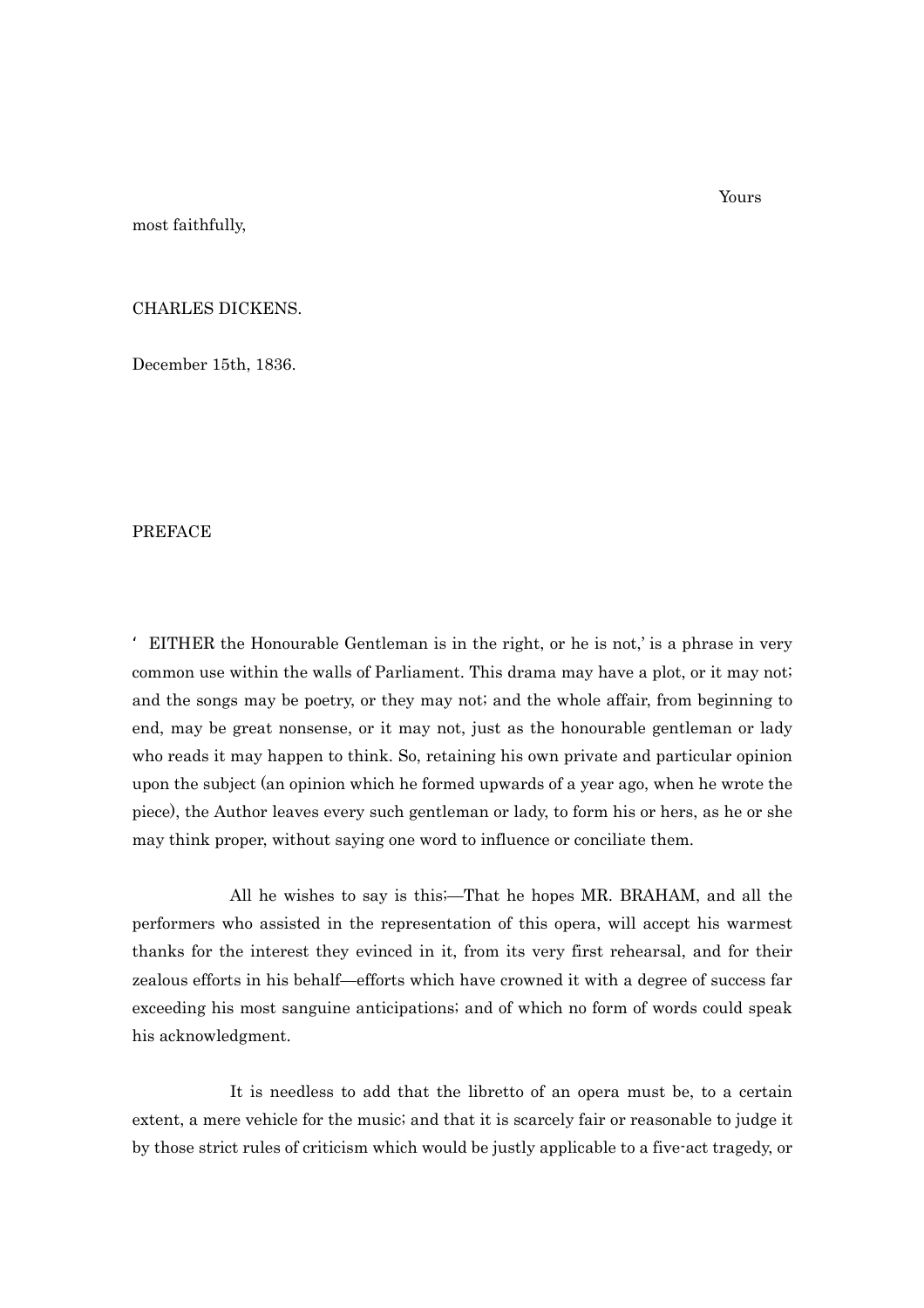a finished comedy.

## DRAMATIS PERSONÆ

AT ST. JAMES'S THEATRE, DECEMBER 6, 1836

SQUIRE NORTON MR. BRAHAM.

THE HON. SPARKINS FLAM (his friend) MR. M. BARNETT.

OLD BENSON (a small farmer) MR. STRICKLAND.

MR. MARTIN STOKES (a very small farmer with a very large circle of particular friends)

MR. HARLEY.

GEORGE EDMUNDS (betrothed to Lucy) MR. BENNETT.

YOUNG BENSON MR. J. PARRY.

JOHN MADDOX (attached to Rose) MR. GARDNER.

LUCY BENSON MISS RAINFORTH.

ROSE (her cousin)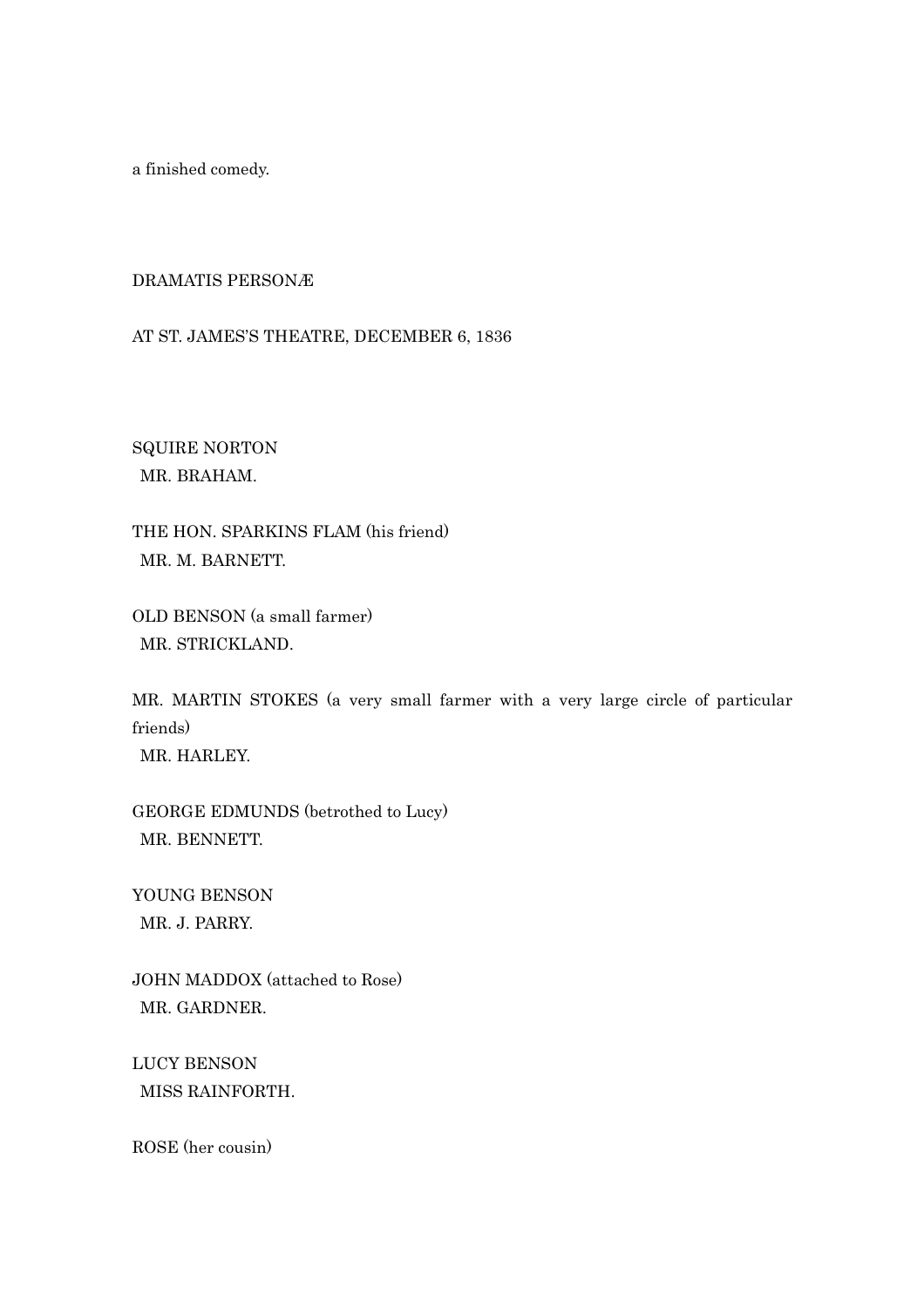MISS J. SMITH.

Time occupied in Representation.—Two hours and a half.

PERIOD.—THE AUTUMN of 1729.

SCENE.—AN ENGLISH VILLAGE.

The Passages [ruled out] were omitted in the representation.

THE VILLAGE COQUETTES

ACT I

SCENE I.—A Rick-yard, with a cart laden with corn-sheaves. JOHN MADDOX, and labourers, unloading it. Implements of husbandry, etc., lie scattered about. A gate on one side. JOHN MADDOX is in the cart, and dismounts at the conclusion of the Chorus.

Round.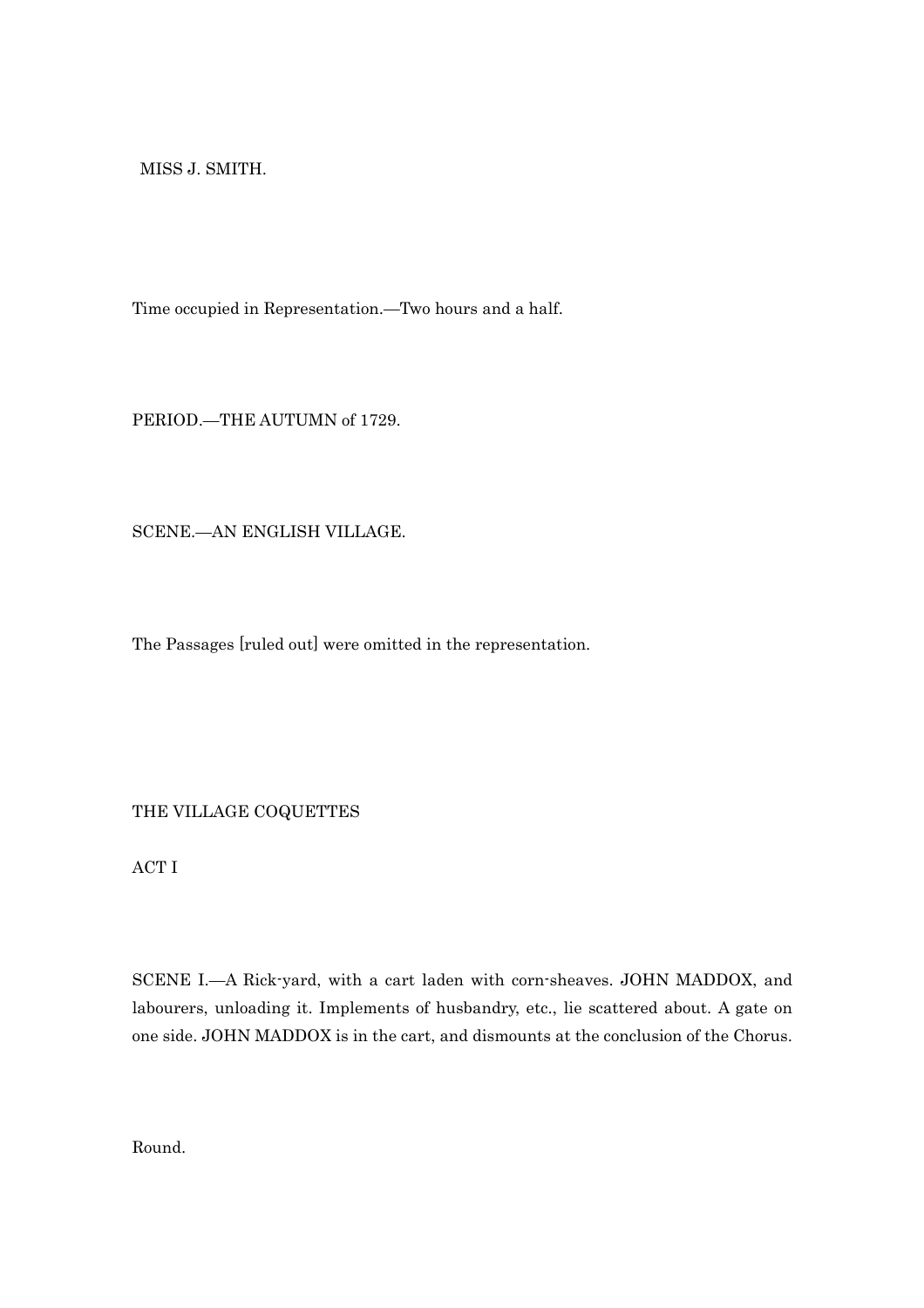Hail to the merry Autumn days, when yellow cornfields shine, Far brighter than the costly cup that holds the monarch's wine! Hail to the merry harvest time, the gayest of the year, The time of rich and bounteous crops, rejoicing, and good cheer!

'Tis pleasant on a fine Spring morn to see the buds expand,

'Tis pleasant in the Summer time to view the teeming land;

'Tis pleasant on a Winter's night to crouch around the blaze,—

But what are joys like these, my boys, to Autumn's merry days!

Then hail to merry Autumn days, when yellow corn-fields shine, Far brighter than the costly cup that holds the monarch's wine! And hail to merry harvest time, the gayest of the year, The time of rich and bounteous crops, rejoicing, and good cheer!

JOHN. Well done, my lads; a good day's work, and a warm one. Here, Tom (to Villager), run into the house, and ask Miss Rose to send out some beer for the men, and a jug for Master Maddox; and d'ye hear, Tom, tell Miss Rose it's a fine evening, and that if she'll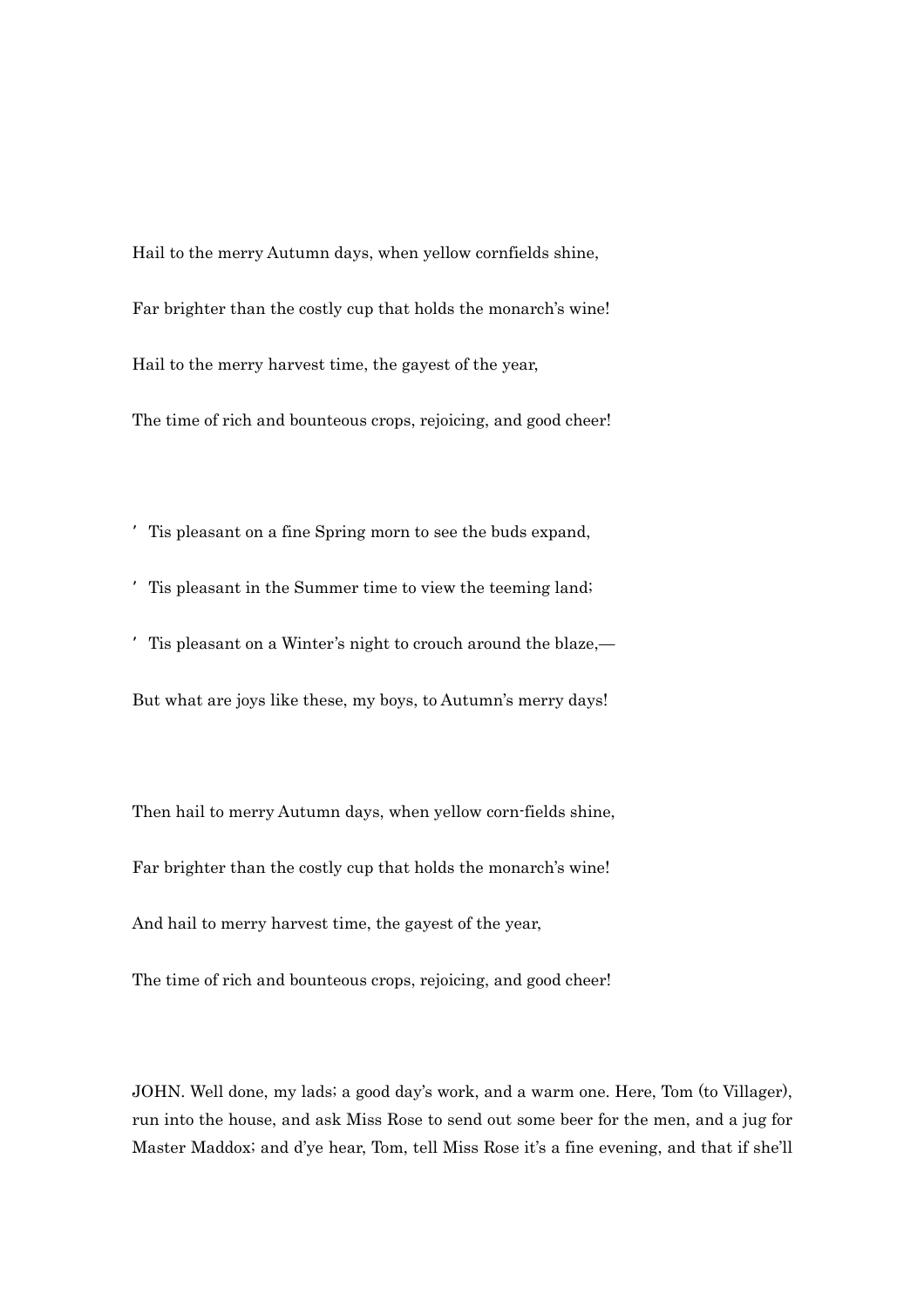step out herself, it'll do her good, and do me good into the bargain. (Exit Villager.) That's right, my lads, stow these sheaves away, before the sun goes down. Let's begin fresh in the morning, without any leavings of to-day. By this time to-morrow the last load will have been carried, and then for our Harvest-Home!

VILLAGERS. Hurrah! Hurrah!

(First four lines of Round repeated.)

Enter MARTIN STOKES.

MARTIN. Very good! very good, indeed!—always sing while you work—capital custom! I always do when I work, and I never work at all when I can help it;—another capital custom. John, old fellow, how are you?—give us your hand,—hearty squeeze,—good shake,—capital custom number three. Fine dry weather for the harvest, John. Talking of that, I'm dry too: you always give away plenty of beer, here;—capital custom number four. Trouble you for the loan of that can, John.

JOHN (taking it from the cart). Here's the can, but as to there being anything good in it it's as dry as the weather, and as empty as you. Hoo! hoo! (laughing boisterously, is suddenly checked by a look from MARTIN).

MARTIN. Hallo, John, hallo! I have often told you before, Mr. Maddox, that I don't consider you in a situation of life which entitles you to make jokes, far less to laugh at 'em. If you must make a joke, do it solemnly, and respectfully. If I laugh, that's quite enough, and it must be far more gratifying to your feelings than any contortions of that enormous mouth of yours.

JOHN. Well, perhaps, as you say, I ought n't to make jokes till I arrive, like you, at the dignity of a small piece of ground and a cottage; but I must laugh at a joke, sometimes.

MARTIN. Must, must you!—Rather presuming fellow, this Maddox. (Aside.)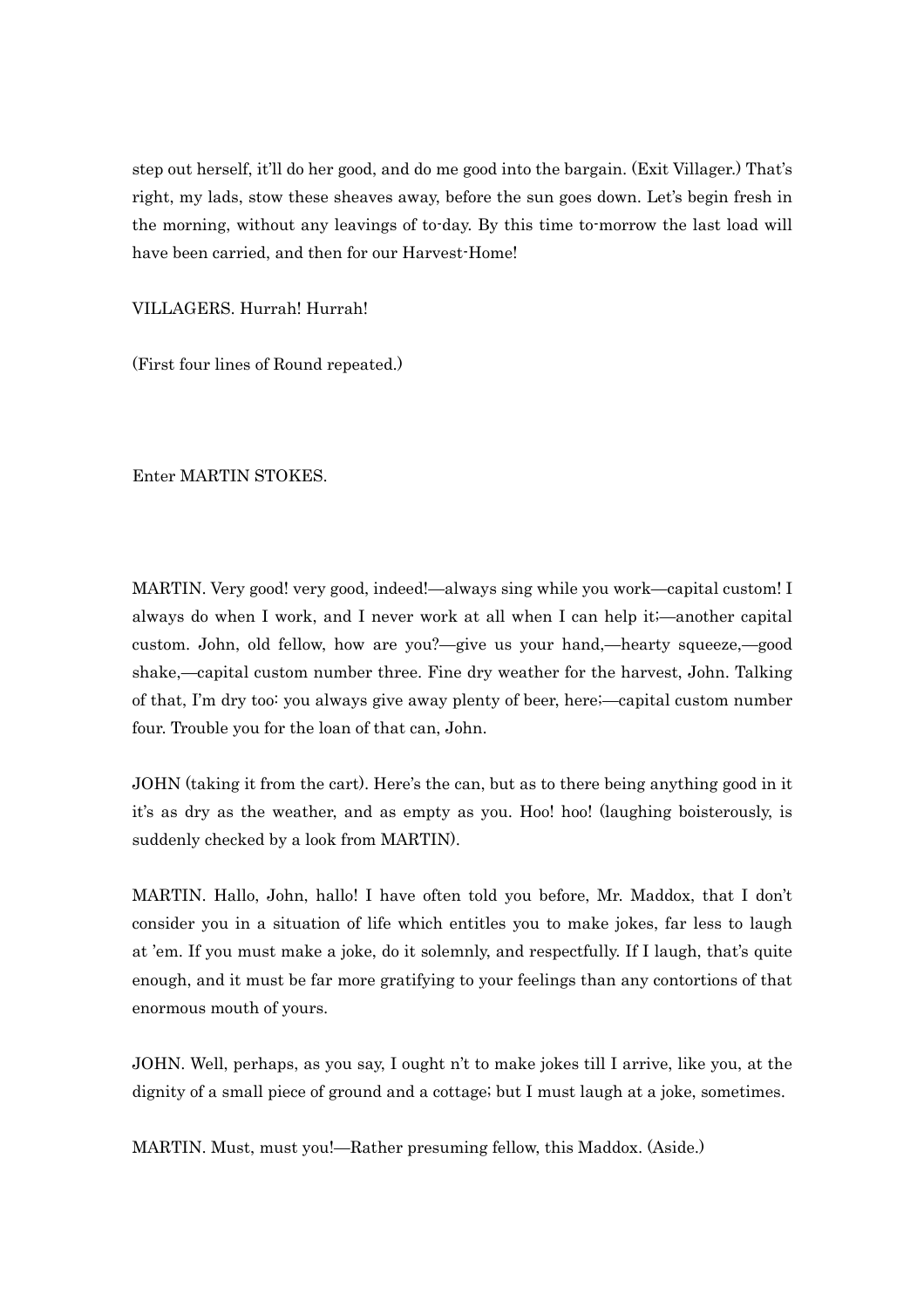JOHN. Why, when you make one of them rum jokes of yours,—'cod, I must laugh then!

MARTIN. Oh! ah! you may laugh then, John; always laugh at my jokes,—capital custom number five; no harm in that, because you can't help it, you know.—Knowing fellow, though. (Aside.)

JOHN. Remember that joke about the old cow, as you made five years ago?—'cod, that was a joke! Hoo! hoo! hoo!—I never shall forget that joke. I never see a cow, to this day, without laughing.

MARTIN. Ha! ha! ha! very good, very good!—Devilish clever fellow this! (Aside.) Well, Jack, you behave yourself well, all the evening, and perhaps I may make that joke again before the day's out.

JOHN. Thank 'ee, that's very kind.

MARTIN. Don't mention it, don't mention it; but I say, John, I called to speak to you about more important matters.—Something wrong here, an't there? (Mysteriously.)

JOHN. Wrong! you're always fancying something wrong.

MARTIN. Fancying,—come, I like that. I say, why don't you keep your harvest-home at home, to-morrow night? Why are we all to go up to the Squire's, as if we couldn't be merry in Benson's barn? And why is the Squire always coming down here, looking after some people, and cutting out other people?—an't that wrong? Where's George Edmunds—old Benson's so fond of, and that Lucy was fond of too, once upon a time,—eh? An't that wrong? Where's your sweetheart, Rose?—An't her walkings, and gigglings, and whisperings, and simperings, with the Squire's friend, Mr. Sparkins Flam, the talk of the whole place? Nothing wrong there,—eh? (MADDOX goes up.) Had him there; I knew there was something wrong. I'll keep a sharp eye upon these doings, for I don't like these new-fangled customs. It was all very well in the old time, to see the Squire's father come riding among the people on his bay cob, nodding to the common folks, shaking hands with me, and all that sort of thing; but when you change the old country-gentleman into a dashing fop from London, and the steady old steward into Mr. Sparkins Flam, the case is very different. We shall see,—but if I might tell Miss Lucy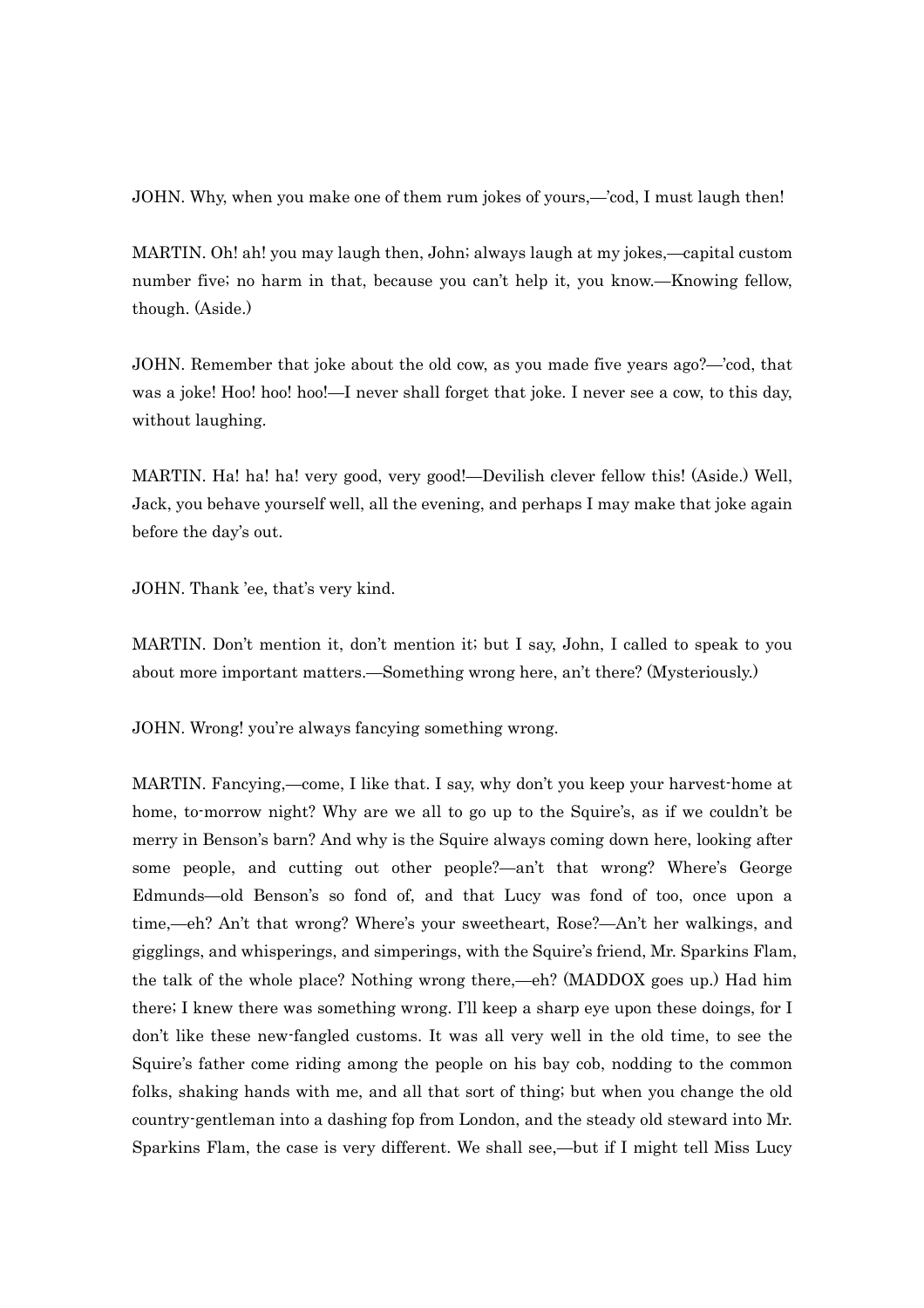Benson a bit of my mind, I should say, 'Stick to an independent young fellow, like George Edmunds, and depend upon it you will be happier than you would with all the show and glitter of a squire's lady.' And I should say to Rose, very solemn, 'Rose—'

ROSE enters unperceived, with beer.

'Rose—'

ROSE (starting). Lord bless us! What a hollow voice!—Why, it's Mr. Stokes!—What on earth is the matter with him?

MARTIN (not seeing her). Rose,—if you would be happy and contented, if you would escape destruction, shield yourself from dangerous peril, and save yourself from horrid ruin!—

ROSE. What dreadful words!—

MARTIN. You will at once, and without delay, bestow your hand on John Maddox; or if you would aspire to a higher rank in life, and a loftier station in society, you will cultivate the affections of Mr. Stokes,—Mr. Martin Stokes,—a young gentleman of great mental attractions, and very considerable personal charms; leaving the false and fatal Flam to the ignominious fate which—

ROSE. Why, Mr. Stokes.—

MARTIN. Ignominious fate which—

ROSE. Dear, he must be in a fit! Mr. Stokes!

MARTIN. Eh?—Ah! Miss Rose,—It's you, is it?

ROSE. Me! Yes, and here have I been waiting all this time, while you were talking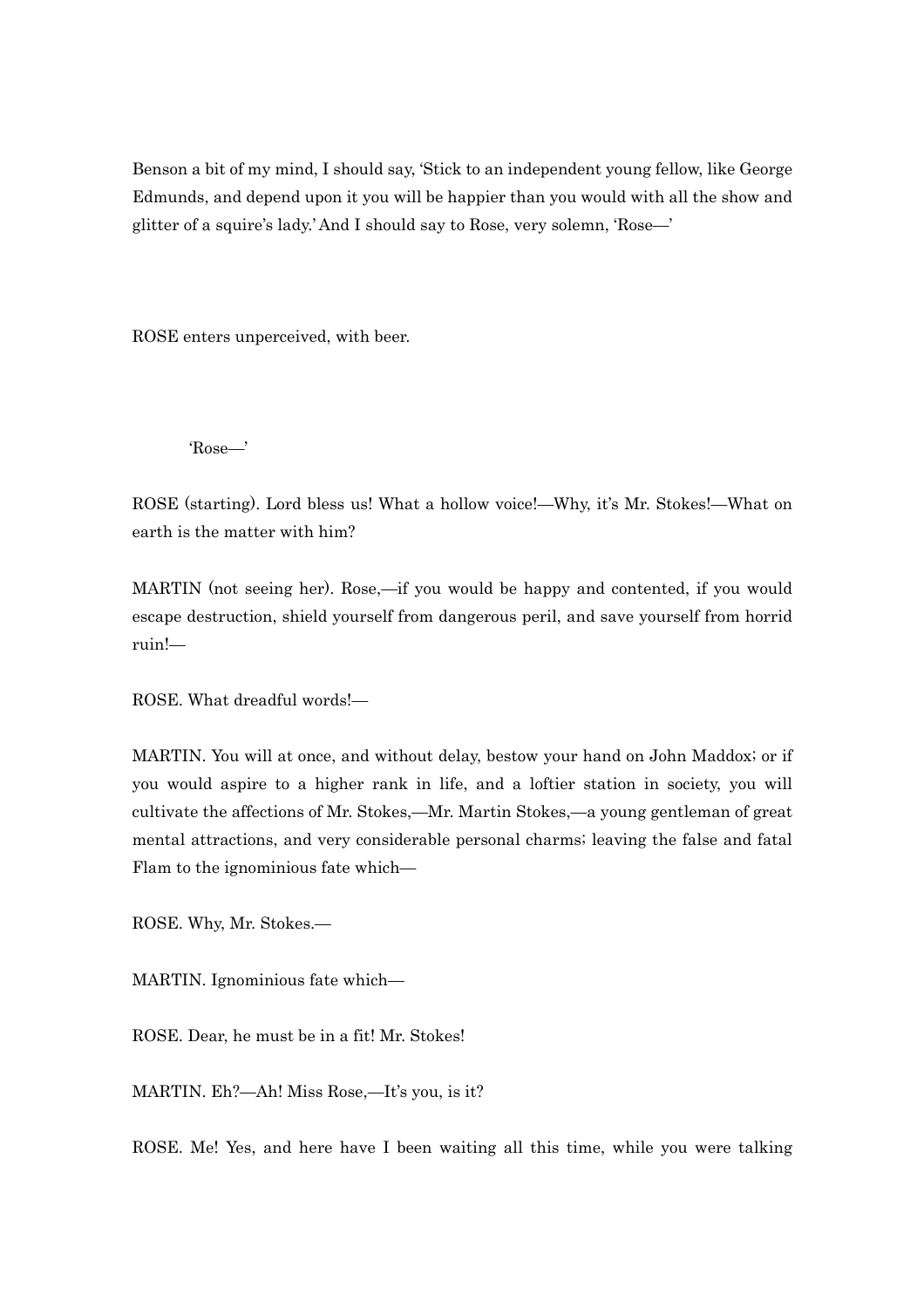nonsense to yourself. Here, I have brought you some beer.

MARTIN. Oh! Miss Rose, if you go on in this way, you'll bring us to our bier, instead of bringing our beer to us. (Looking round.) You may laugh, if you want to, very much, John.

JOHN. Hoo! hoo! hoo!

ROSE. Be quiet, oaf! And pray, sir (to MARTIN), to what may your most humorous observation refer?

MARTIN. Why, my dear Miss Rose, you know my way,—always friendly,—always thinking of the welfare of those I like best, and very seldom receiving any gratitude in return.

ROSE. I know you very seldom deserve any.

MARTIN. Ah! that's exactly my meaning; that's the way, you see. The moment I begin to throw out a hint to one of my dear friends, out comes some unkind and rude remark. But I bear it all for their sakes. I won't allow you to raise my ill nature,—you shan't stop me. I was going to say, don't you think—now don't you think—that you—don't be angry—make rather—don't colour up,—rather too free with Mr. Sparkins Flam?

ROSE. I make free with Mr. Sparkins Flam! Why you odious, insolent creature!

MARTIN. Ah, of course—always the way—I told you so—I knew you'd say that.

ROSE. And you, John, you mean-spirited scarecrow; will you stand there, and see me insulted by an officious, impertinent—

MARTIN. Go on, go on! (A gun fired.) Hallo! (Looking off.) Here they are, the Squire and Mr. Sparkins Flam.

ROSE (hastily adjusting her dress). My goodness! Mr. Spar—run, John, run, there's a dear!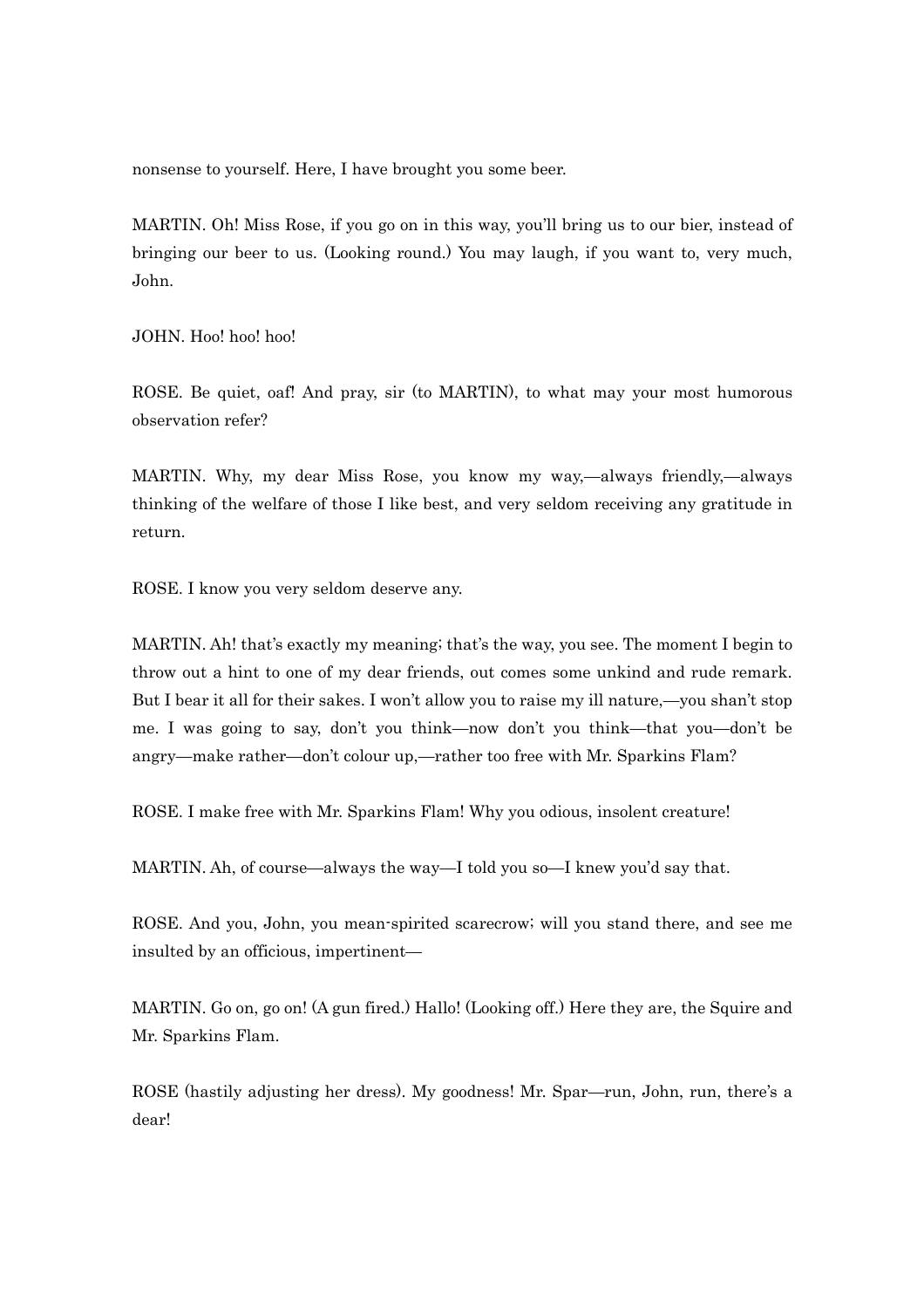JOHN (not moving). Very dear, I dare say.

ROSE. Run, and tell my uncle and Lucy, that Mr. Spar—I mean that the Squire's coming.

JOHN. I wouldn't ha' gone anyhow; but nobody need go now, for here they are. Now, I'm extinguished for the rest of the day.

Enter through the gate SQUIRE NORTON and MR. SPARKINS FLAM, dressed for sporting, with guns, etc., and two Gamekeepers. On the other side, old BENSON and LUCY. MARTIN, during the whole scene, thrusts himself in the SQUIRE'S way, to be taken notice of.

SQUIRE (to Gamekeeper, and putting down his gun). Take the birds into the house. Benson, we have had a good day's sport, but a tiring one; and as the load is heavy for my fellows, you'll let our game remain where it is. I could not offer it to a better friend.

BENSON. Your honour's very good, but—

SQUIRE. Nay, you make a merit of receiving the smallest favour.

BENSON. Not a merit of receiving, nor a boast of refusing it; but a man in humble station should be cautious how he receives favours from those above him, which he never asks, and can never return. I have had too many such favours forced upon me by your honour, lately, and would rather not increase the number.

SQUIRE. But such a trifle—

BENSON. A trifle from an equal, but a condescension from a superior. Let your men carry your birds up to the Hall, sir, or, if they are tired, mine shall do it for them, and welcome. (Retires up.)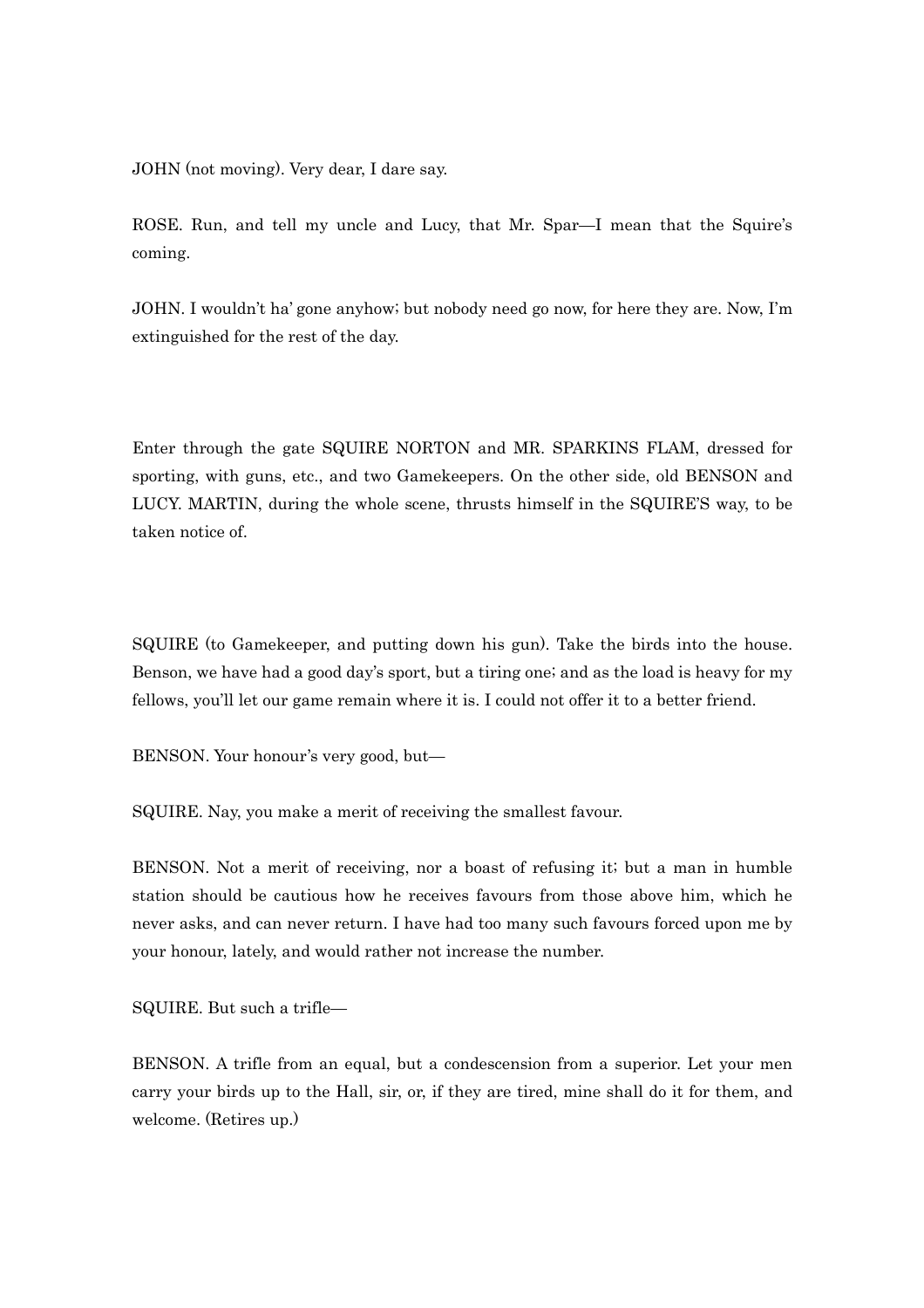FLAM (aside). Swine and independence! Leather breeches and liberty!

SQUIRE. At least I may be permitted to leave a few brace, as a present to the ladies. Lucy, I hope, will not object. (Crosses to her.)

LUCY. I feel much flattered by your honour's politeness—and—and—and—

ROSE. My cousin means to say, sir, that we're very much obliged to your honour and Mr. Flam for your politeness, and that we are very willing to accept of anything, your honour.

FLAM (aside). Condescending little savage!

SQUIRE. You have spoken very well, both for yourself and your cousin. Flam, this is Rose—the pretty little Rose, you know.

FLAM. Know! can I ever forget the charming Rose—the beautiful—the—the—(aside) the Cabbage Rose!

SQUIRE (aside). Keep that girl engaged, while I talk to the other one.

ROSE. Oh, Mr. Flam!

FLAM. Oh, Miss Rose! (He salutes her.)

BENSON. Your honour will not object to taste our ale, after your day's sport. The afternoon is fresh and cool, and 'twill be pleasant here in the air. Here, Ben, Thomas, bring mugs here—quick—quick—and a seat for his honour.

[Exeunt BENSON, MADDOX, etc.

SQUIRE. It will be delightful—won't it, Flam?

FLAM. Inexpressibly charming! (Aside.) An amateur tea-garden. (He retires a little up with ROSE—she coquetting.)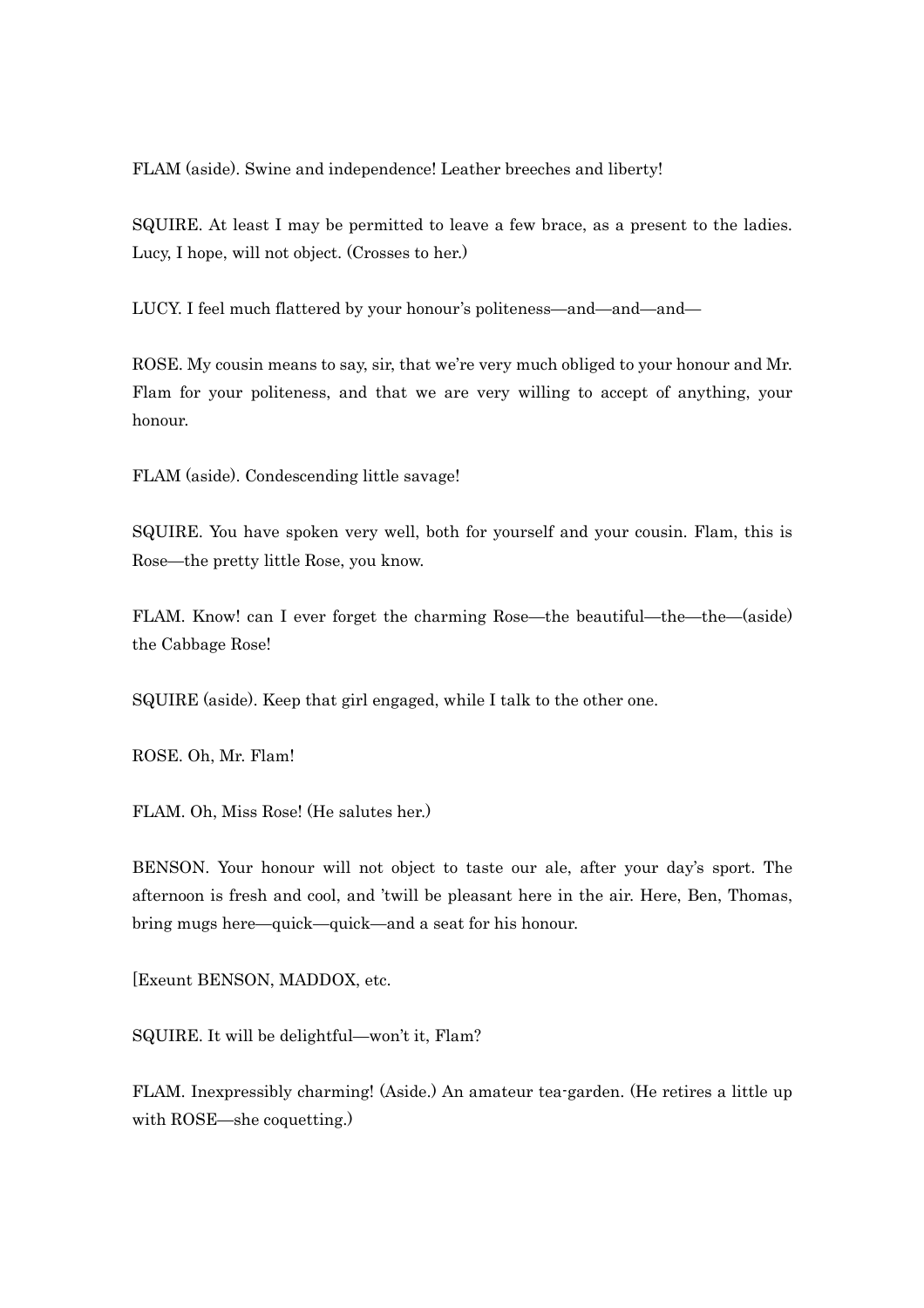SQUIRE (to LUCY.) And in such society, how much the pleasure will be enhanced!

LUCY. Your honour knows I ought not to listen to you—George Edmunds would—

SQUIRE. Edmunds! a rustic!—you cannot love that Edmunds, Lucy. Forget him—remember your own worth.

LUCY. I wish I could, sir. My heart will tell me though, weak and silly as I am, that I cannot better show the consciousness of my own worth, than by remaining true to my first and early love. Your honour rouses my foolish pride; but real true love is not to be forgotten easily.

Song.—LUCY.

 Love is not a feeling to pass away, Like the balmy breath of a summer day; It is not—it cannot be—laid aside; It is not a thing to forget or hide. It clings to the heart, ah, woe is me! As the ivy clings to the old oak tree.

Love is not a passion of earthly mould,

As a thirst for honour, or fame, or gold: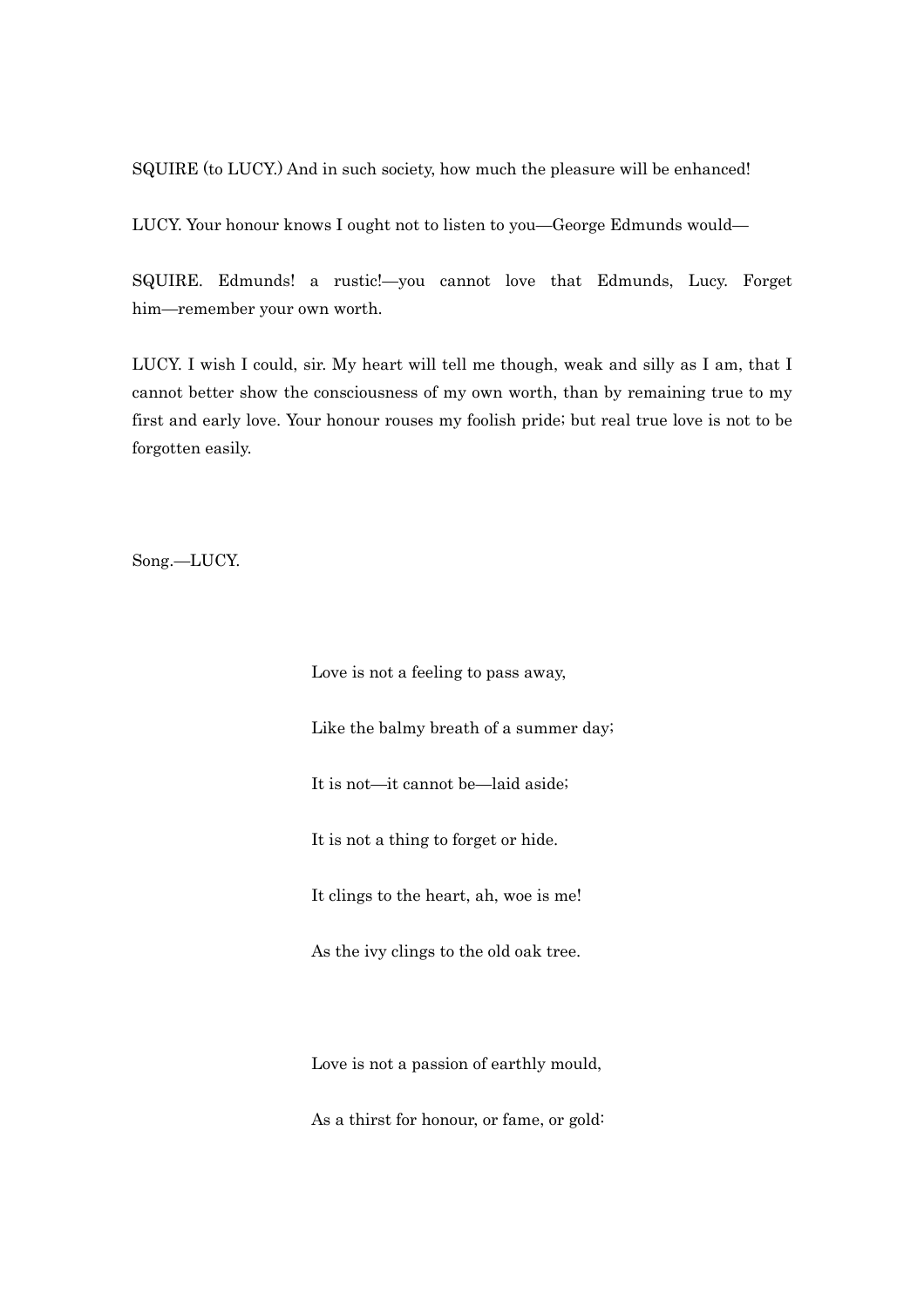For when all these wishes have died away,

The deep strong love of a brighter day,

Though nourish'd in secret, consumes the more,

As the slow rust eats to the iron's core.

Re-enter OLD BENSON, JOHN MADDOX, and Villagers, with jugs, seats, etc.; SQUIRE NORTON seats himself next LUCY, and ROSE contrives to sit next MR. SPARKINS FLAM, which MARTIN and MADDOX in vain endeavour to prevent.

SQUIRE. Flam, you know these honest people? all tenants of my own.

FLAM. Oh, yes, I know 'em—pleasant fellows!—This—this is—what's his name?

BENSON. Martin, sir,—Martin Stokes.

MARTIN (starting forward). A—a—Mr. Stokes at your service, sir,—how do you do, sir? (shaking FLAM by the hand, while speaking). I hope you are quite well, sir; I am delighted to see you looking so well, sir. I hope your majestic father, and your fashionable mother, are in the enjoyment of good health, sir. I should have spoken to you before, sir, only you have been so very much engaged, that I couldn't succeed in catching your honourable eye;—very happy to see you, sir.

FLAM. Ah. Pleasant fellow, this Martin!—agreeable manners,—no reserve about him.

MARTIN. Sir, you do me a great deal of honour. Mr. Norton, sir, I have the honour of drinking your remarkably good health,—I admire you, sir.

SQUIRE (laughing). Sir, I feel highly gratified, I'm sure.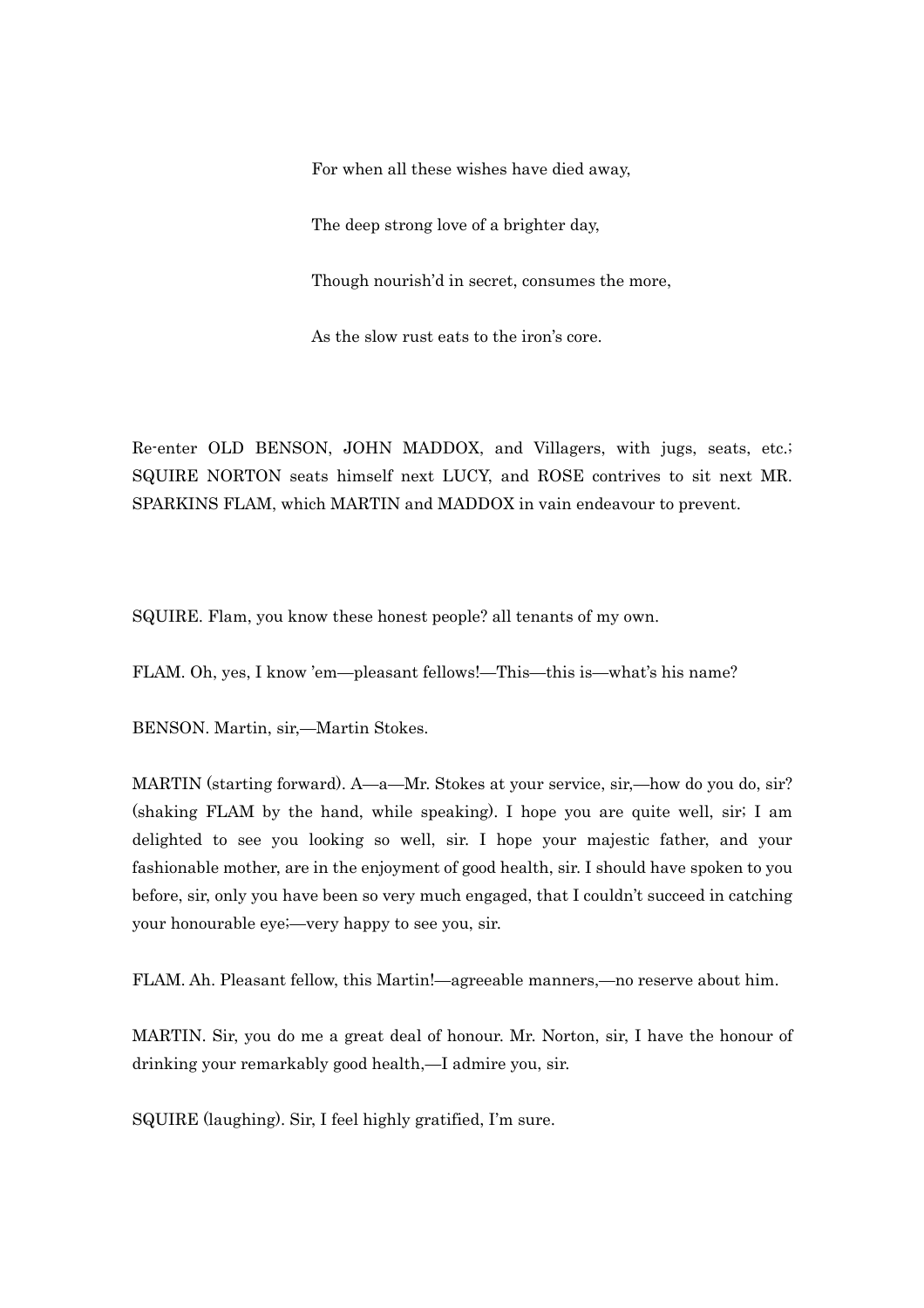MARTIN (aside). He's gratified!—I flatter myself I have produced a slight impression here. (Drinks.)

FLAM (turns round, sees MADDOX). Ah, Ox!

JOHN. Ox! Who do you call Ox? Maddox is my name.

FLAM. Oh, mad Ox! true; I forgot the lunacy:—your health, mad Ox.

SQUIRE (rising and coming forward). Come, Flam, another glass. Here, friends, is success to our Harvest-Home!

MARTIN. Hear, hear! a most appropriate toast, most eloquently given,—a charming sentiment, delightfully expressed. Gentlemen (to Villagers), allow me to have the pleasure of proposing Mr. Norton, if you please. Take your time from me. (He gives the time, and they all cheer.) Mr. Norton, sir, I beg to call upon you for a song.

Song.—SQUIRE NORTON.

That very wise head, old Æsop, said,

The bow should be sometimes loose;

Keep it tight for ever, the string you sever:—

Let's turn his old moral to use.

The world forget, and let us yet,

The glass our spirits buoying,

Revel to-night in those moments bright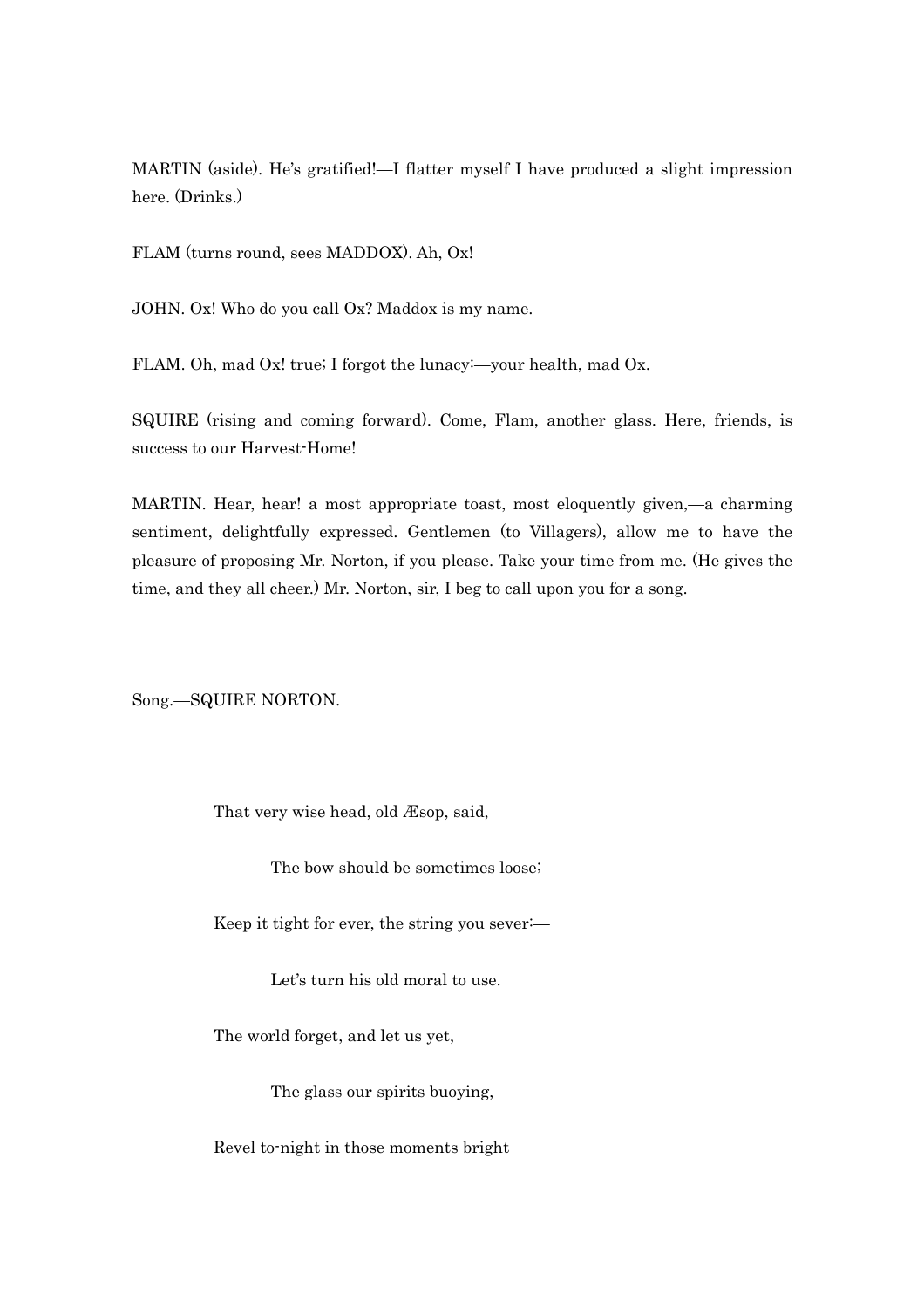Which make life worth enjoying.

The cares of the day, old moralists say,

Are quite enough to perplex one;

Then drive to-day's sorrow away till to-morrow,

And then put it off till the next one.

Chorus.—The cares of the day, etc.

Some plodding old crones, the heartless drones!

Appeal to my cool reflection,

And ask me whether such nights can ever

Charm sober recollection.

Yes, yes! I cry, I'll grieve and die,

When those I love forsake me;

But while friends so dear surround me here,

Let Care, if he can, o'ertake me.

Chorus.—The cares of the day, etc.

(During the Chorus, SQUIRE NORTON and FLAM resume their guns, and go up the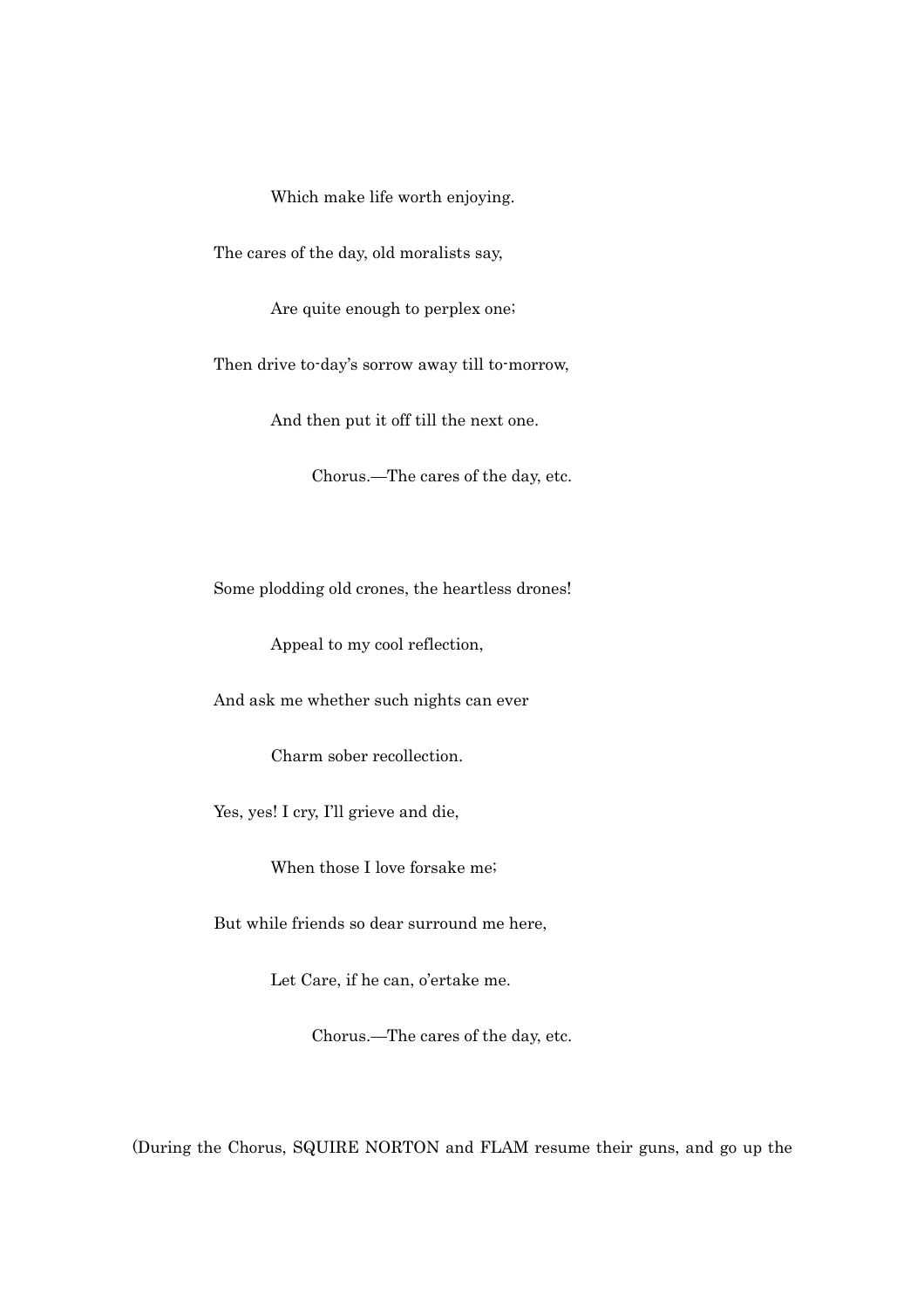stage, followed by the various characters. The Chorus concludes as the Scene closes.)

SCENE II.—An open spot near the village, with stile and pathway leading to the church, which is seen in the distance.

GEORGE EDMUNDS enters, with a stick in his hand.

EDMUNDS. How thickly the fallen leaves lie scattered at the feet of that old row of elm-trees! When I first met Lucy on this spot, it was a fine spring day, and those same leaves were trembling in the sunshine, as green and bright as if their beauty would last for ever. What a contrast they present now, and how true an emblem of my own lost happiness!

Song.—GEORGE EDMUNDS.

Autumn leaves, autumn leaves, lie strewn around me here;

Autumn leaves, autumn leaves, how sad, how cold, how drear!

How like the hopes of childhood's day,

Thick clustering on the bough!

How like those hopes is their decay,—

How faded are they now!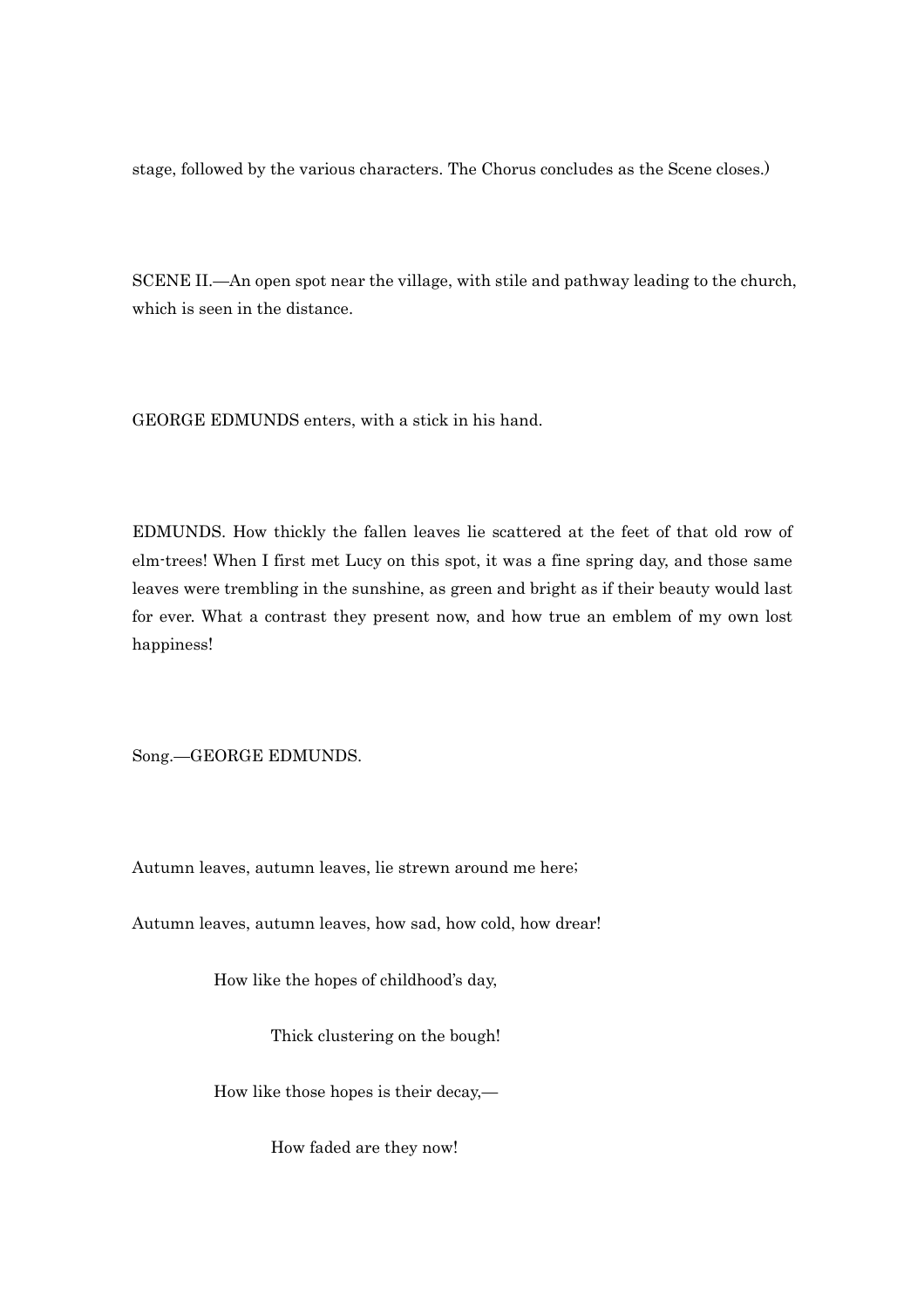Autumn leaves, autumn leaves, lie strewn around me here;

Autumn leaves, autumn leaves, how sad, how cold, how drear!

Wither'd leaves, wither'd leaves, that fly before the gale;

Wither'd leaves, wither'd leaves, ye tell a mournful tale,

Of love once true, and friends once kind,

And happy moments fled:

Dispersed by every breath of wind,

Forgotten, changed, or dead!

Autumn leaves, autumn leaves, lie strewn around me here;

Autumn leaves, autumn leaves, how sad, how cold, how drear!

 An hour past the old time, and still no Lucy! 'Tis useless lingering here: I'll wait no longer. A female crossing the meadow!—'Tis Rose, the bearer of a letter or a message perhaps.

Enter ROSE. (She avoids him.)

No! Then I will see Lucy at once, without a moment's delay. (Going.)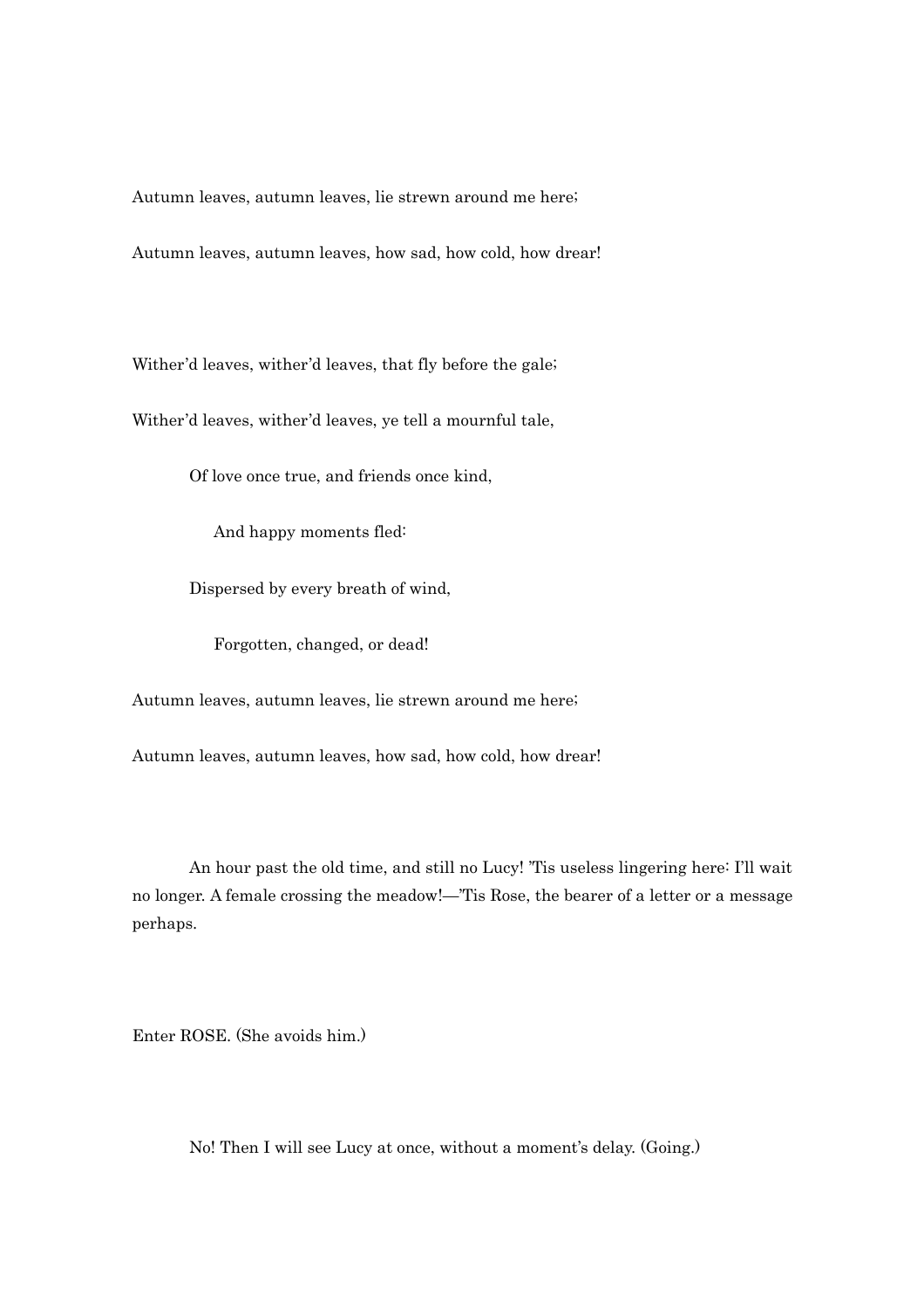ROSE. No, no, you can't. (Aside.) There'll certainly be bloodshed! I am quite certain Mr. Flam will kill him. He offered me, with the most insinuating speeches, to cut John's throat at a moment's notice: and when the Squire complimented him on being a good shot, he said he should like to 'bag' the whole male population of the village. (To him.) You can't see her.

EDMUNDS. Not see her, and she at home! Were you instructed to say this, Rose?

ROSE. I say it, because I know you can't see her. She is not well; and—and—

EDMUNDS. And Mr. Norton is there, you would say.

ROSE. Mr. Norton!

EDMUNDS. Yes, Mr. Norton. Was he not there last evening? Was he not there the evening before? Is he not there at this moment?

Enter JOHN MADDOX.

JOHN. There at this moment?—of course he is.

ROSE. (aside). John here!

JOHN. Of course he is; of course he was there last night; and of course he was there the evening before. He's always there, and so is his bosom friend and confidential demon, Mr. Sparkins Flam. Oh! George, we're injured men, both of us.

EDMUNDS. Heartless girl! (Retires up.)

JOHN (to ROSE). Faithless person!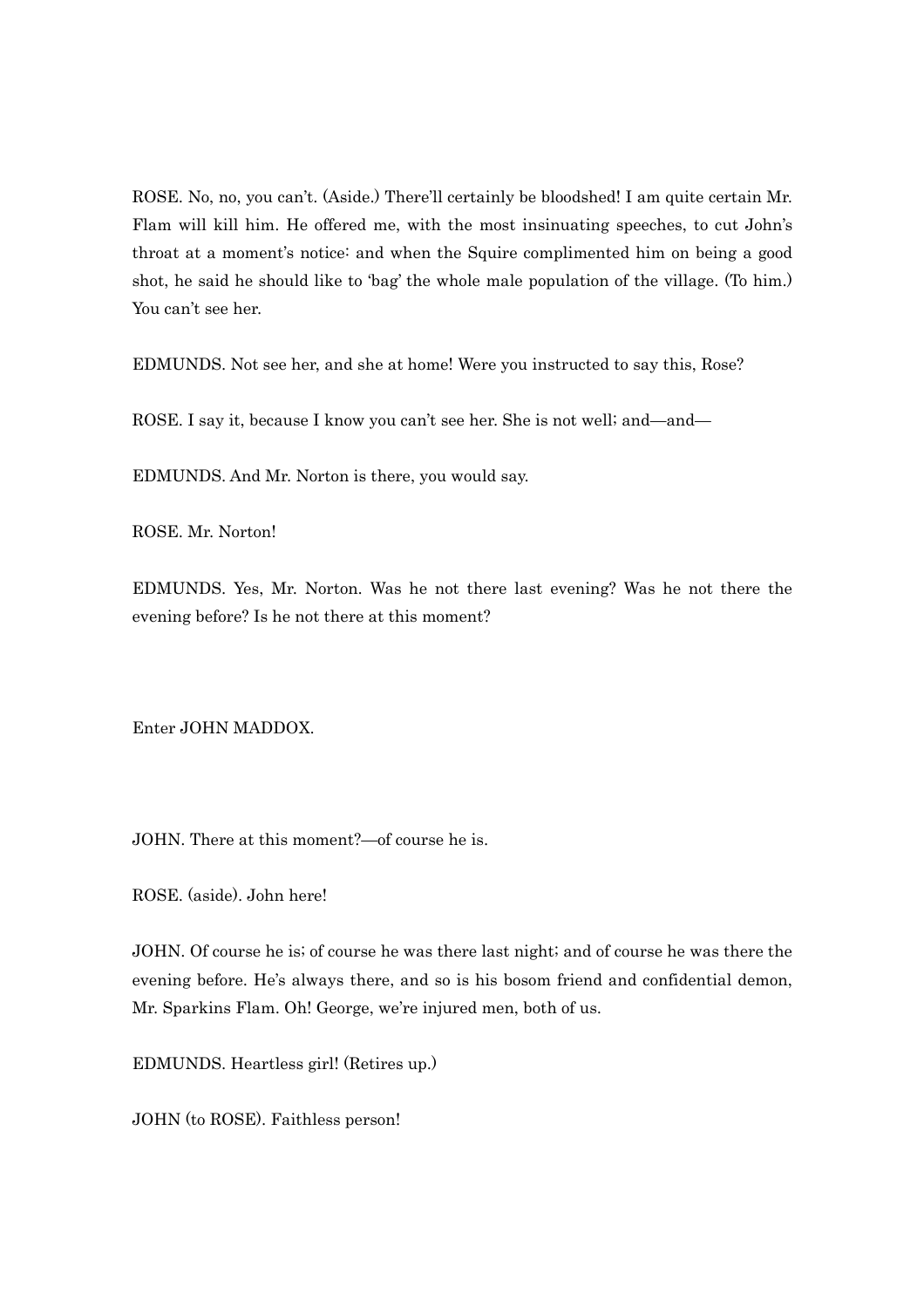ROSE. Don't call me a person.

JOHN. You are a person, perjured, treacherous, and deceiving! Oh! George, if you had seen what I have seen to-day. Soft whisperings and loving smiles, gentle looks and encouraging sighs,—such looks and sighs as used once upon a time to be bestowed on us, George! If you had seen the Squire making up to Lucy, and Rose making up to Flam:—but I am very glad you did not see it, George, very. It would have broken your heart, as it has broken mine! Oh, Rose! could you break my heart?

ROSE. I could break your head with the greatest pleasure, you mischief-making booby; and if you don't make haste to wherever you're going, somebody that I know of will certainly do so, very quickly.

JOHN. Will he, will he?—your friend, Mr. Flam, I suppose! Let him—that's all; let him! (Retires up.)

ROSE. Oh! I'll let him: you needn't be afraid of my interfering. Dear, dear, I wish Mr. Flam would come, for I will own, notwithstanding what graver people may say, that I enjoy a little flirtation as much as any one.

Song.—ROSE.

Some folks who have grown old and sour,

Say love does nothing but annoy.

The fact is, they have had their hour,

So envy what they can't enjoy.

I like the glance—I like the sigh—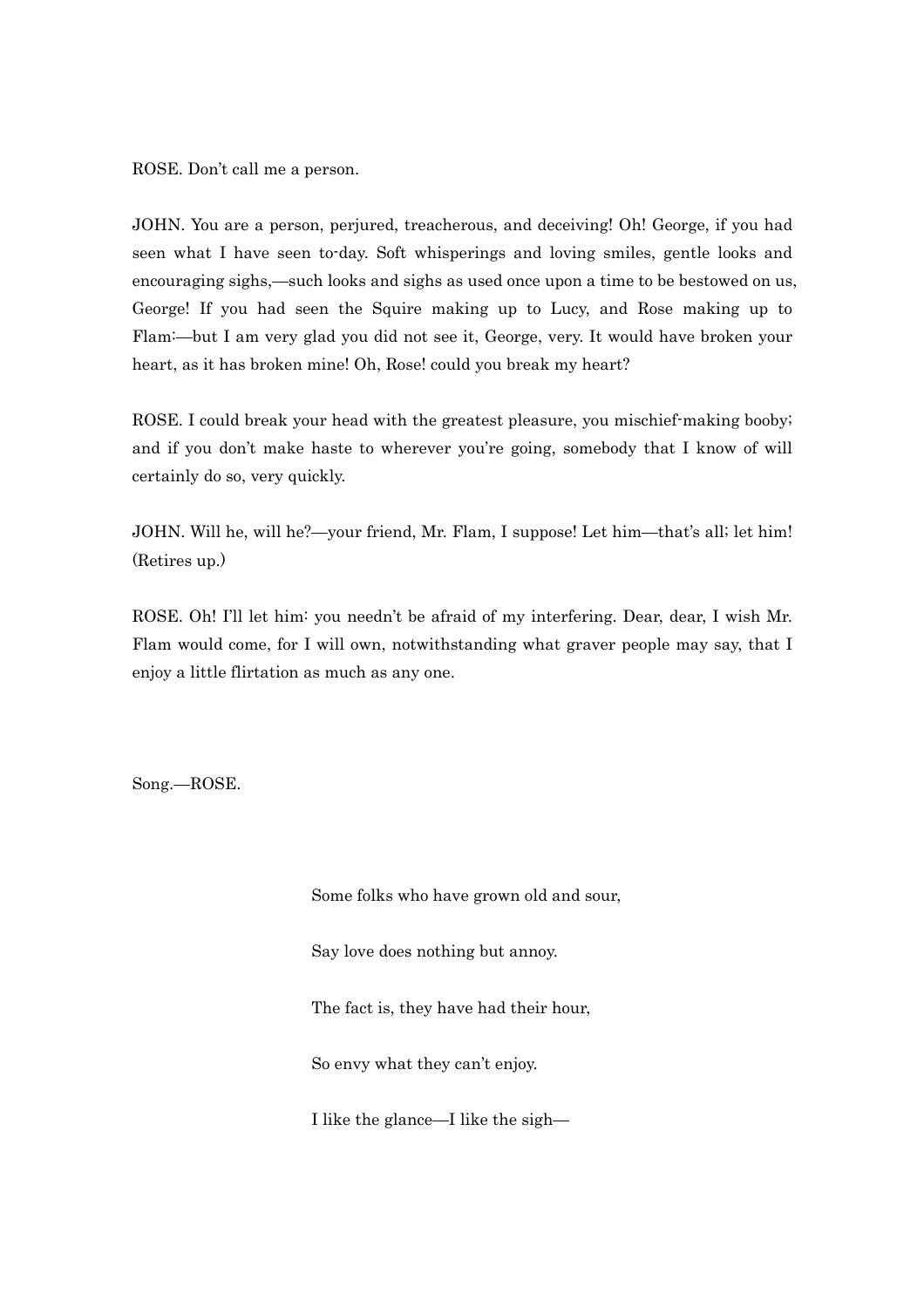That does of ardent passion tell! If some folks were as young as I, I'm sure they'd like it quite as well. Old maiden aunts so hate the men, So well know how wives are harried, It makes them sad—not jealous—when They see their poor dear nieces married. All men are fair and false, they know, And with deep sighs they assail 'em, It's so long since they tried men, though, I rather think their memories fail 'em.

—Here comes Mr. Flam. You'd better go, John. I know you'll be murdered.

JOHN. Here I shall stop; let him touch me, and he shall feel the weight of my indignation.

Enter FLAM.

FLAM. Ah, my charmer! Punctual to my time, you see, my sweet little Damask Rose!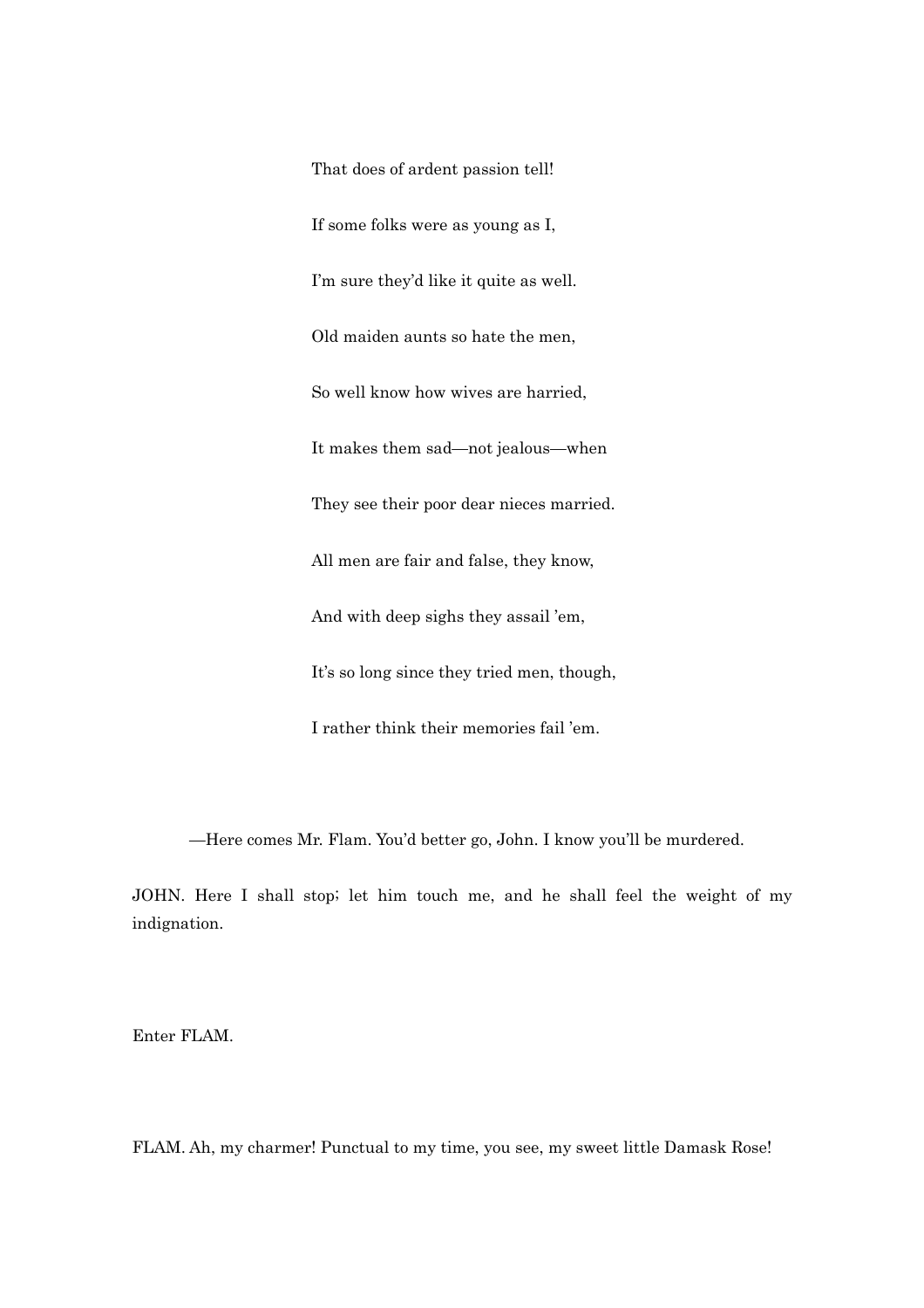JOHN (coming down). A great deal more like a monthly one,—constantly changing, and gone the moment you wear it.

ROSE. Impertinent creature!

FLAM. Who is this poetical cauliflower?

JOHN. Don't pretend not to know me. You know who I am, well enough.

FLAM. As I live, it's the Ox!—retire, Ox, to your pasture, and don't rudely disturb the cooing of the doves. Go and graze, Ox!

JOHN. Suppose I choose to remain here, what then?

FLAM. Why then you must be driven off, mad Ox. (To ROSE.) Who is that other grasshopper?

ROSE. Hush, hush! for Heaven's sake don't let him hear you! It's young Edmunds.

FLAM. Young Edmunds? And who the devil is young Edmunds? For beyond the natural inference that young Edmunds is the son of old Edmunds, curse me if the fame of young Edmunds has ever reached my ears.

ROSE (in a low tone). It's Lucy's former lover, whom she has given up for the squire.

FLAM. The rejected cultivator?

ROSE. The same.

FLAM. Ah! I guessed as much from his earthy appearance. But, my darling Rose, I must speak with you,—I must—(putting his arm round her waist, sees JOHN). Good-bye, Ox!

JOHN. Good-bye!

FLAM. Pleasant walk to you, Ox!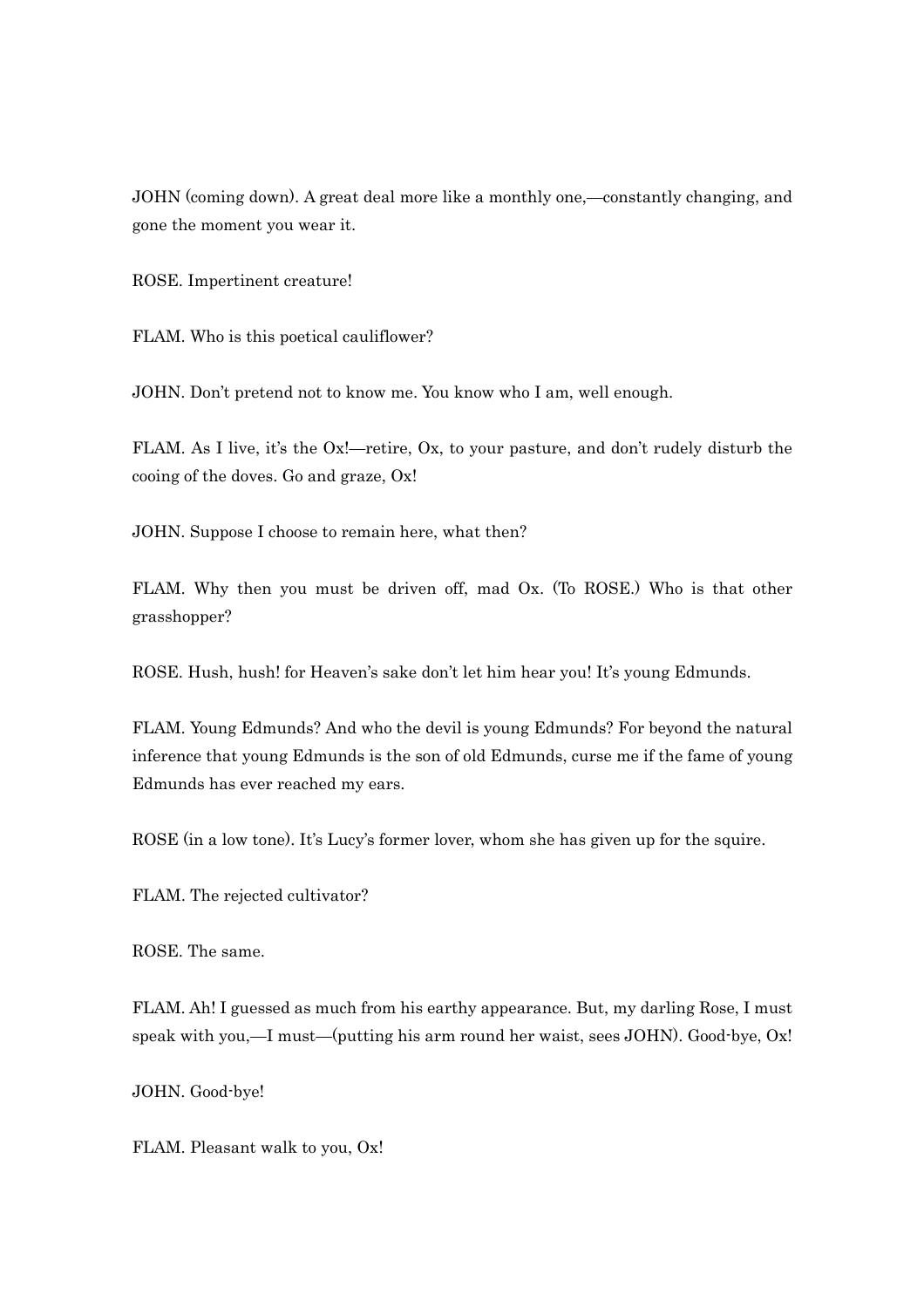JOHN. (not moving). Thank 'ee;—same to you!

FLAM. That other clodpole must not stay here either.

ROSE. Yes, yes! he neither sees nor hears us. Pray let him remain.

FLAM (to JOHN). You understand, Ox, that it is my wish that you forthwith retire and graze,—or in other words, that you at once, and without delay, betake yourself to the farm, or the devil, or any other place where you are in your element, and won't be in the way.

JOHN. Oh yes, I understand that.

FLAM. Very well; then the sooner you create a scarcity of such animals in this market, the better. Now, my dear Rose (puts his arm round her waist again). Are you gone, Ox?

JOHN. No.

FLAM. Are you going?

JOHN. By no means.

FLAM. This insolence is not to be borne.

ROSE. Oh, pray don't hurt him,—pray don't. Go away, you stupid creature, if you don't want to be ruined.

JOHN. That's just the very advice I would give you, Rose; do you go away, if you don't want to be ruined. As for me, this is a public place, and here I'll remain just as long as I think proper.

FLAM (quitting ROSE, and advancing towards him). You will?

JOHN. I will.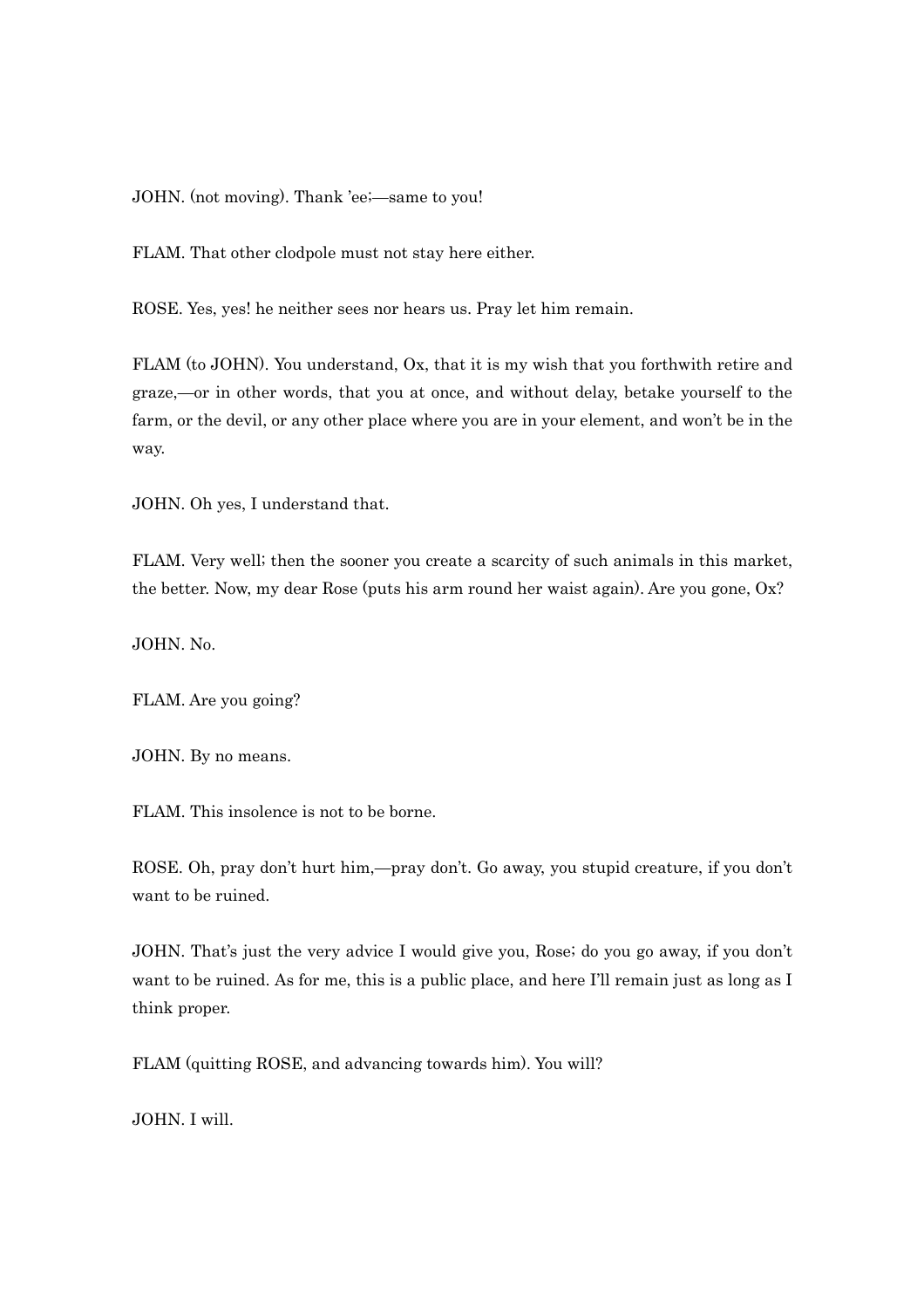ROSE. Oh, dear, dear! I knew he'd be murdered all along. I was quite certain of it.

JOHN. Don't frown and scowl at me,—it won't do,—it only makes me smile; and when you talk of insolence and put my blood up, I tell you at once, that I am not to be bullied.

FLAM. Bullied?

JOHN. Ay, bullied was the word,—bullied by a coward, if you like that better.

FLAM. Coward! (Seizes his gun by the barrel, and aims a blow at him, with the butt-end; EDMUNDS rushes forward, and strikes it up with his stick.)

EDMUNDS. Hold your hand, sir,—hold your hand, or I'll fell you to the ground. Maddox, leave this place directly: take the opposite path, and I'll follow you. (Exit MADDOX.) As for you, sir, who by the way of vindicating yourself from the charge of cowardice, raise your gun against an unarmed man, tell your protector, the Squire, from me, that he and his companions might content themselves with turning the heads of our farmers' daughters, and endeavouring to corrupt their hearts, without wantonly insulting the men they have most injured. Let this be a lesson to you, sir,—although you were armed, you would have had the worst of a scuffle, and you may not have the benefit of a third person's interference at so critical a moment, another time;—remember this warning, sir, and benefit by it.

[Exit.

FLAM (aside). If Norton does not take a dear revenge for this insult, I have lost my influence with him. Bully! coward! They shall rue it.

ROSE (with her apron to her eyes). Oh, Mr. Flam! I can't bear to think that you should have suffered all this, on my account.

FLAM (aside). On her account!—a little vanity! (To her.) Suffered! Why, my dear, it was the drollest and most humorous affair that ever happened. Here stand I,—the Honourable Sparkins Flam,—on this second day of September, one thousand seven hundred and twenty-nine; and positively and solemnly declare that all the coffee-houses, play-houses, faro-tables, brag-tables, assemblies, drums and routs of a whole season put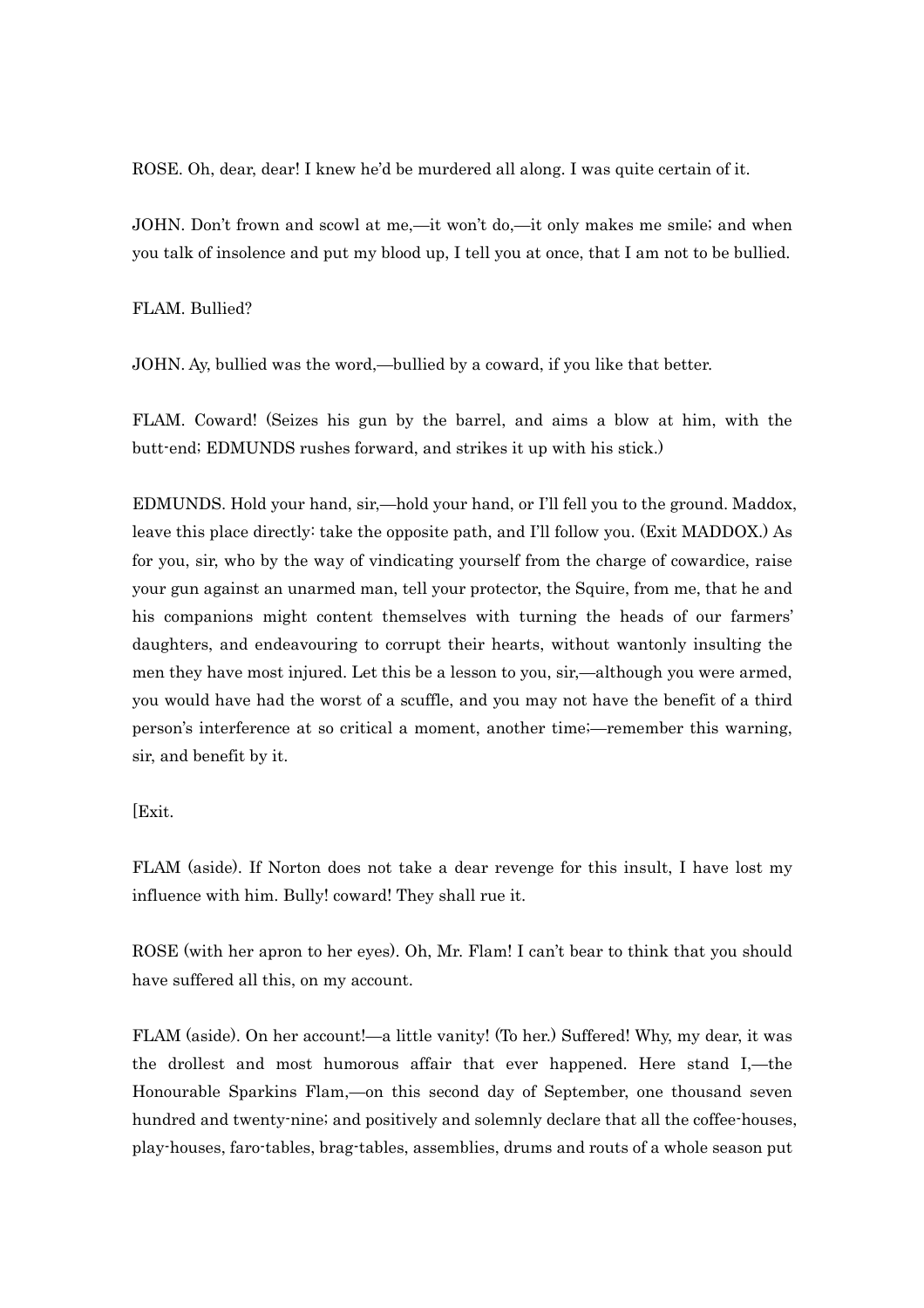together, could not furnish such a splendid piece of exquisite drollery. The idea is admirable. My affecting to quarrel with a ploughman, and submitting to be lectured by another caterpillar, whom I suffer to burst into a butterfly importance!

ROSE. Then you were not really quarrelling?

FLAM. Bless you, no! I was only acting.

ROSE. Lor'! how well you do act, to be sure.

FLAM. Come, let us retire into the house, or after this joke we shall be the gaze of all the animated potatoes that are planted in this hole of a village. Why do you hesitate, Damask?

ROSE. Why, I have just been thinking that if you go to all these coffee-houses, and play-houses, and fairs, and brags, and keep playing drums, and routing people about, you'll forget me, when you go back to London.

FLAM (aside). More than probable. (To her.) Never fear; you will be generally known as Rose the lovely, and I shall be universally denominated Flam the constant.

Duet.—ROSE and SPARKINS FLAM.

FLAM.

'Tis true I'm caress'd by the witty,

The envy of all the fine beaux,

The pet of the court and the city,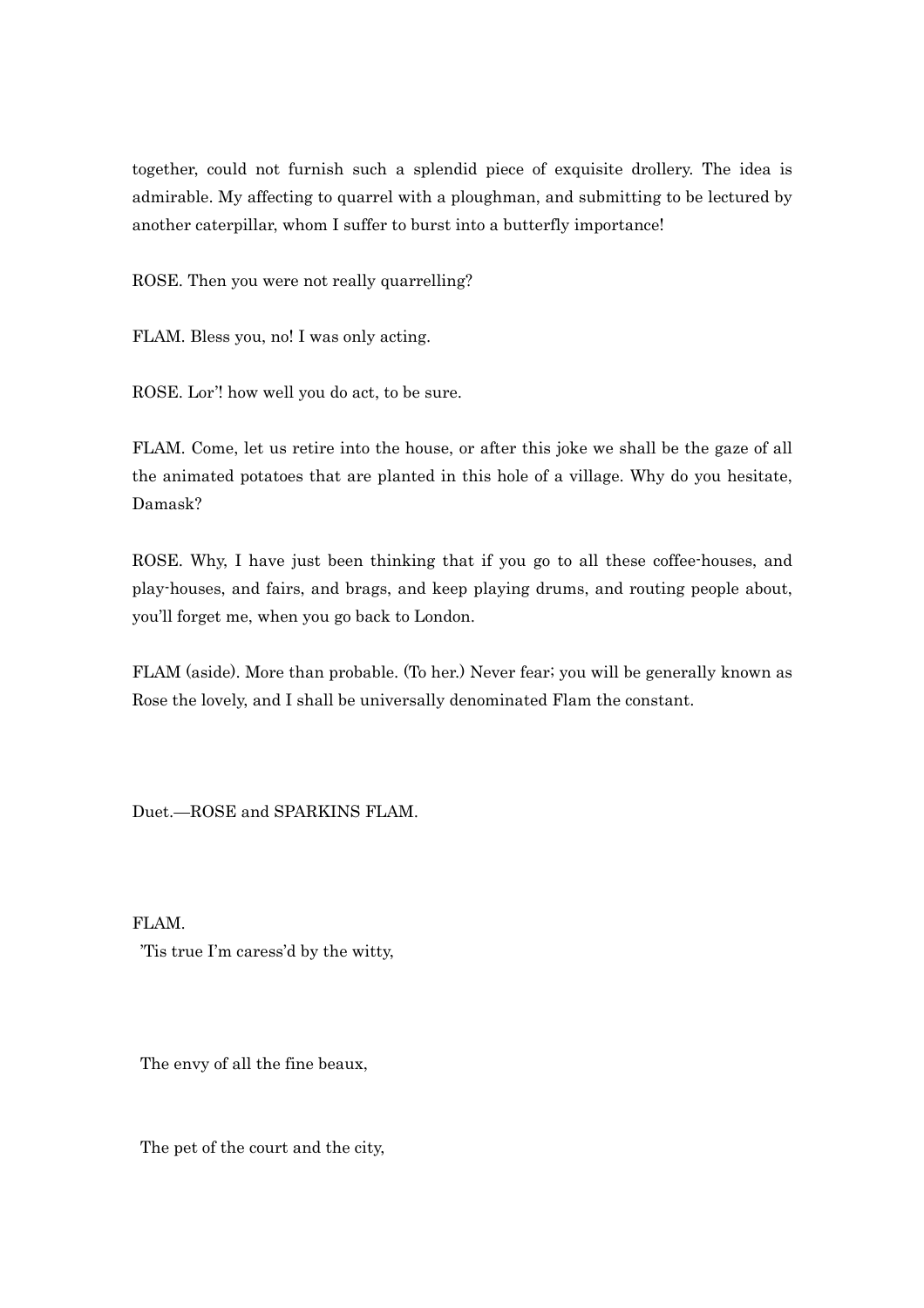But still I'm the lover of Rose.

ROSE. Country sweethearts, oh, how I despise!

And oh! how delighted I am

To think that I shine in the eyes

Of the elegant—sweet—Mr. Flam.

FLAM. Allow me (offers to kiss her).

ROSE. Pray don't be so bold, sir. (Kisses her.)

FLAM.

What sweets on that honey'd lip hang!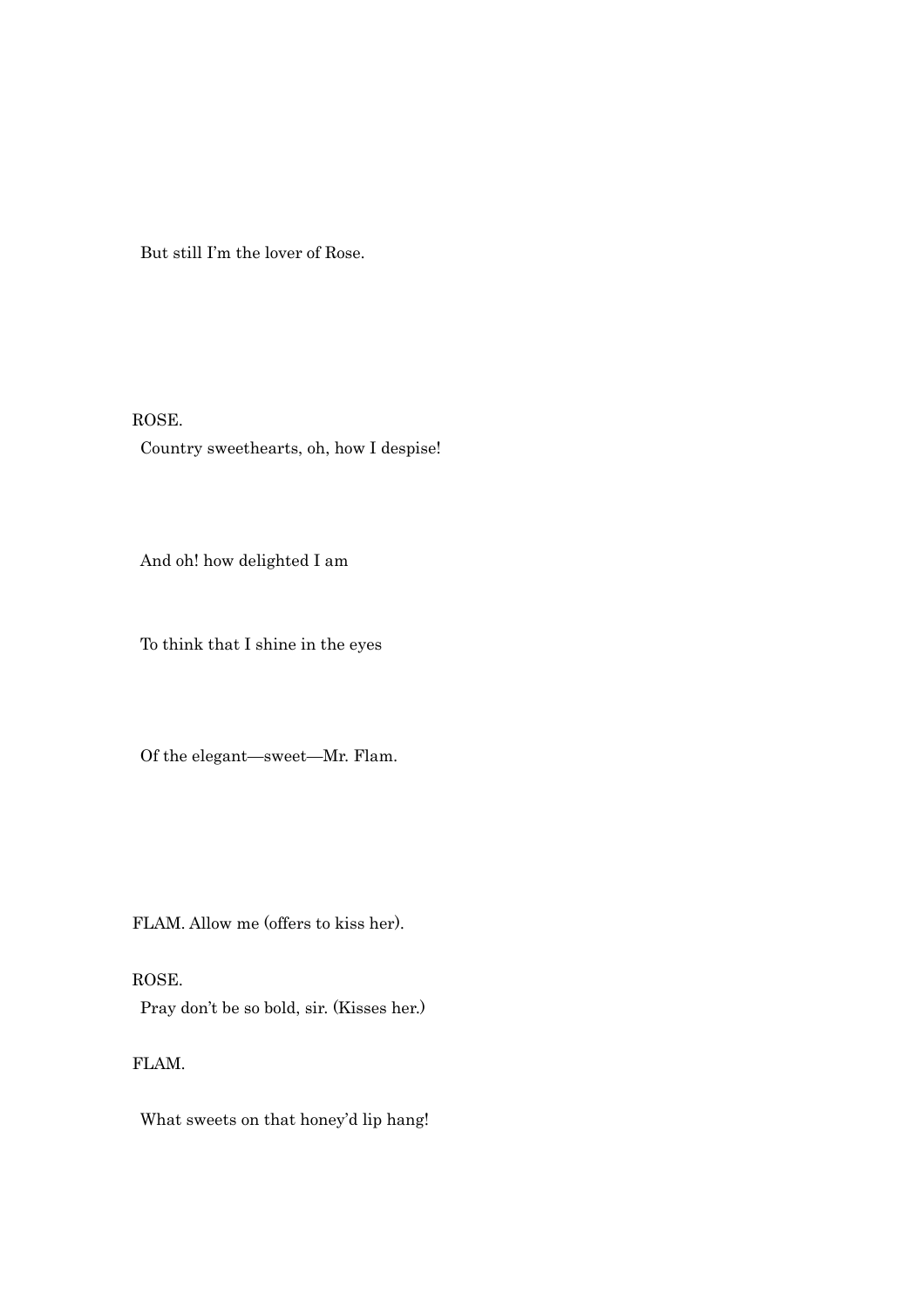# ROSE.

Your presumption, I know, I should scold, sir,

But I really can't scold Mr. Flam.

BOTH.

Then let us be happy together,

Content with the world as it goes,

An unchangeable couple for ever,

Mr. Flam and his beautiful Rose.

[Exeunt.

SCENE III.—The Farmer's Kitchen. A table and chairs.

Enter OLD BENSON and MARTIN.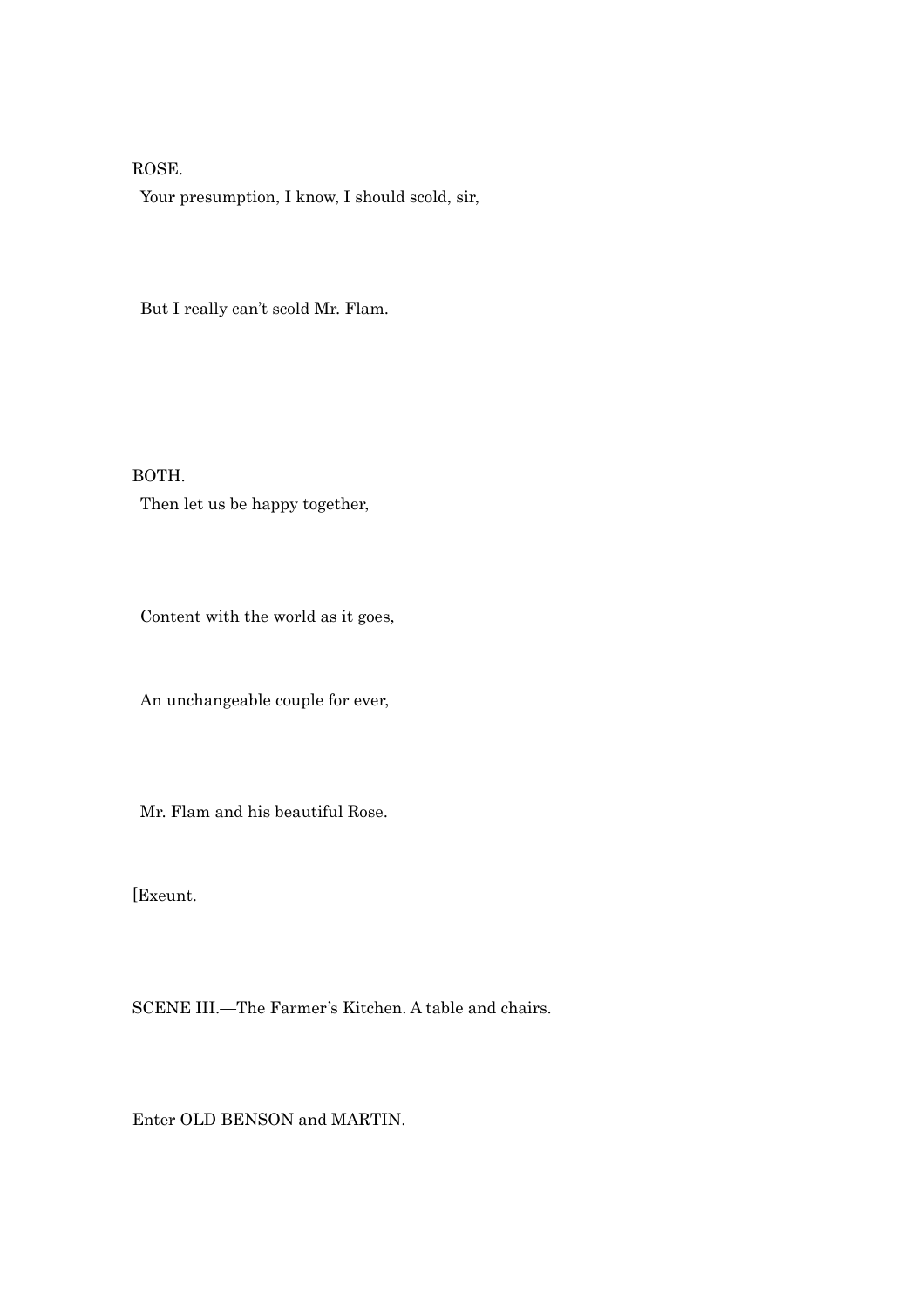BENSON. Well, Stokes. Now you have the opportunity you have desired, and we are alone, I am ready to listen to the information which you wished to communicate to my private ear.

MARTIN. Exactly;—you said information, I think?

BENSON. You said information, or I have forgotten.

MARTIN. Just so, exactly; I said information. I did say information, why should I deny it?

BENSON. I see no necessity for your doing so, certainly. Pray go on.

MARTIN. Why, you see, my dear Mr. Benson, the fact is—won't you be seated? Pray sit down (brings forward two chairs;—they sit). There, now,—let me see,—where was I?

BENSON. You were going to begin, I think.

MARTIN. Oh,—ah!—so I was;—I hadn't begun, had I?

BENSON. No, no! Pray begin again, if you had.

MARTIN. Well, then, what I have got to say is not so much information, as a kind of advice, or suggestion, or hint, or something of that kind; and it relates to—eh?—(looking very mysterious.)

BENSON. What?

MARTIN. Yes (nodding). Don't you think there's something wrong there?

BENSON. Where?

MARTIN. In that quarter.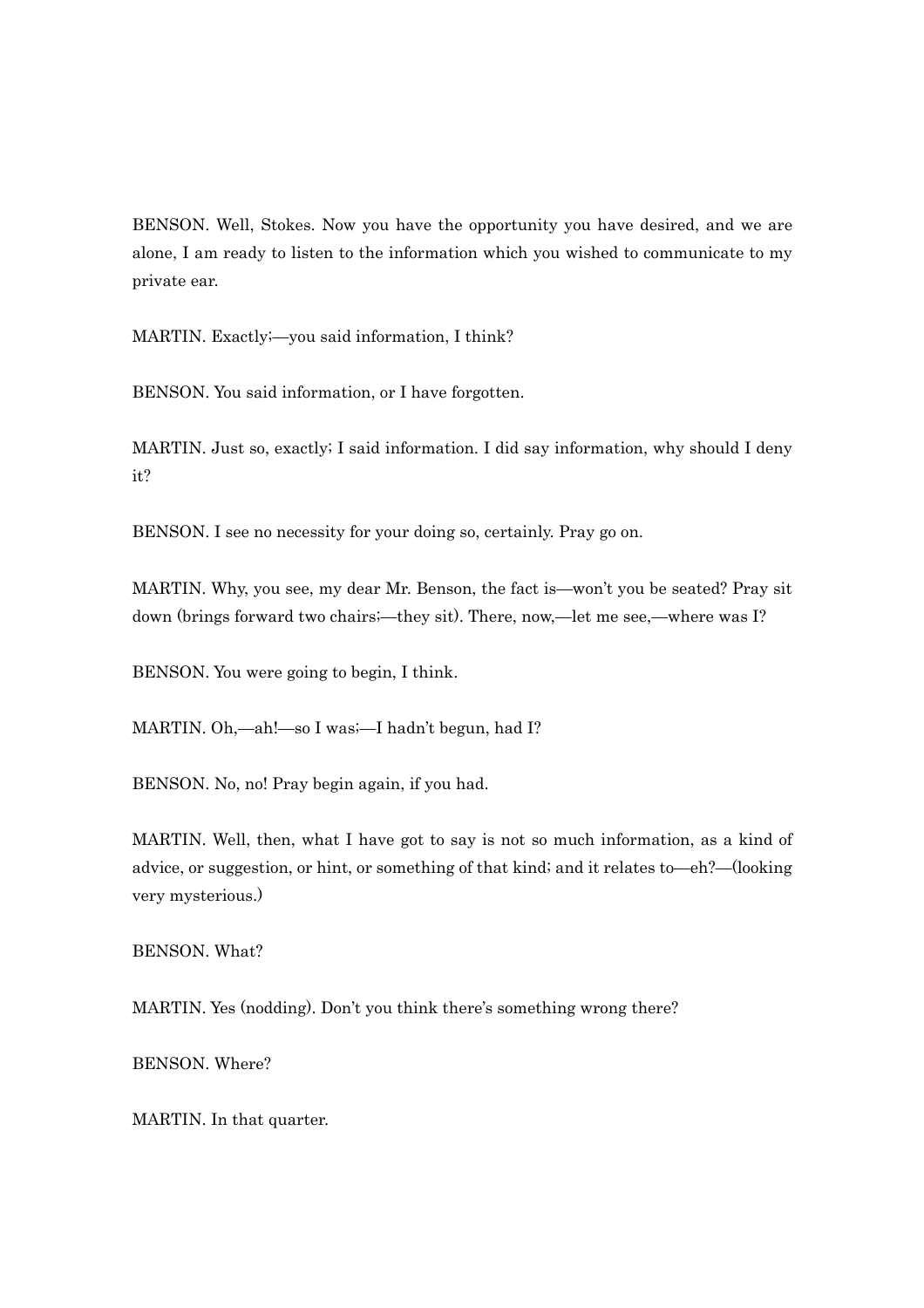BENSON. In what quarter? Speak more plainly, sir.

MARTIN. You know what a friendly feeling I entertain to your family. You know what a very particular friend of mine you are. You know how anxious I always am to prevent anything going wrong.

BENSON. Well! (abruptly).

MARTIN. Yes, I see you're very sensible of it, but I'll take it for granted: you needn't bounce and fizz about, in that way, because it makes one nervous. Don't you think, now, don't you think, that ill-natured people may say;—don't be angry, you know, because if I wasn't a very particular friend of the family, I wouldn't mention the subject on any account;—don't you think that ill-natured people may say there's something wrong in the frequency of the Squire's visits here?

BENSON (starting up furiously). What!

MARTIN (aside). Here he goes again!

BENSON. Who dares suspect my child?

MARTIN. Ah, to be sure, that's exactly what I say. Who dares? Damme, I should like to see 'em!

BENSON. Is it you?

MARTIN. I! Bless you, no, not for the world! I!—Come, that's a good one. I only say what other people say, you know; that's all.

BENSON. And what are these tales, that idle busy fools prate of with delight, among themselves, caring not whose ears they reach, so long as they are kept from the old man, whose blindness—the blindness of a fond and doting father—is subject for their rude and brutal jeering. What are they?

MARTIN. Dear me, Mr. Benson, you keep me in a state of perpetual excitement.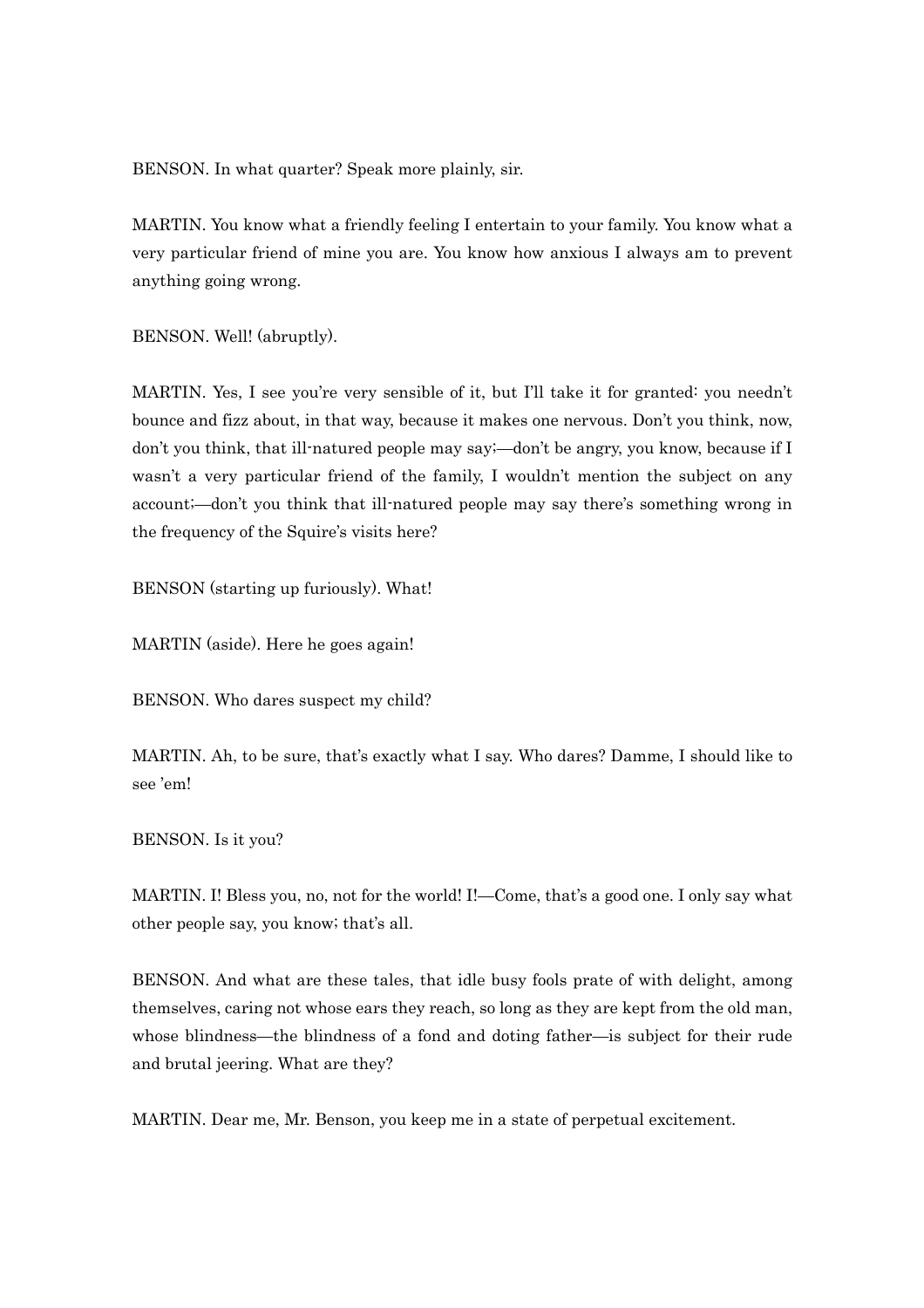BENSON. Tell me, without equivocation, what do they say?

MARTIN. Why, they say they think it—not exactly wrong, perhaps; don't fly out, now—but among those remarkable coincidences which do occur sometimes, that whenever you go out of your house, the Squire and his friend should come into it; that Miss Lucy and Miss Rose, in the long walks they take every day, should be met and walked home with by the same gentlemen; that long after you have gone to bed at night, the Squire and Mr. Sparkins Flam should still be seen hovering about the lane and meadow; and that one of the lattice windows should be always open, at that hour.

BENSON. This is all?

MARTIN. Ye—yes—yes, that's all.

BENSON. Nothing beside?

MARTIN. Eh?

BENSON. Nothing beside?

MARTIN. Why, there is something else, but I know you'll begin to bounce about again, if I tell it you.

BENSON. No, no! let me hear it all.

MARTIN. Why, then, they do say that the Squire has been heard to boast that he had practised on Lucy's mind—that when he bid her, she would leave her father and her home, and follow him over the world.

BENSON. They lie! Her breast is pure and innocent! Her soul is free from guilt; her mind from blemish. They lie! I'll not believe it. Are they mad? Do they think that I stand tamely by, and look upon my child's disgrace? Heaven! do they know of what a father's heart is made?

MARTIN. My dear Mr. Benson, if you—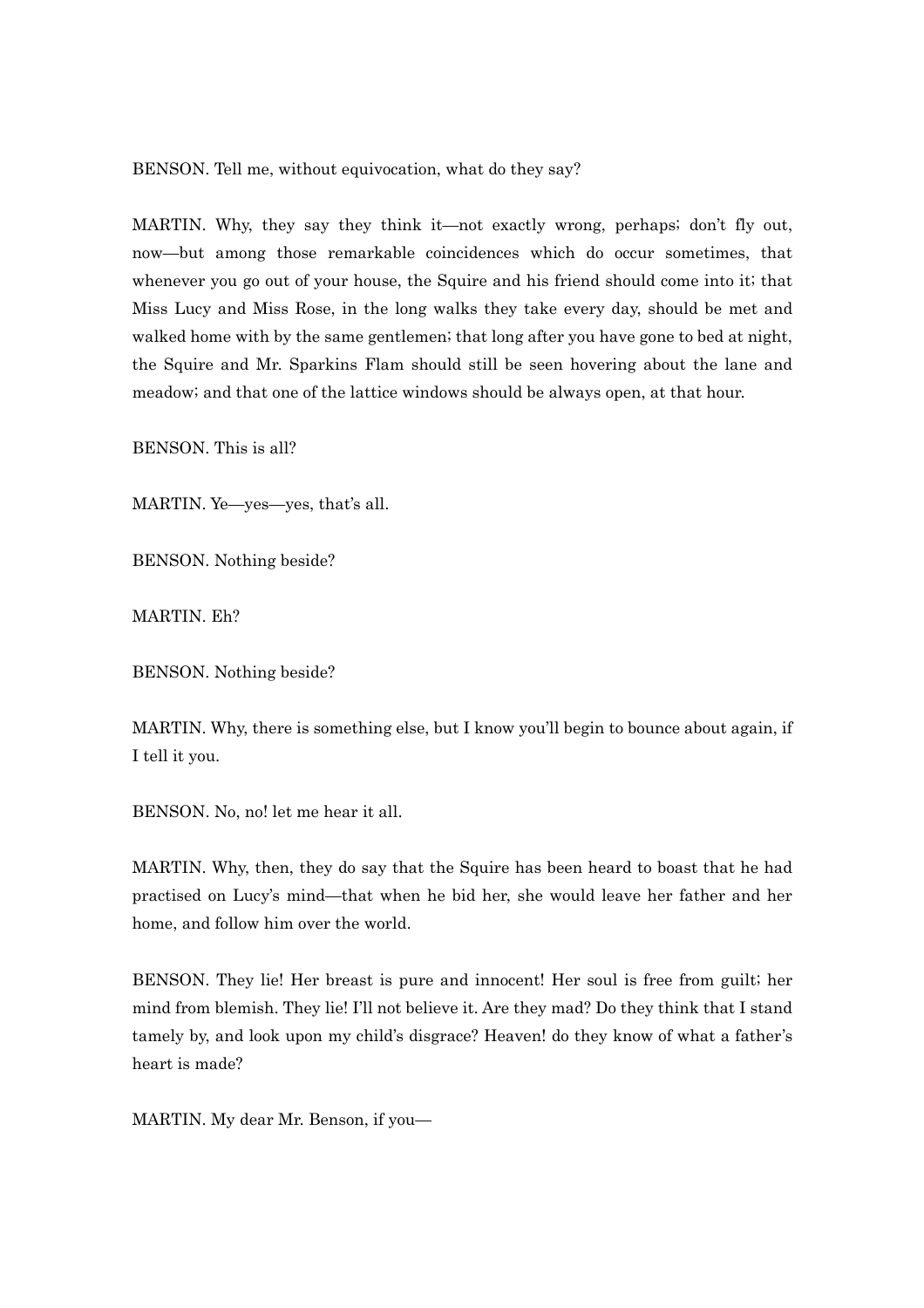BENSON. This coarse and brutal boast shall be disowned. (Going; MARTIN stops him.)

MARTIN. My dear Mr. Benson, you know it may not have been made after all,—my dear sir,—

BENSON (struggling). Unhand me, Martin! Made, or not made, it has gone abroad, fixing an infamous notoriety on me and mine. I'll hear its truth or falsehood from himself. (Breaks from him and exit.)

MARTIN (solus). There'll be something decidedly wrong here presently. Hallo! here's another very particular friend in a fume.

Enter YOUNG BENSON hastily.

MARTIN. Ah! my dear fellow, how—

YOUNG BENSON. Where is Lucy?

MARTIN. I don't know, unless she has walked out with the Squire.

YOUNG BENSON. The Squire!

MARTIN. To be sure; she very often walks out with the Squire. Very pleasant recreation walking out with the Squire;—capital custom, an't it?

YOUNG BENSON. Where's my father?

MARTIN. Why, upon my word, I am unable to satisfy your curiosity in that particular either. All I know of him is that he whisked out of this room in a rather boisterous and turbulent manner for an individual at his time of life, some few seconds before you whisked in. But what's the matter?—you seem excited. Nothing wrong, is there?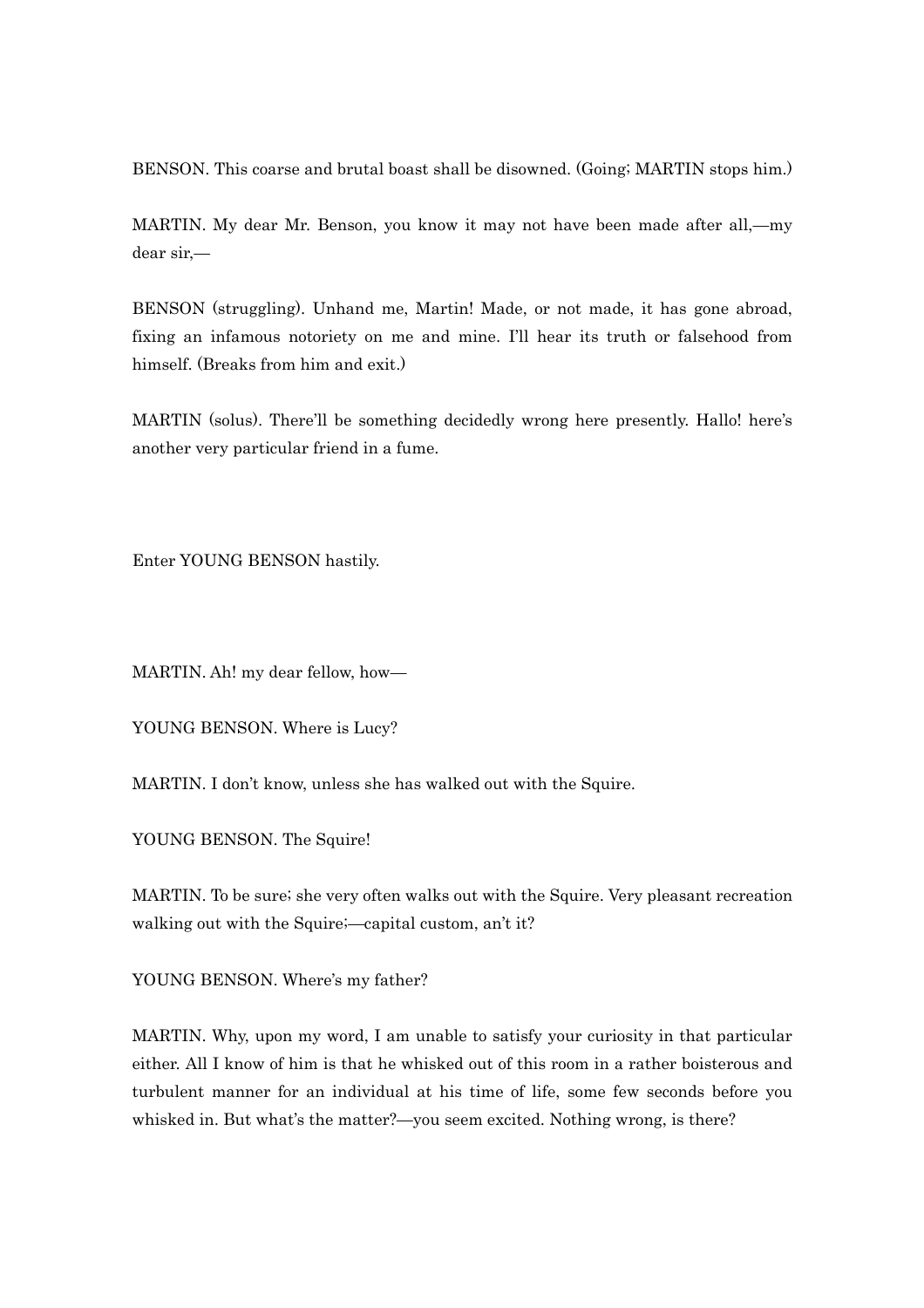YOUNG BENSON (aside). This treatment of Edmunds, and Lucy's altered behaviour to him, confirm my worst fears. Where is Mr. Norton?

MARTIN (calling off). Ah! to be sure,—where is Mr. Norton?

Enter SQUIRE.

SQUIRE. Mr. Norton is here. Who wishes to see him?

MARTIN. To be sure, sir. Mr. Norton is here: who wishes to see him?

YOUNG BENSON. I do.

MARTIN. I don't. Old fellow, good-bye! Mr. Norton, good evening! (Aside.) There'll be something wrong here, in a minute.

[Exit.

SQUIRE. Well, young man?

YOUNG BENSON. If you contemplate treachery here, Mr. Norton, look to yourself. My father is an old man; the chief prop of his declining years is his child,—my sister. For your actions here, sir, you shall render a dear account to me.

SQUIRE. To you, peasant!

YOUNG BENSON. To me, sir. One other scene like that enacted by your creature, at your command, to-night, may terminate more seriously to him. For your behaviour here you are responsible to me.

SQUIRE. Indeed! Anything more, sir?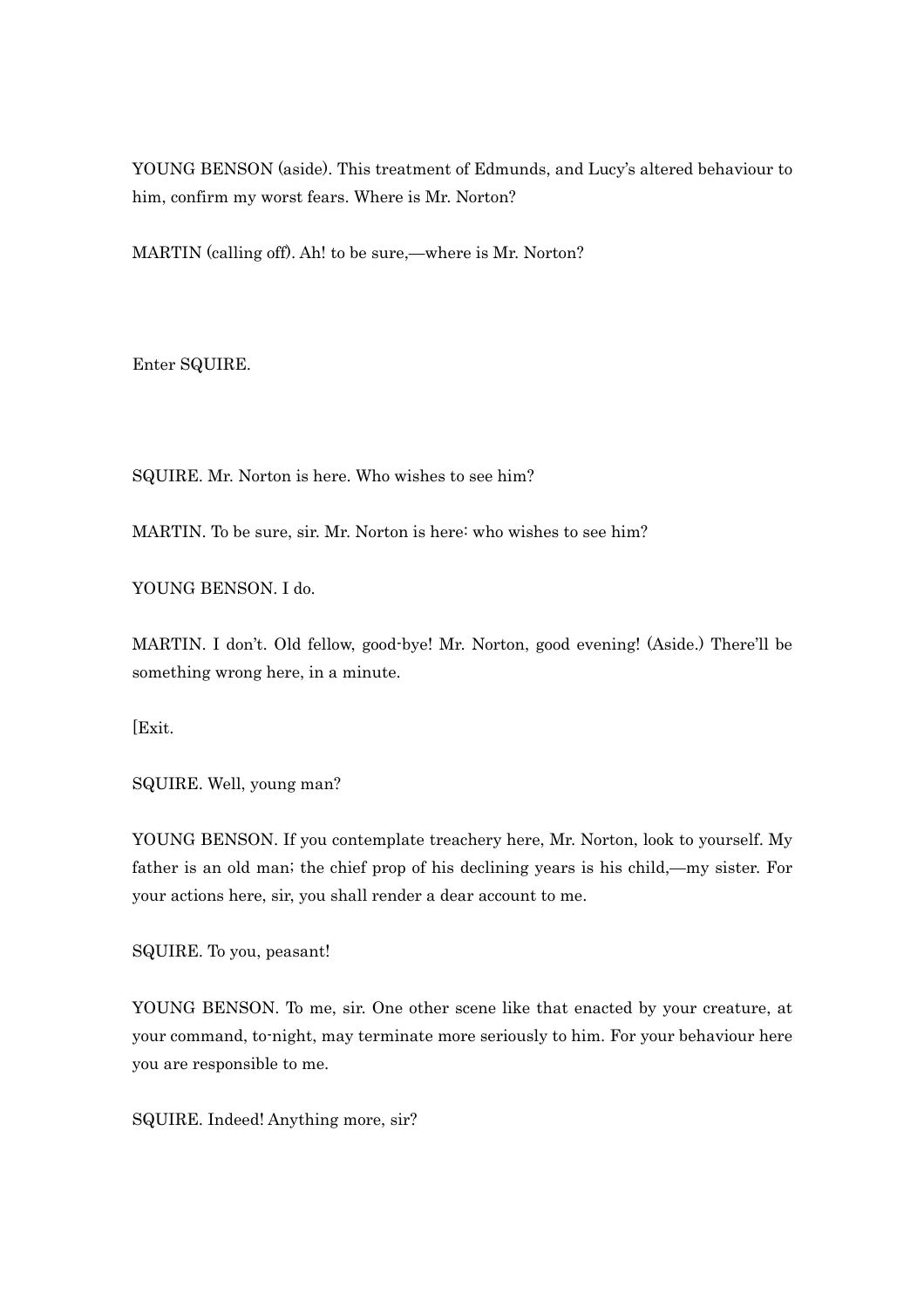YOUNG BENSON. Simply this:—after injuring the old man beyond reparation, and embittering the last moments of his life, you may possibly attempt to shield yourself under the paltry excuse, that, as a gentleman, you cannot descend to take the consequences from my hand. You shall take them from me, sir, if I strike you to the earth first.

[Exit.

SQUIRE. Fiery and valorous, indeed! As the suspicions of the family are aroused, no time is to be lost: the girl must be carried off to-night, if possible. With Flam's assistance and management, she may be speedily removed from within the reach of these rustic sparks. In my cooler moments, the reflection of the misery I may inflict upon the old man makes my conduct appear base and dishonourable, even to myself. Pshaw! hundreds have done the same thing before me, who have been lauded and blazoned forth as men of honour. Honour in such cases,—an idle tale!—a by-word! Honour! There is much to be gleaned from old tales; and the legend of the child and the old man speaks but too truly.

Song.—SQUIRE NORTON.

The child and the old man sat alone

In the quiet peaceful shade

Of the old green boughs, that had richly grown

In the deep thick forest glade.

It was a soft and pleasant sound,

That rustling of the oak;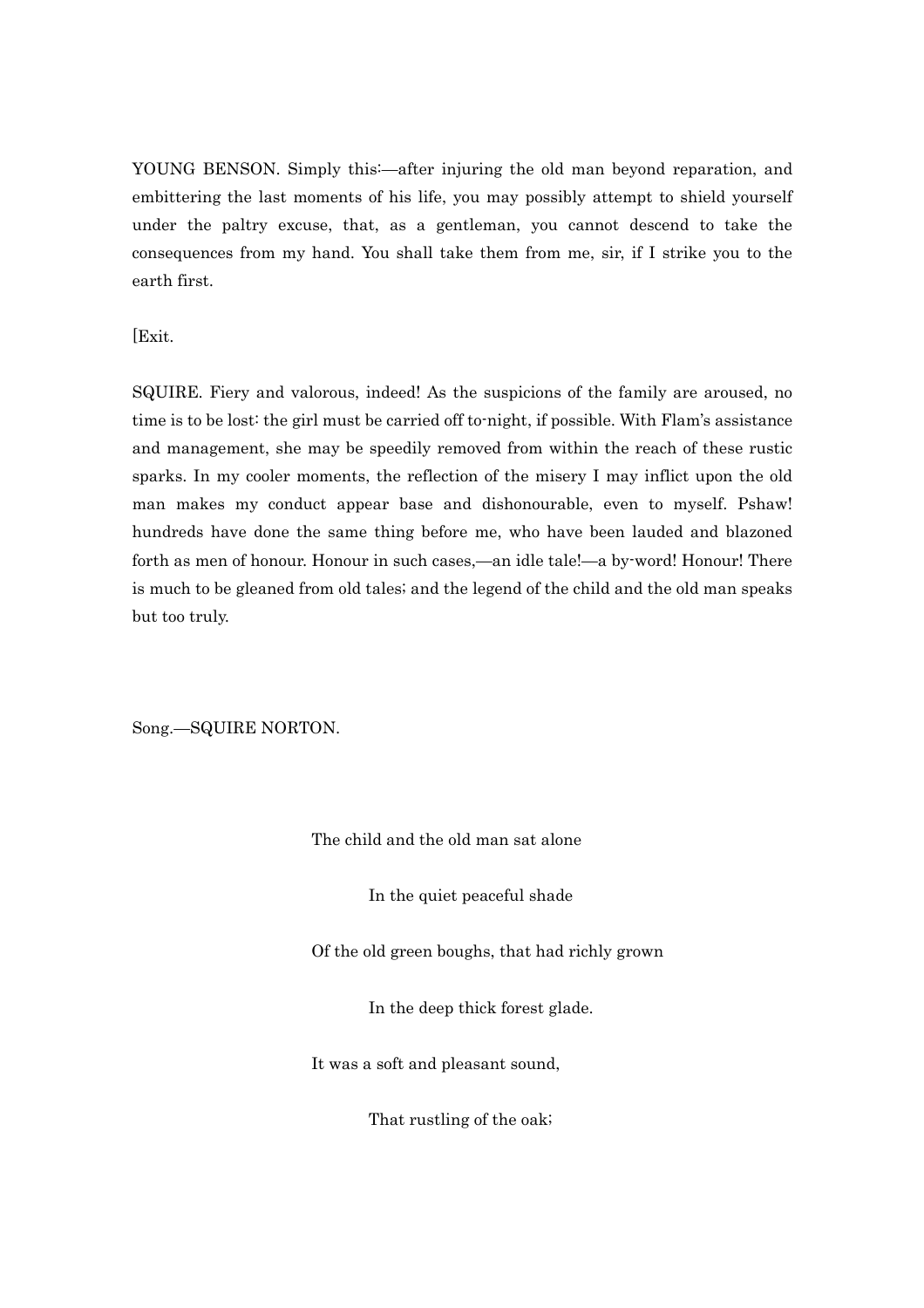And the gentle breeze play'd lightly round,

As thus the fair boy spoke:—

'Dear father, what can honour be,

Of which I hear men rave?

Field, cell and cloister, land and sea,

The tempest and the grave-

It lives in all, 'tis sought in each,

'Tis never heard or seen:

Now tell me, father, I beseech,

What can this honour mean?'

'It is a name,—a name, my child,—

It lived in other days,

When men were rude, their passions wild,

Their sport, thick battle-frays.

When in armour bright, the warrior bold,

Knelt to his lady's eyes: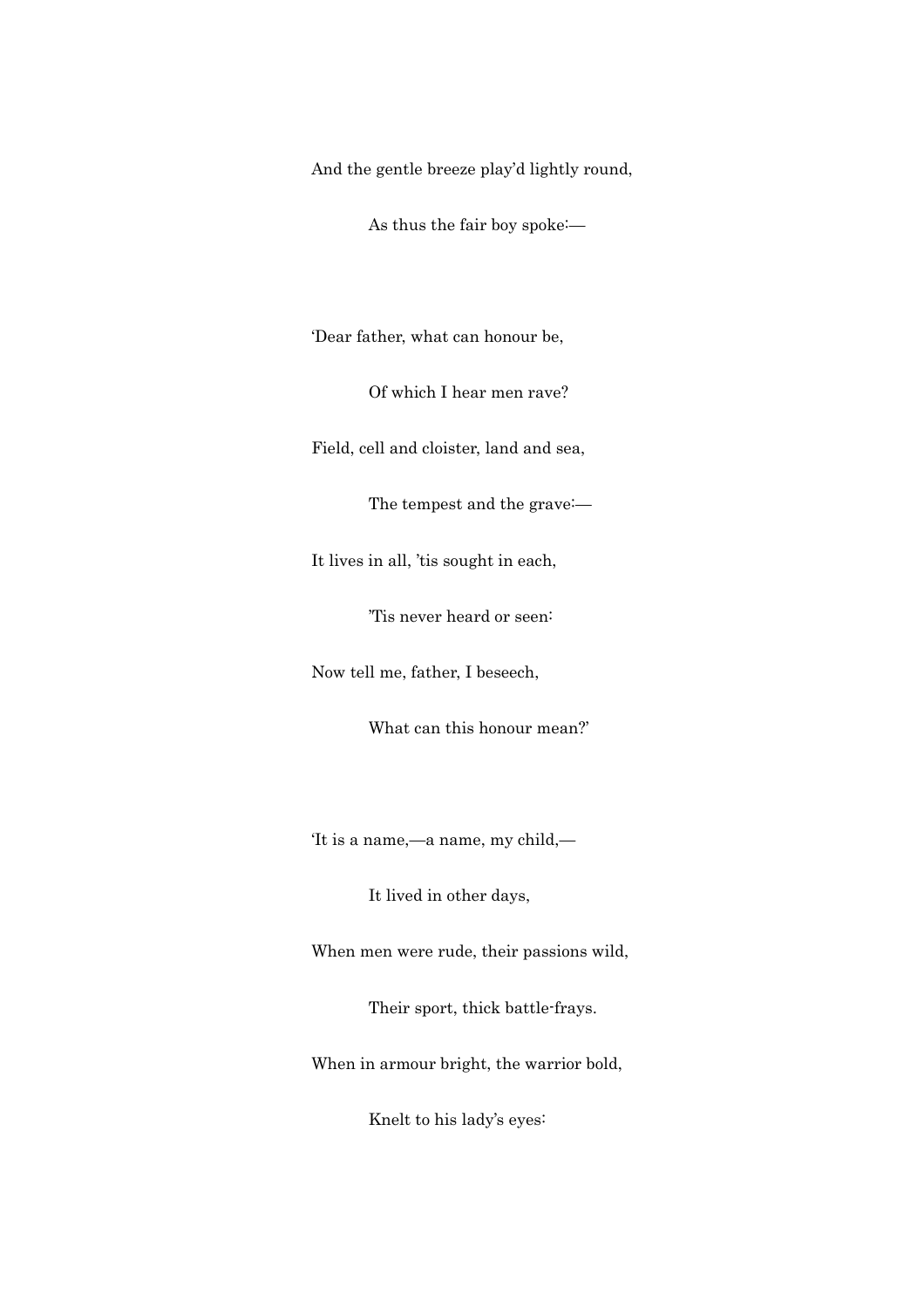Beneath the abbey-pavement old

That warrior's dust now lies.

'The iron hearts of that old day

Have moulder'd in the grave;

And chivalry has pass'd away,

With knights so true and brave;

The honour, which to them was life,

Throbs in no bosom now;

It only gilds the gambler's strife,

Or decks the worthless vow.'\*

Enter LUCY.

SQUIRE. Lucy, dear Lucy.

LUCY. Let me entreat you not to stay here, sir! you will be exposed to nothing but insult and attack. Edmunds and my brother have both returned, irritated at something that has passed with my cousin Rose:—for my sake,—for my sake, Mr. Norton, spare me the pain of witnessing what will ensue, if they find you here. You little know what I have borne already.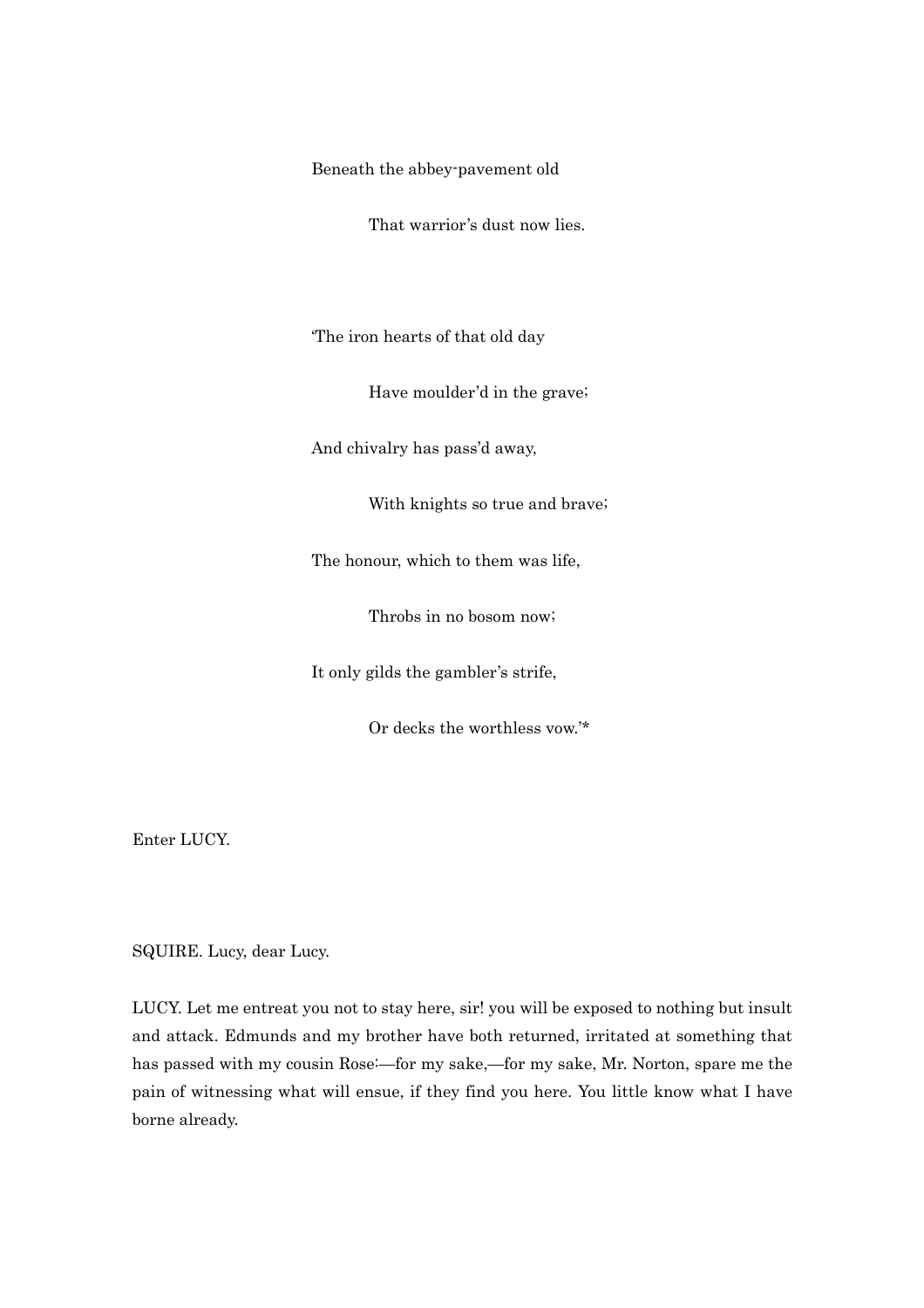SQUIRE. For your sake, Lucy, I would do much; but why should I leave you to encounter the passion and ill-will, from which you would have me fly?

LUCY. Oh, I can bear it, sir; I deserve it but too well.

SQUIRE. Deserve it!—you do yourself an injustice, Lucy. No; rather let me remove you from a house where you will suffer nothing but persecution, and confer upon you a title which the proudest lady in the land might wear. Here—here, on my knees (he bends on his knee, and seizes her hand.)

Enter FLAM.

SQUIRE (rising). Flam here!

FLAM (aside). Upon my word!—I thought we had been getting on pretty well in the open air, but they're beating us hollow here, under cover.

SQUIRE. Lucy, but one word, and I understand your decision.

LUCY. I—I—cannot subdue the feelings of uneasiness and distrust which the great difference between your honour's rank and mine awakens in my mind.

SQUIRE. Difference! Hundreds of such cases happen every day!

LUCY. Indeed!

SQUIRE. Oh, 'tis a matter of general notoriety,—isn't it, Flam?

FLAM. No doubt of it. (Aside.) Don't exactly know yet what they are talking about, though.

SQUIRE. A relation of my own, a man of exalted rank, courted a girl far his inferior in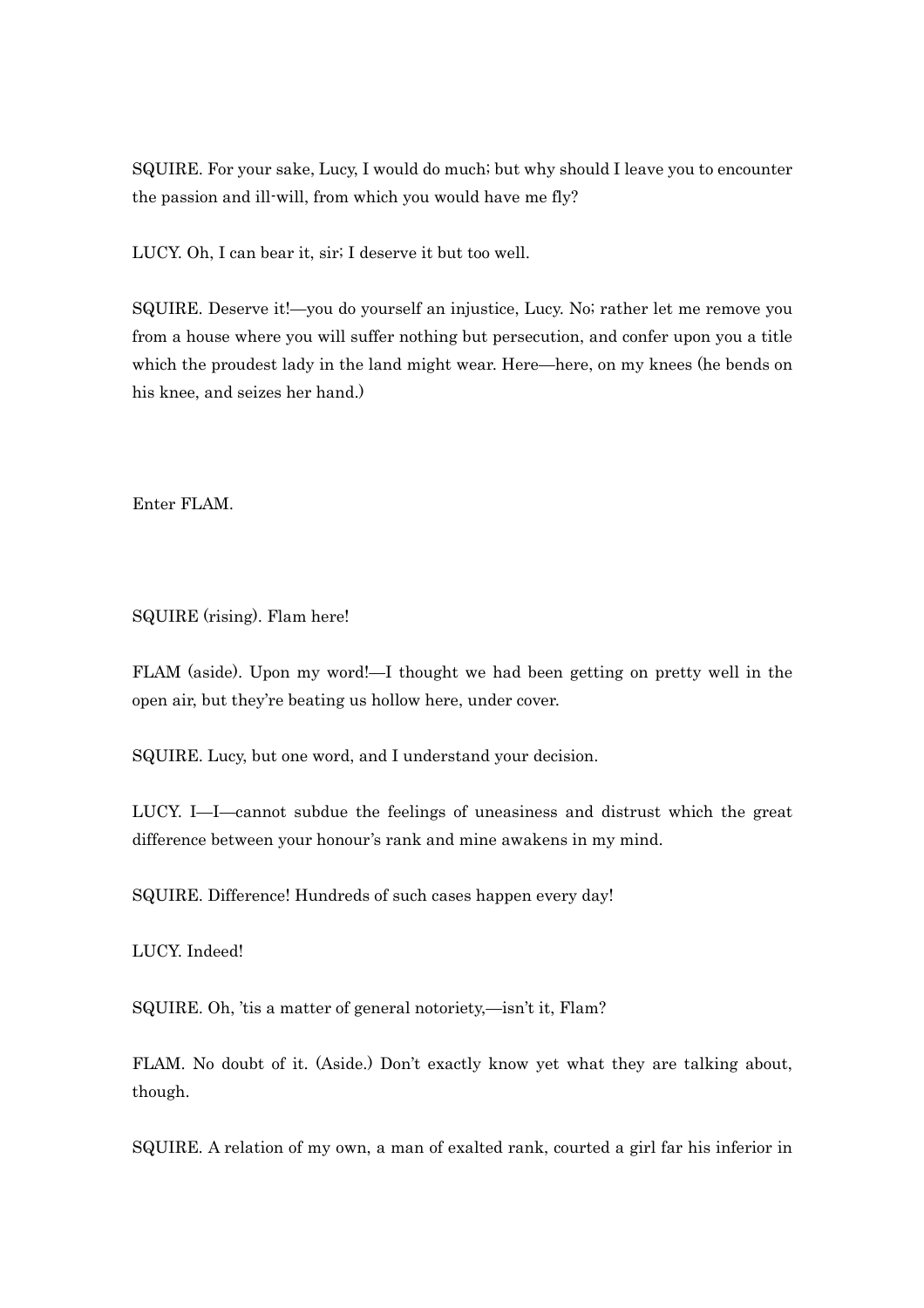station but only beneath him in that respect. In all others she was on a footing of equality with himself, if not far above him.

LUCY. And were they married?

FLAM (aside). Rather an important circumstance in the case. I do remember that.

SQUIRE. They were,—after a time, when the resentment of his friends, occasioned by his forming such an attachment, had subsided, and he was able to acknowledge her, without involving the ruin of both.

LUCY. They were married privately at first, then?

FLAM (aside). I must put in a word here. Oh, yes, it was all comfortably arranged to everybody's satisfaction,—wasn't it, Norton?

SQUIRE. Certainly. And a happy couple they were, weren't they, Flam?

FLAM. Happiest of the happy. As happy as (aside)—a separation could make them.

SQUIRE. Hundreds of great people have formed similar attachments,—haven't they, Flam?

FLAM. Undoubtedly. There was the Right Honourable Augustus Frederick Charles Thomson Camharado, and the German Baron Hyfenstyfenlooberhausen, and they were both married—(aside) to somebody else, first. Not to mention Damask and I, who are models of constancy. By the bye, I have lost sight of her, and I am interrupting you. (Aside to SQUIRE, as he goes out.) I came to tell you that she is ripe for an elopement, if you urge her strongly. Edmunds has been reproaching her to my knowledge. She'll consent while her passion lasts.

[Exit

SQUIRE. Lucy, I wait your answer. One word from you, and a few hours will place you far beyond the reach of those who would fetter your choice and control your inclinations. You hesitate. Come, decide. The Squire's lady, or the wife of Edmunds!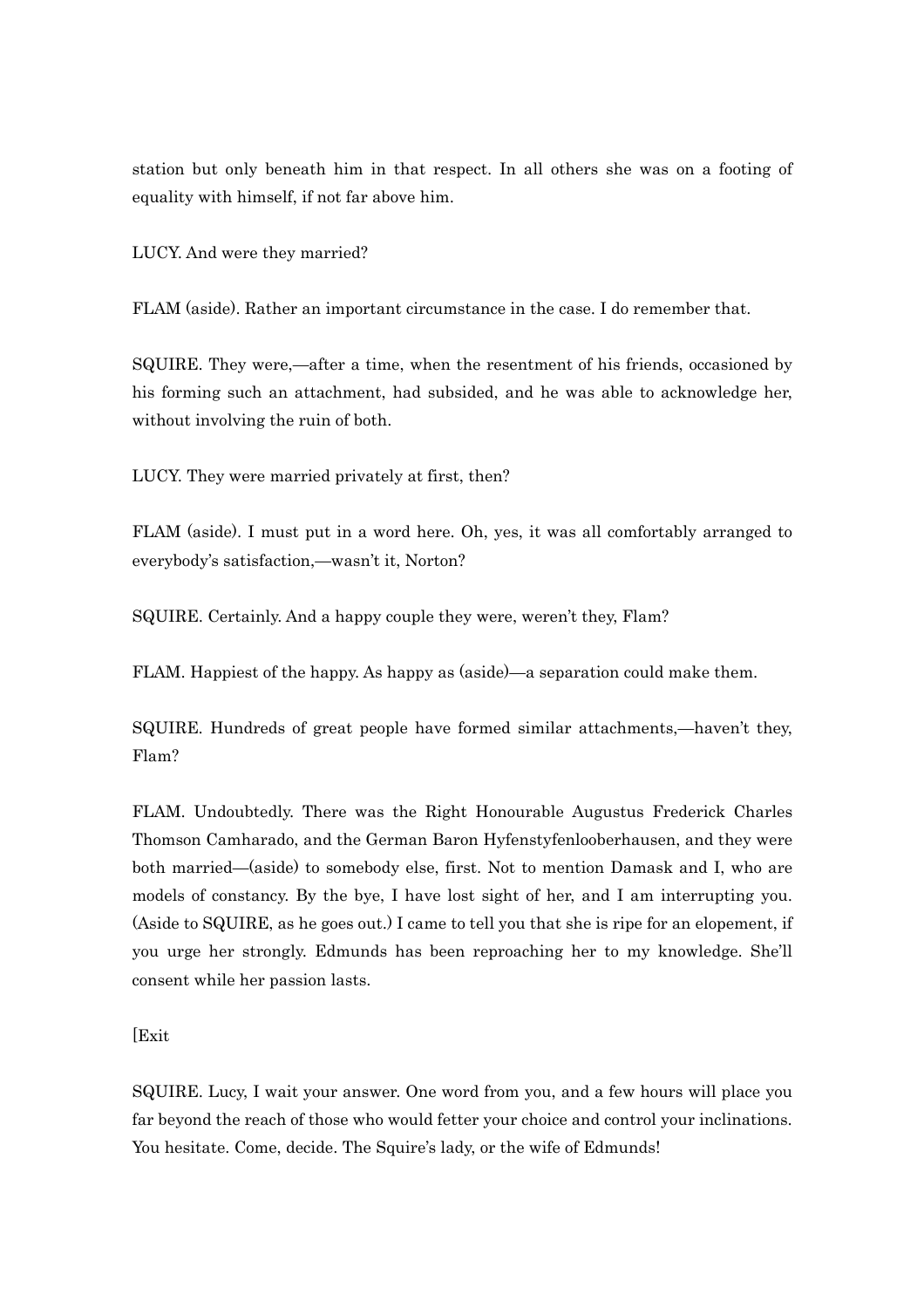Duet.—LUCY and SQUIRE NORTON.

SQUIRE. In rich and lofty station shine,

Before his jealous eyes:

In golden splendour, lady mine,

This peasant youth despise.

LUCY (apart: the SQUIRE regarding her attentively).

Oh! It would be revenge indeed

With scorn his glance to meet.

I, I, his humble pleading heed!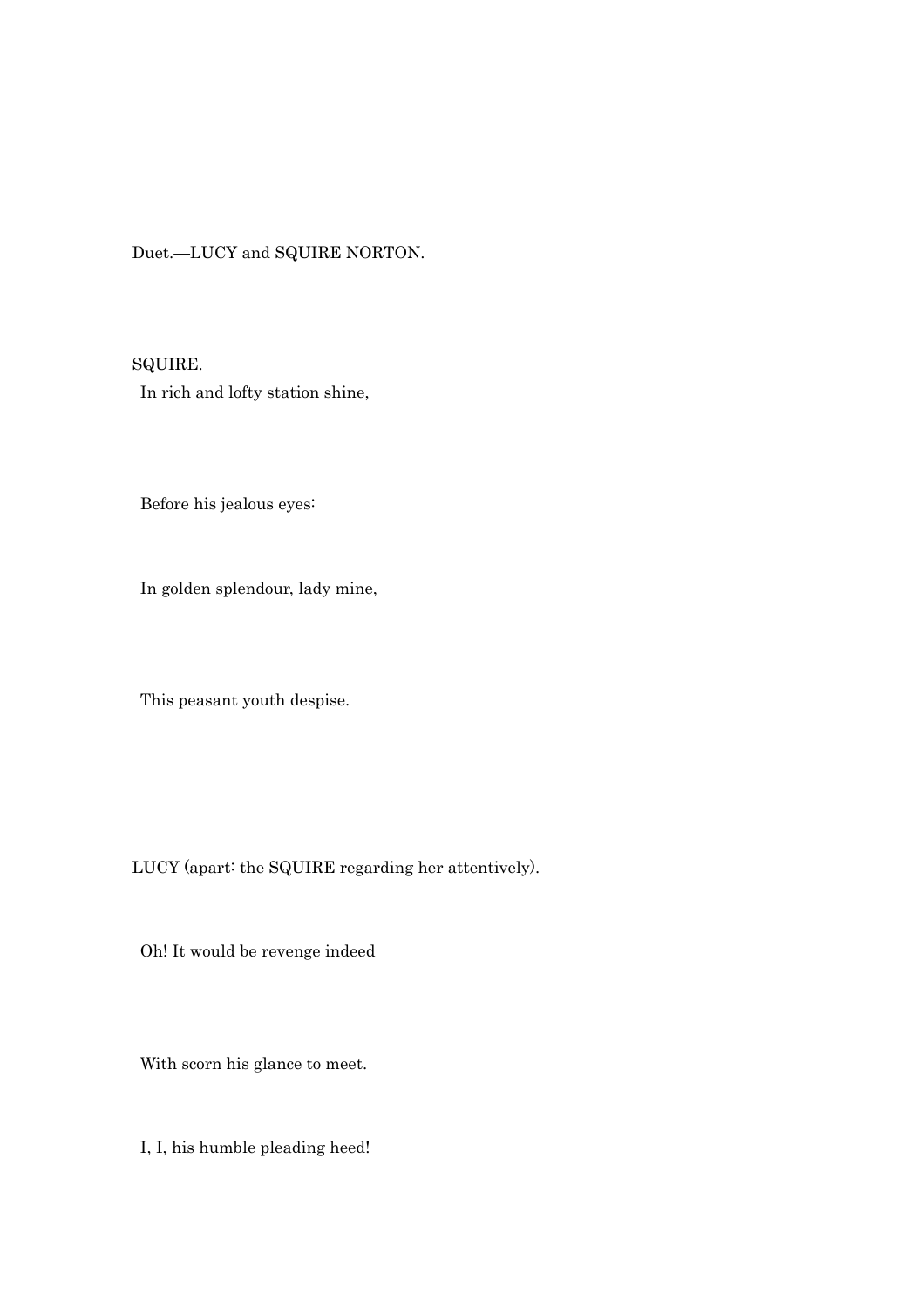I'd spurn him from my feet.

SQUIRE. With love and rage her bosom's torn,

And rash the choice will be;

LUCY.

With love and rage my bosom's torn,

And rash the choice will be.

SQUIRE.

From hence she quickly must be borne,

Her home, her home, she'll flee.

LUCY. Oh! long shall I have cause to mourn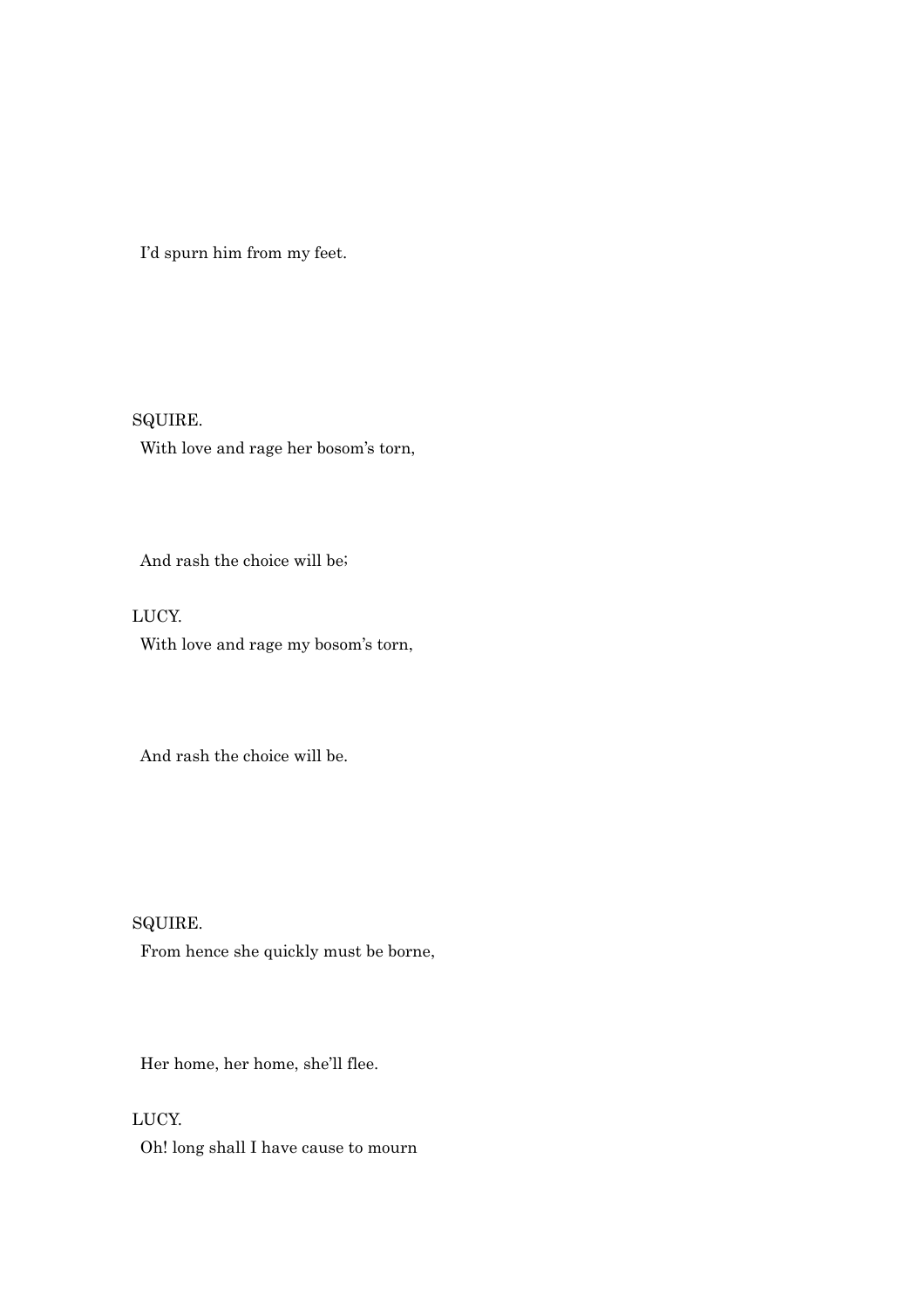My home, my home, for thee!

Enter OLD BENSON.

BENSON. What do I see! The Squire and Lucy.

SQUIRE. Listen. A chaise and four fleet horses, under the direction of a trusty friend of mine, will be in waiting on the high road, at the corner of the Elm-Tree avenue, to-night, at ten o'clock. They shall bear you whither we can be safe, and in secret, by the first light of morning.

LUCY. His cruel harshness;—it would be revenge, indeed. But my father—my poor old father!

SQUIRE. Your father is prejudiced in Edmund's favour; and so long as he thinks there is any chance of your being his, he will oppose your holding communication with me. Situated as you are now, you only stand in the way of his wealth and advancement. Once fly with me, and in four and twenty hours you will be his pride, his boast, his support.

OLD BENSON coming forward.

BENSON. It is a lie, a base lie!—(LUCY shrieks and throws herself at his feet.) My pride! my boast! She would be my disgrace, my shame: an outcast from her father's roof,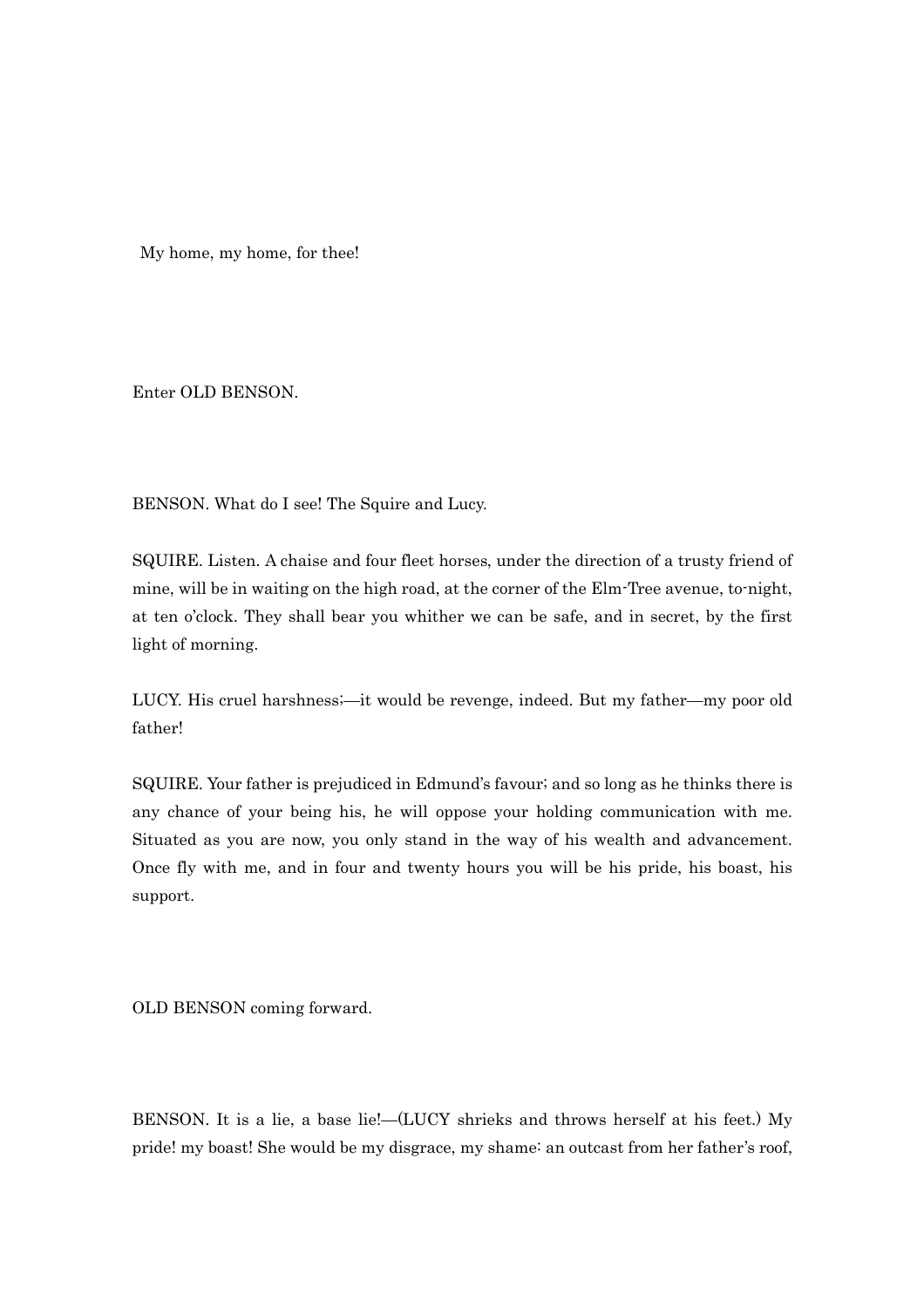and from the world. Support!—Support me with the gold coined in her infamy and guilt! Heaven help me! Have I cherished her for this!

LUCY (clinging to him). Father!—dear, dear, father!

SQUIRE. Hear me speak, Benson. Be calm.

BENSON. Calm!—Do you know that from infancy I have almost worshipped her, fancying that I saw in her young mind the virtues of a mother, to whom the anguish of this one hour would have been worse than death! Calm!—Do you know that I have a heart and soul within me; or do you believe that because I am of lower station, I am a being of a different order from yourself, and that Nature has denied me thought and feeling! Calm! Man, do you know that I am this girl's father?

SQUIRE. Benson, if you will not hear me, at least do not, by hastily exposing this matter, deprive me of the inclination of making you some reparation.

BENSON. Reparation! You need be thankful, sir, for the grasp she has upon my arm. Money! If she were dying for want, and the smallest coin from you could restore her to life and health, sooner than she should take it from your hand, I would cast her from a sick bed to perish on the road-side.

SQUIRE. Benson, a word.

BENSON. Do not, I caution you; do not talk to me, sir. I am an old man, but I do not know what passion may make me do.

SQUIRE. These are high words, Benson. A farmer!

BENSON. Yes, sir; a farmer, one of the men on whom you, and such as you, depend for the money they squander in profligacy and idleness. A farmer, sir! I care not for your long pedigree of ancestors,—my forefathers made them all. Here, neighbours, friends! (ROSE, MADDOX, STOKES, Villagers, etc., crowd on the stage.) Hear this, hear this! your landlord, a high-born gentleman, entering the houses of your humble farmers, and tempting their daughters to destruction!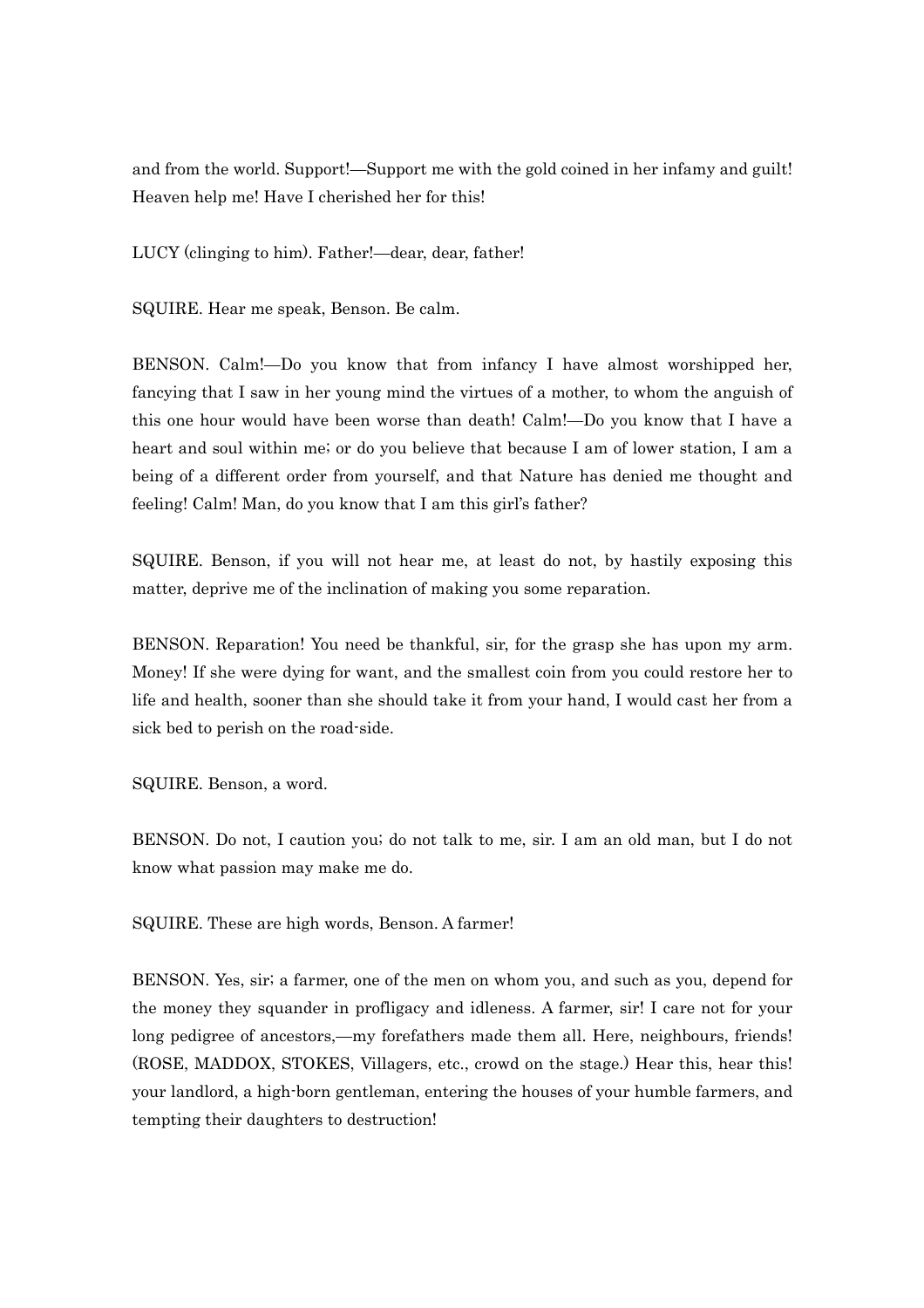Enter YOUNG BENSON and GEORGE EDMUNDS.

YOUNG BENSON. What's that I hear? (rushing towards the SQUIRE, STOKES interposes).

MARTIN. Hallo, hallo! Take hold of the other one, John. (MADDOX and he remove them to opposite sides of the stage.) Hold him tight, John, hold him tight. Stand still, there's a good fellow. Keep back, Squire. Knew there'd be something wrong,—ready to come in at the nick of time,—capital custom.

FLAM enters and stands next the SQUIRE.

SQUIRE. Exposed, baited! Benson, are you mad? Within the last few hours my friend here has been attacked and insulted on the very land you hold, by a person in your employ and young Edmunds there. I, too, have been threatened and insulted in the presence of my tenantry and workmen. Take care you do not drive me to extremities. Remember—the lease of this farm for seventy years, which your father took of mine, expires to-morrow; and that I have the power to refuse its renewal. Again I ask you, are you mad?

BENSON. Quit my house, villain!

SQUIRE. Villain! quit my house, then. This farm is mine: and you and yours shall depart from under its roof, before the sun has set to-morrow. (BENSON sinks into a chair in centre, and covers his face with his hands.)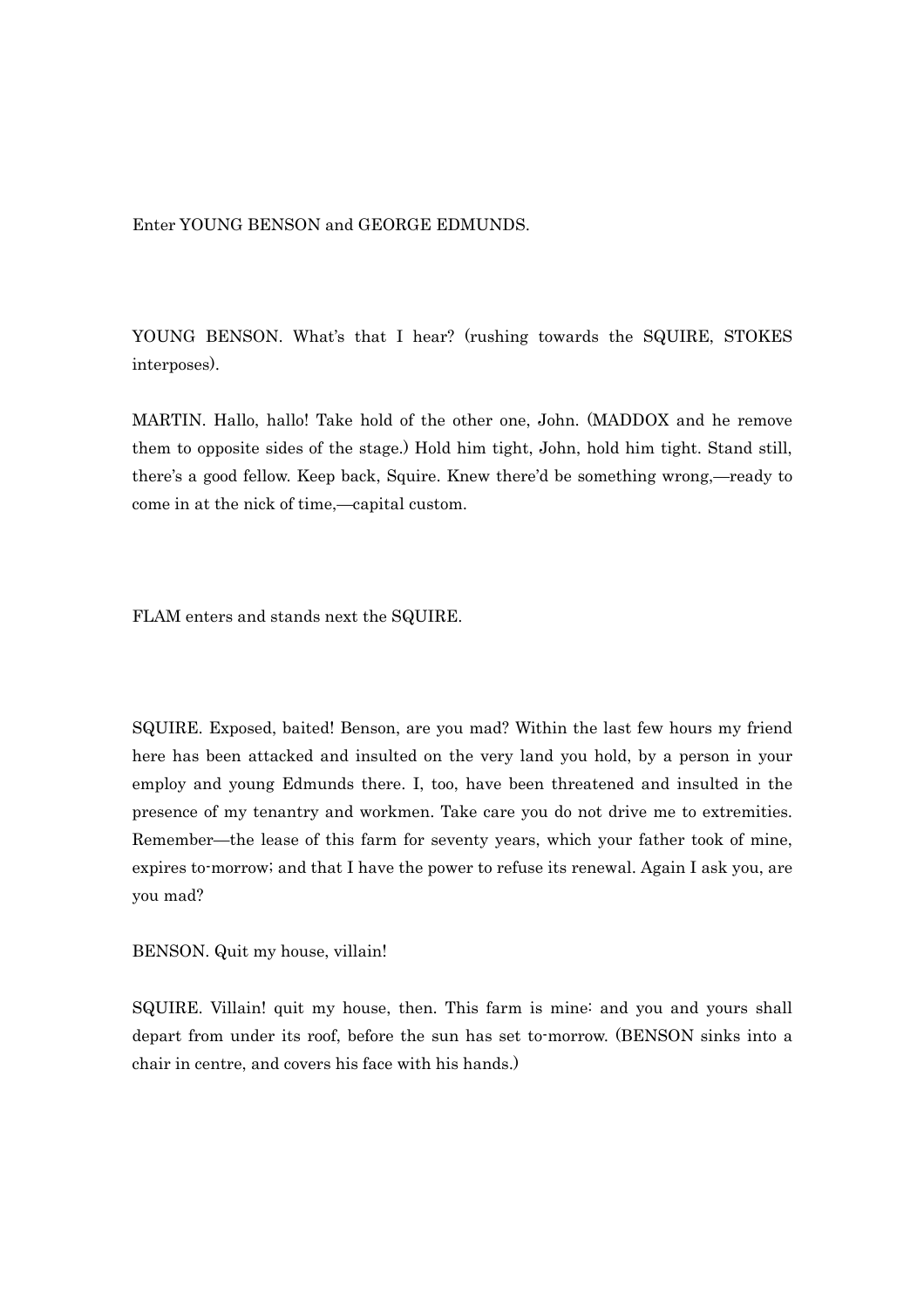Sestet and Chorus.

LUCY—ROSE—EDMUNDS—SQUIRE NORTON—FLAM—

YOUNG BENSON—and Chorus.

YOUNG BENSON. Turn him from the farm! From his home will you cast

The old man who has till'd it for years?

Every tree, every flower, is link'd with the past,

And a friend of his childhood appears.

Turn him from the farm! O'er its grassy hill-side,

A gay boy he once loved to range;

His boyhood has fled, and its dear friends are dead,

But these meadows have never known change.

| EDMUNDS. | Oppressor, hear me.                               |  |
|----------|---------------------------------------------------|--|
| LUCY.    | On my knees I implore                             |  |
| SQUIRE.  | I command it, and you will obey.                  |  |
| ROSE.    | Rise, dear Lucy, rise; you shall not kneel before |  |
|          | The tyrant who drives us away.                    |  |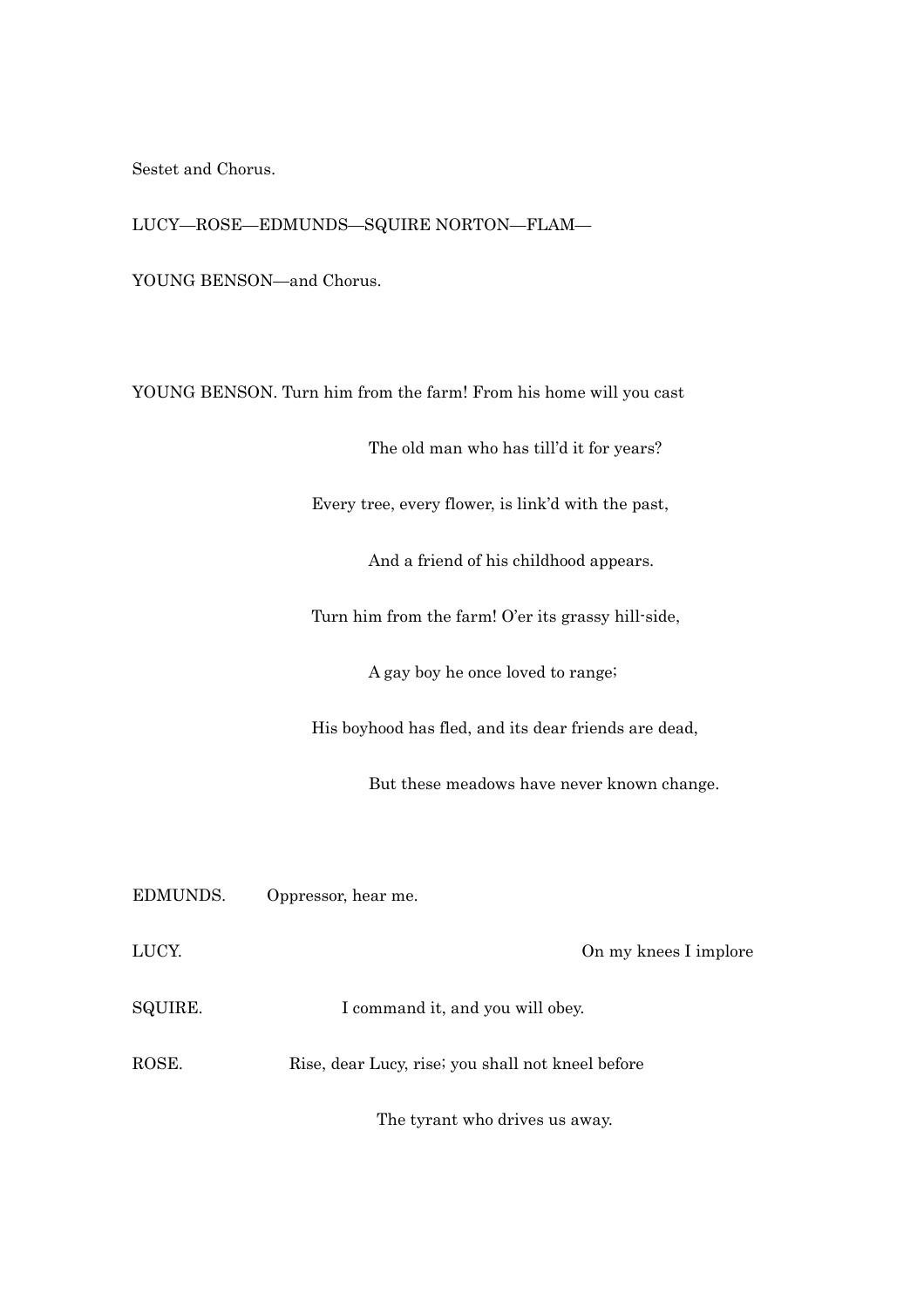| SQUIRE.                                         | Your sorrows are useless, your prayers are in vain; |                               |  |
|-------------------------------------------------|-----------------------------------------------------|-------------------------------|--|
|                                                 | I command it and you will begone.                   |                               |  |
|                                                 | I'll hear no more.                                  |                               |  |
| EDMUNDS.                                        |                                                     | No, they shall not beg again, |  |
|                                                 | Of a man whom I view with deep scorn.               |                               |  |
| FLAM. Do not yield.                             |                                                     |                               |  |
| YOUNG BENSON.<br>Leave the farm!                |                                                     |                               |  |
| SQUIRE.                                         |                                                     |                               |  |
| LUCY.                                           |                                                     |                               |  |
| ROSE.                                           |                                                     |                               |  |
| EDMUNDS.                                        |                                                     | Your power I despise.         |  |
| SQUIRE. And your threats, boy, I disregard too. |                                                     |                               |  |
| FLAM. Do not yield.                             |                                                     |                               |  |
| YOUNG BENSON.<br>Leave the farm!                |                                                     |                               |  |
| SQUIRE.                                         |                                                     |                               |  |
| LUCY.                                           |                                                     |                               |  |
| ROSE.                                           |                                                     |                               |  |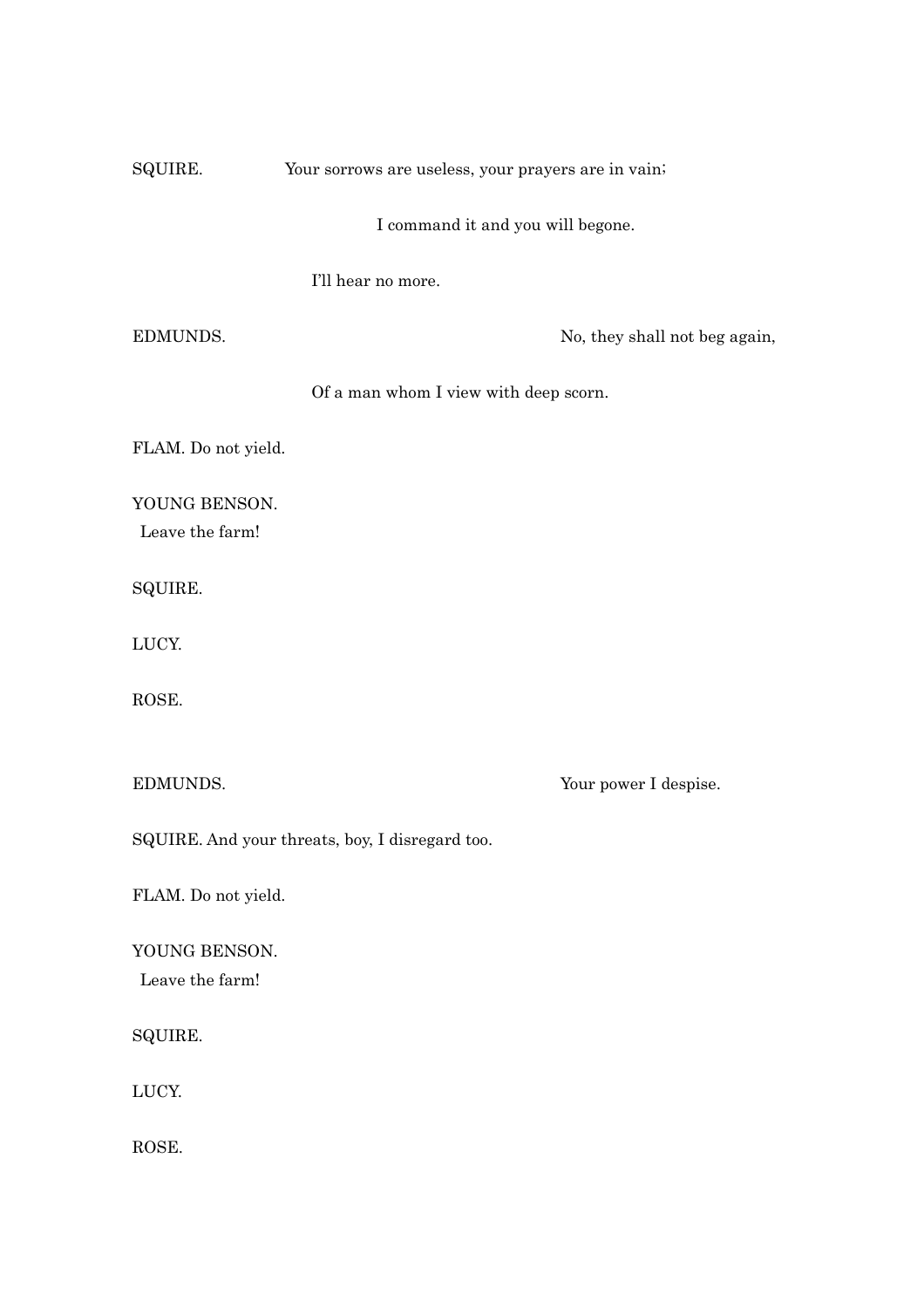EDMUNDS. This base act, proud man, you shall rue.

YOUNG BENSON. Turn him from the farm! From his home will you cast

The old man who has till'd it for years?

Every tree, every flower, is linked with the past,

And a friend of his childhood appears!

SQUIRE. Yes, yes, leave the farm! From his home I will cast,

The old man who has till'd it for years;

Though each tree and flower is link'd with the past,

And a friend of his childhood appears.

Chorus.

He has turn'd from his farm, from his home he has cast

The old man who has till'd it for years;

Though each tree and flower is link'd with the past,

And a friend of his childhood appears.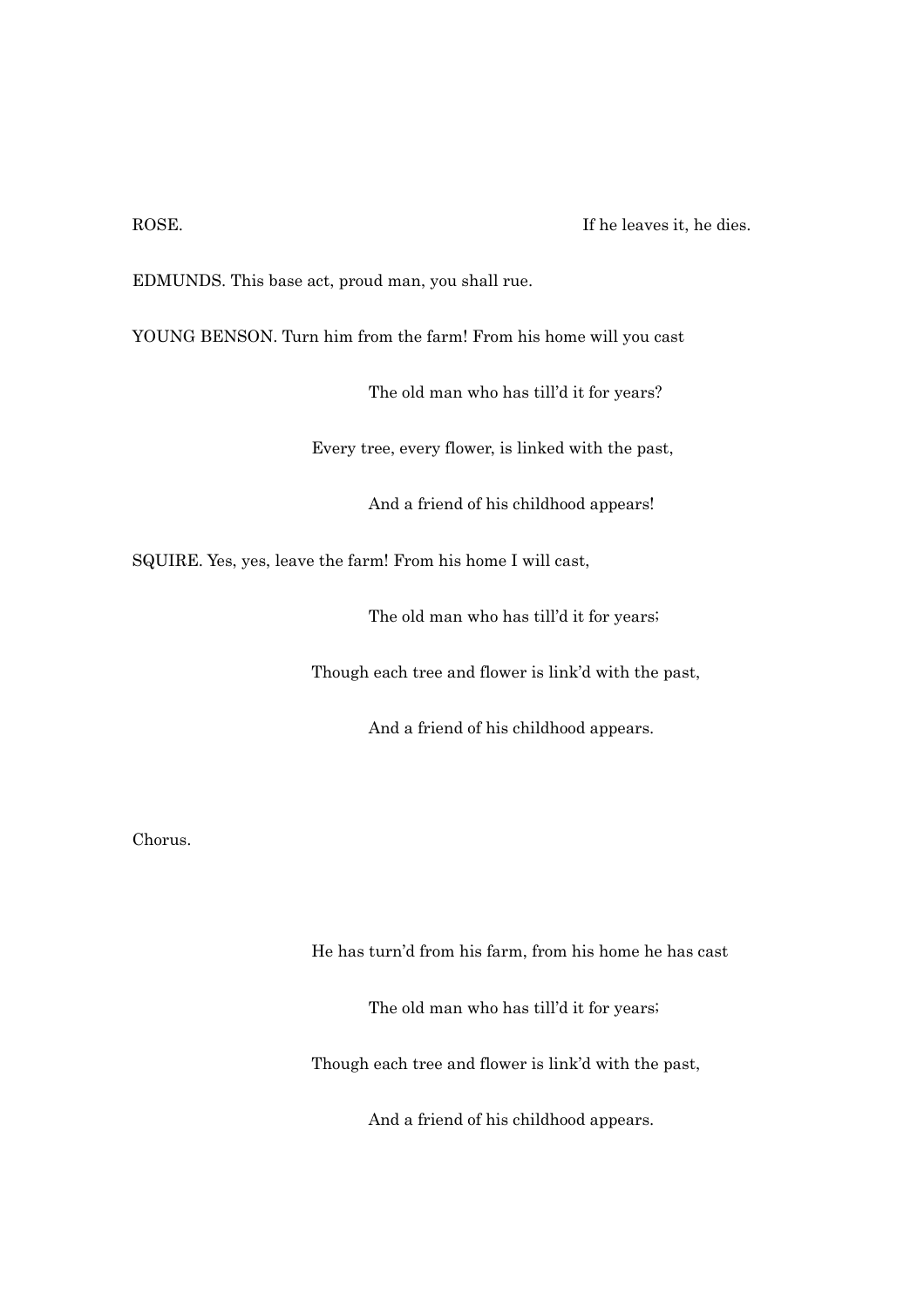## END OF THE FIRST ACT

ACT II.

SCENE I.—An Apartment in the Hall. A breakfast-table, with urn and tea-service. A Livery Servant arranging it. FLAM in a morning gown and slippers, reclining on the sofa.

FLAM. Is the Squire out of bed yet?

SERVANT. Yes, sir, he will be down directly.

FLAM. Any letters from London?

SERVANT. One for your honour, that the man brought over from the market-town, this morning.

FLAM. Give it me, blockhead! (Servant gives it, and exit.) Never like the look of a great official-folded letter, with a large seal, it's always an unpleasant one. Talk of discovering a man's character from his handwriting!—I'll back myself against any odds to form a very close guess at the contents of a letter from the form into which it is folded. This, now, I should say, is a decidedly hostile fold. Let us see—'King's Bench Walk—September 1st, 1729. Sir, I am instructed by my client, Mr. Edward Montague, to apply to you—(the old story—for the immediate payment, I suppose—what's this?)—to apply to you for the instant restitution of the sum of two hundred and fifty pounds, his son lost to you at play; and to acquaint you, that unless it is immediately forwarded to my office, as above, the circumstances of the transaction will be made known; and the unfair and fraudulent means by which you deprived the young man of his money,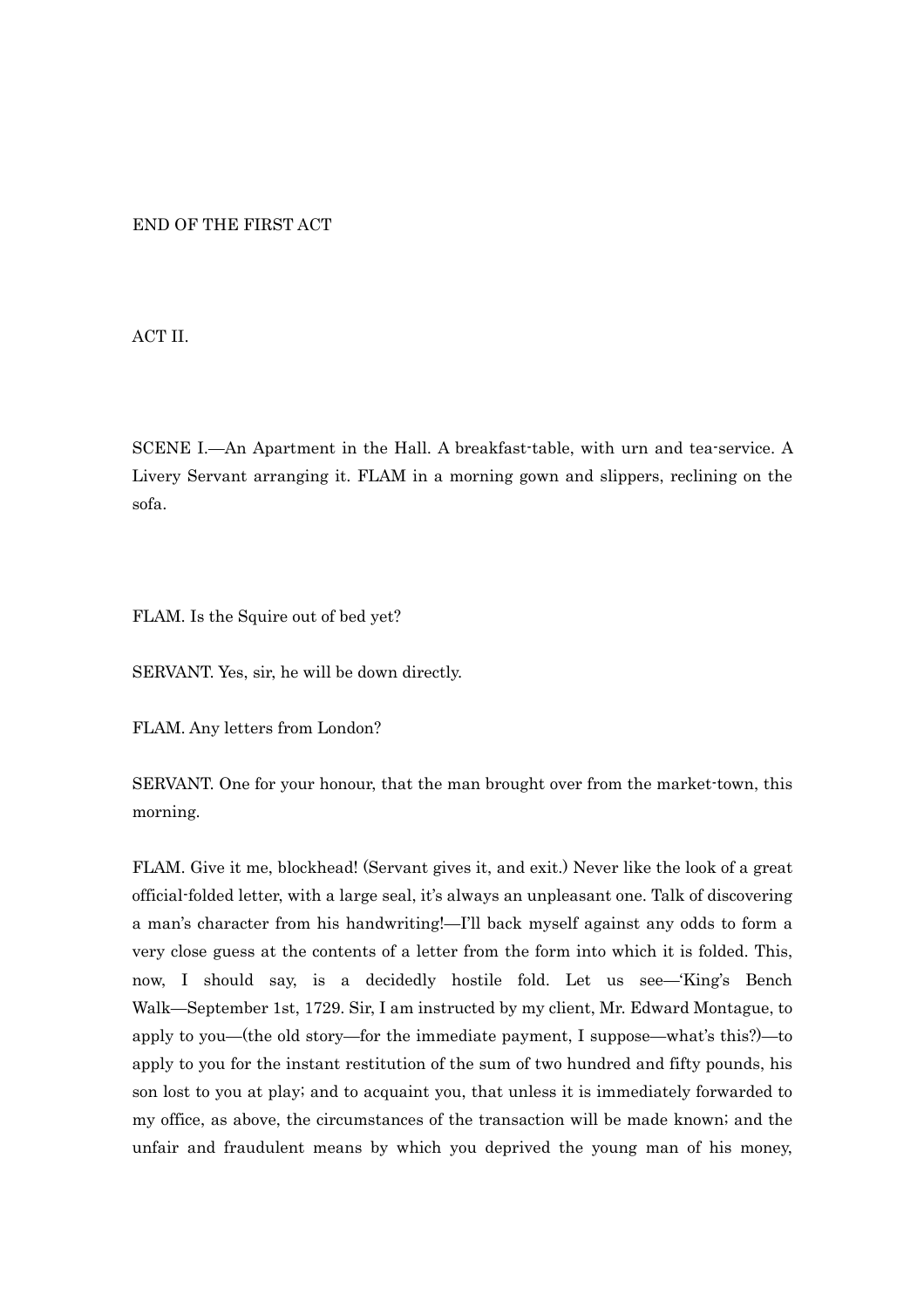publicly advertised.—I am, Sir, your obedient Servant, John Ellis.' The devil! who would believe now, that such a trifling circumstance as the mere insinuation of a small piece of gold into the corner of two dice would influence a man's destiny! What's to be done? If, by some dexterous stroke, I could manage to curry favour with Norton, and procure some handsome present in return for services rendered,—for 'work and labour done and performed,' as my obedient servant, John Ellis, would say, I might keep my head above water yet. I have it! He shall have a joyful surprise. I'll carry this girl off for him, and he shall know nothing of the enterprise until it is completed, or at least till she is fairly off. I have been well rewarded for similar services before, and may securely calculate on his gratitude in the present instance. He is here. (Puts up the letter.)

Enter SQUIRE NORTON.

SQUIRE (seating himself at table). Has any application for permission to remain on the farm been made from Benson, this morning, Flam?

FLAM. None.

SQUIRE. I am very sorry for it, although I admire the old man's independent spirit. I am very sorry for it. Wrong as I know I have been, I would rather that the first concession came from him.

FLAM. Concession!

SQUIRE. The more I reflect upon the occurrences of yesterday, Flam, the more I regret that, under the influence of momentary passion and excitement, I should have used so uncalled-for a threat against my father's oldest tenant. It is an act of baseness to which I look back with abhorrence.

FLAM (aside). What weathercock morality is this!

SQUIRE. It was unnecessary violence.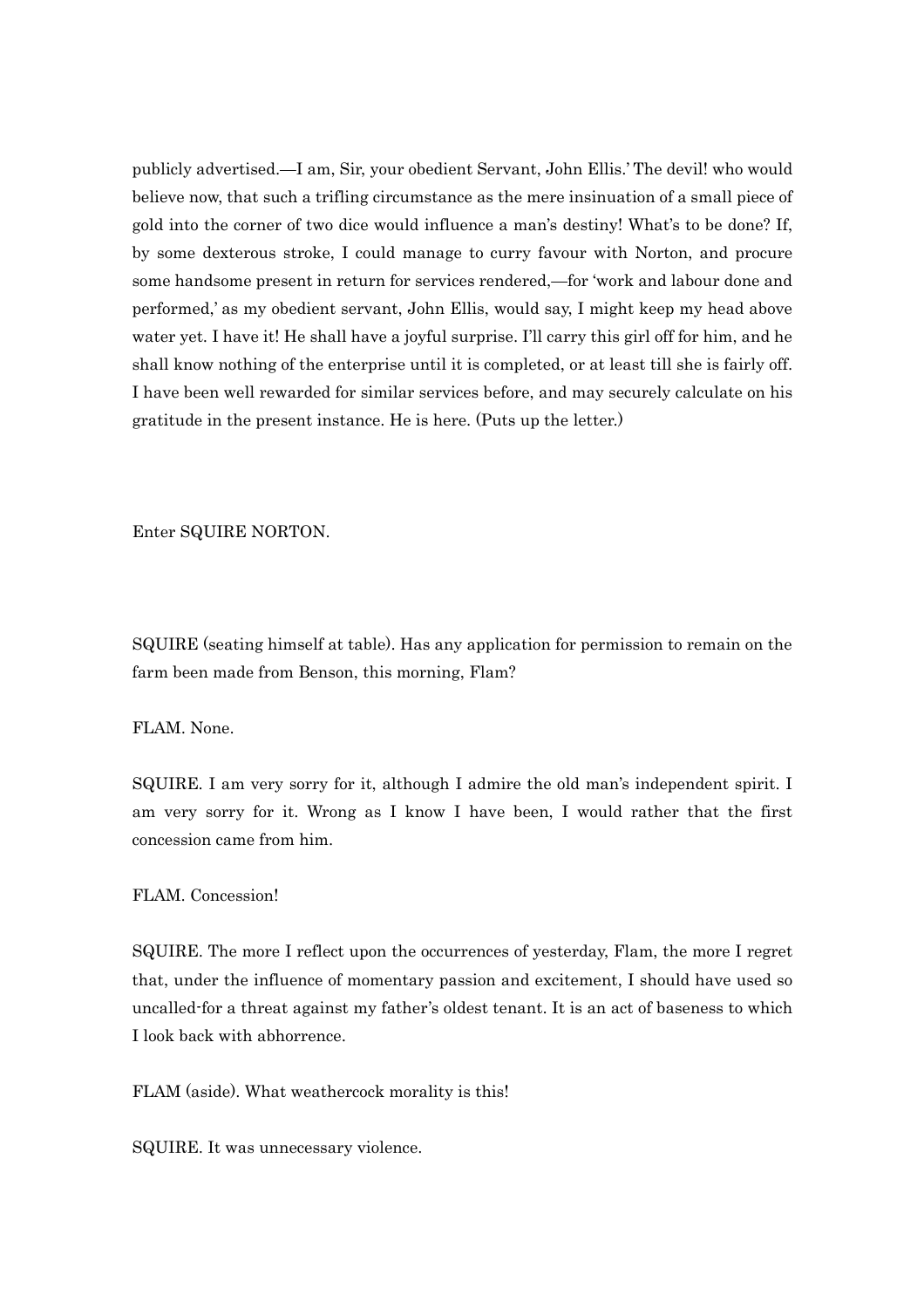FLAM. Unnecessary! Oh, certainly; no doubt you could have attained your object without it, and can still. There is no occasion to punish the old man.

SQUIRE. Nor will I. He shall not leave the farm, if I myself implore, and beg him to remain.

Enter Servant.

SERVANT. Two young women to speak with your honour.

Enter LUCY and ROSE.

SQUIRE. Lucy!

FLAM (aside). She must be carried off to-night, or she certainly will save me the trouble, and I shall lose the money.

LUCY. Your honour may be well surprised to see me here, after the events of yesterday. It has cost me no trifling struggle to take this step, but I hope my better feelings have at length prevailed, and conquered my pride and weakness. I wish to speak to your honour, with nobody by.

FLAM (aside). Nobody by! I rather suspect I'm not particularly wanted here. (To them.) Pray allow us to retire for a few moments. Rose, my dear.

ROSE. Well!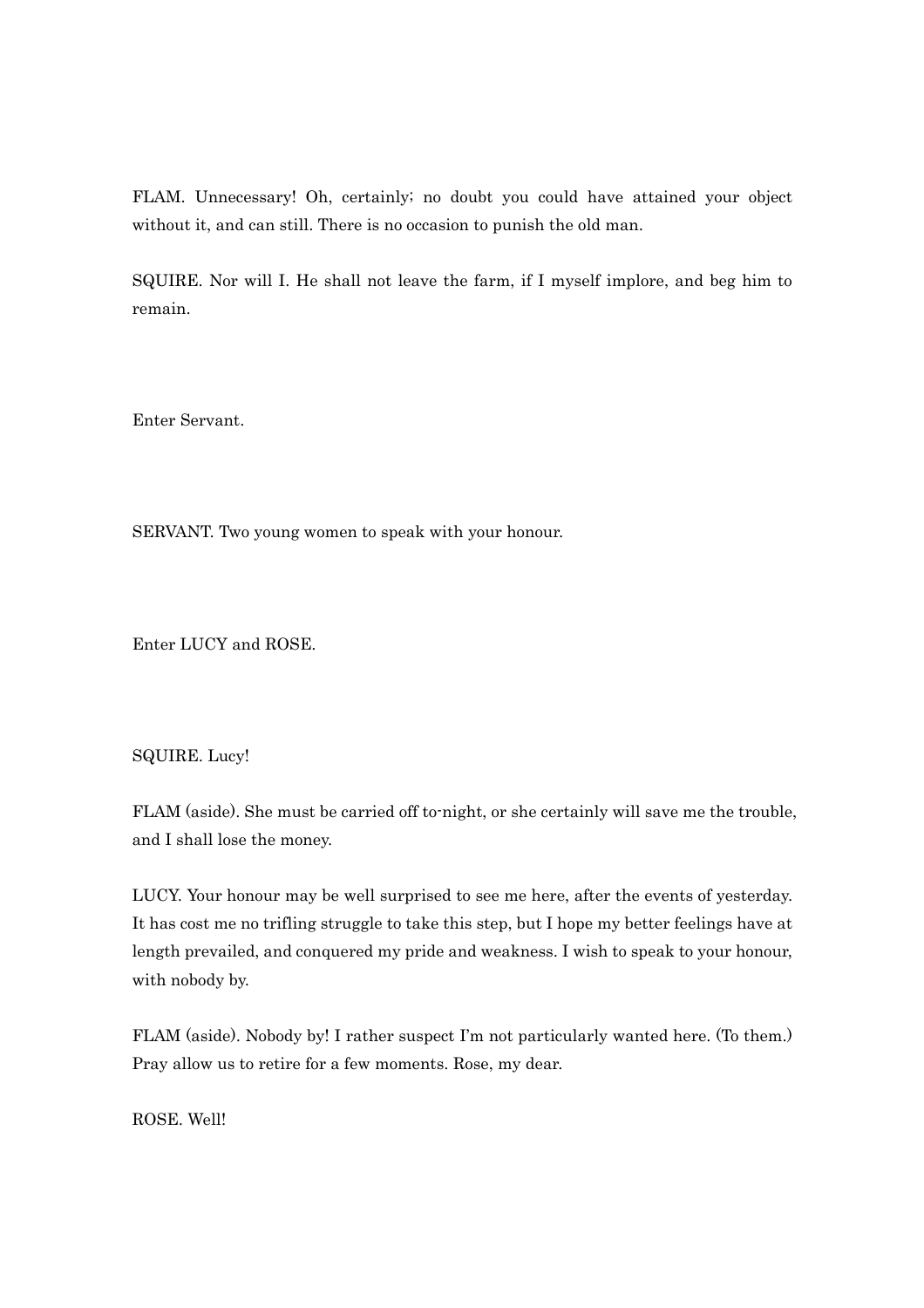FLAM. Come along.

LUCY. Rose will remain here, I brought her for that purpose.

FLAM. Bless me! that's very odd. As you please, of course, but I really think you'll find her very much in the way. (Aside.) Acting propriety! So much the better for my purpose; a little coyness will enhance the value of the prize.

[Exit FLAM.

LUCY. Mr. Norton, I come here to throw myself upon your honourable feelings, as a man and as a gentleman. Oh, sir! now that my eyes are opened to the misery into which I have plunged myself, by my own ingratitude and treachery, do not—do not add to it the reflection that I have driven my father in his old age from the house where he was born, and in which he hoped to have died.

SQUIRE. Be calm, Lucy; your father shall continue to hold the farm; the lease shall be renewed.

LUCY. I have more to say to your honour still, and what I have to add may even induce your honour to retract the promise you have just now made me.

SQUIRE. Lucy! what can you mean?

LUCY. Oh, sir! call me coquette, faithless, treacherous, deceitful, what you will; I deserve it all;—but believe me, I speak the truth when I make the humiliating avowal. A weak, despicable vanity induced me to listen with a ready ear to your honour's addresses, and to cast away the best and noblest heart that ever woman won.

SQUIRE. Lucy, 'twas but last night you told me that your love for Edmunds had vanished into air; that you hated and despised him.

LUCY. I know it, sir, too well. He laid bare my own guilt, and showed me the ruin which impended over me. He spoke the truth. Your honour more than confirmed him.

SQUIRE (after a pause). Even the avowal you have just made, unexpected as it is, shall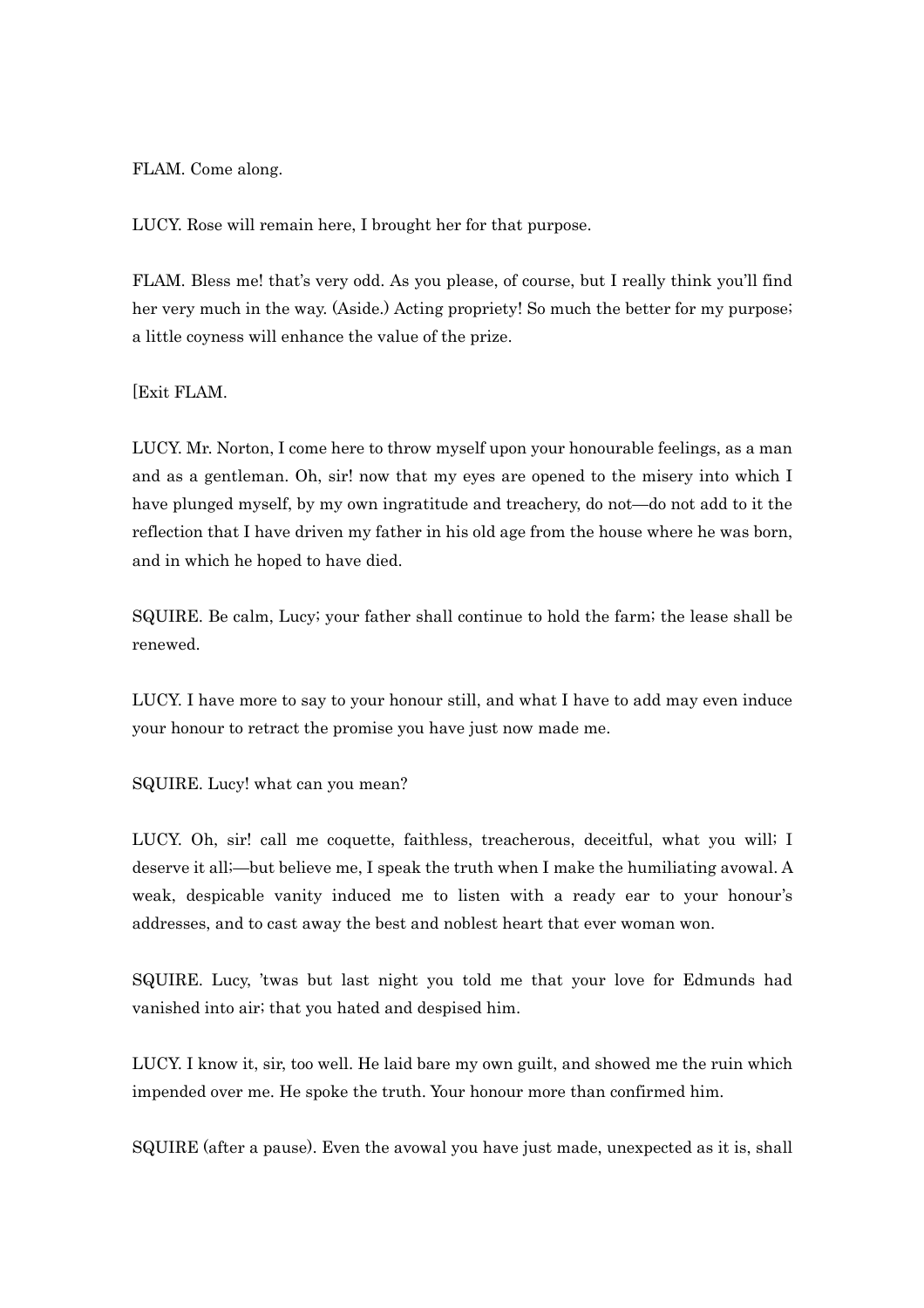not disturb my resolution. Your father shall not leave the farm.

Quartet.

LUCY—ROSE—SQUIRE NORTON, and afterwards YOUNG BENSON.

## SQUIRE. Hear me, when I swear that the farm is your own

Through all changes Fortune may make;

The base charge of falsehood I never have known;

This promise I never will break.

ROSE and LUCY. Hear him, when he swears that the farm is our own

Through all changes Fortune may make;

The base charge of falsehood he never has known;

This promise he never will break.

Enter YOUNG BENSON.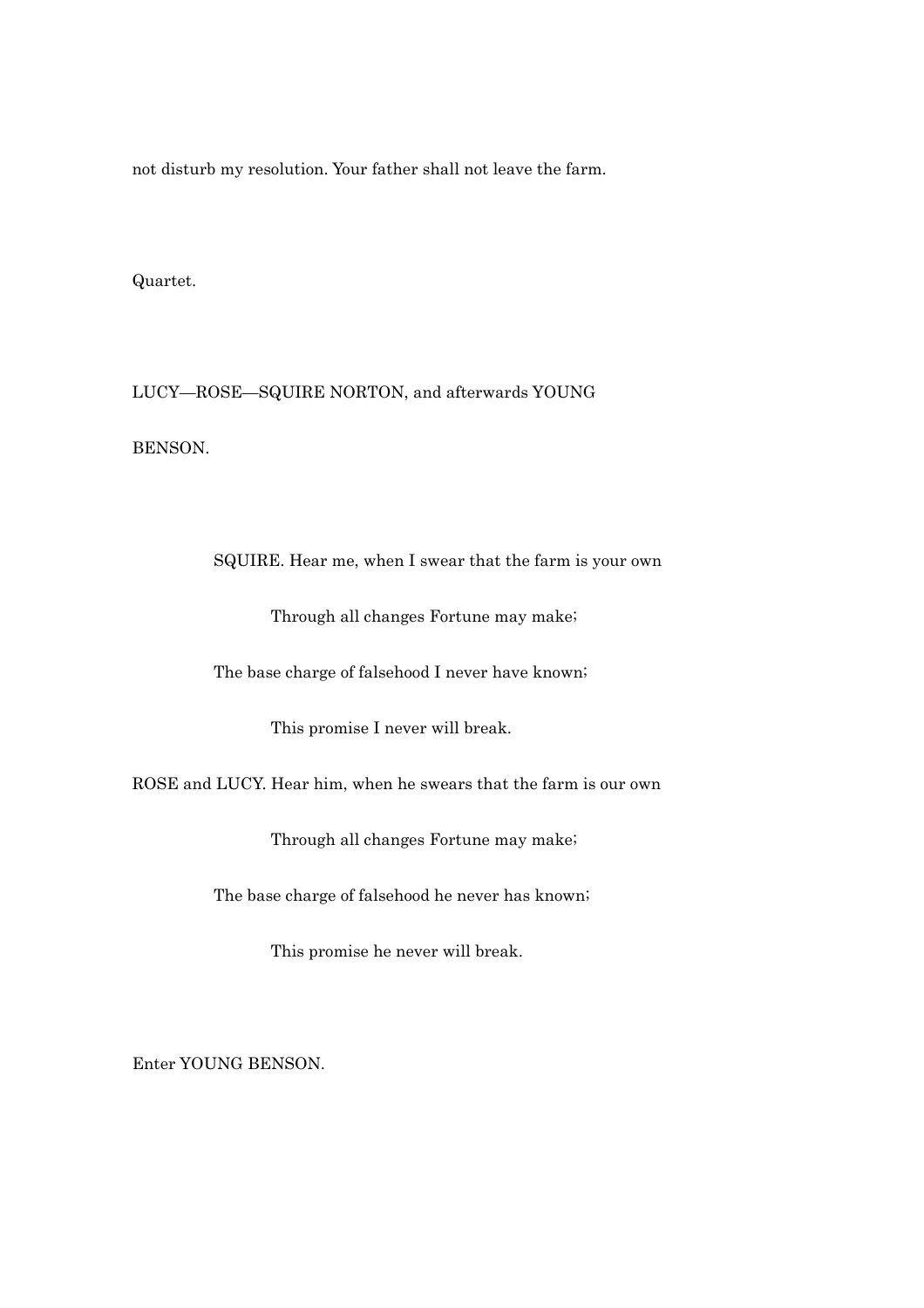YOUNG BENSON. My sister here! Lucy! begone, I command.

SQUIRE. To your home I restore you again.

YOUNG BENSON. No boon I'll accept from that treacherous hand

As the price of my sister's fair fame.

SQUIRE. To your home!

YOUNG BENSON (to LUCY.) Hence away!

obey.

SQUIRE. I restore.

YOUNG BENSON. Hence away!

YOUNG BENSON, ROSE and LUCY. Let us leave.

LUCY. He swears it, dear brother.

Away!

SQUIRE. I swear it.

YOUNG BENSON. You swear to deceive.

SQUIRE. Hear me, when I swear that the farm is your own

Through all changes Fortune may make.

LUCY. Brother dear, I

SQUIRE. I swear it.

YOUNG BENSON.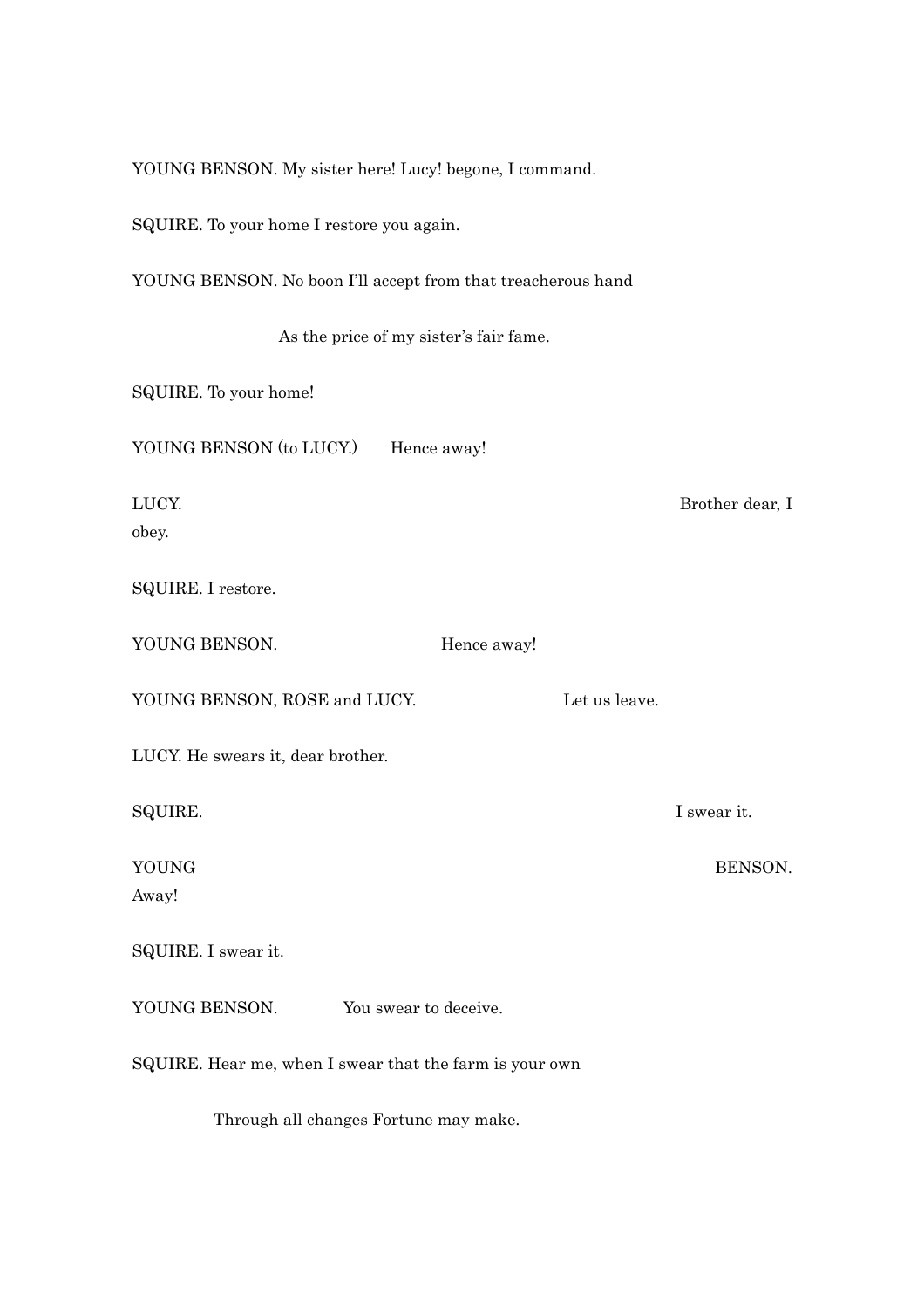LUCY and ROSE. Hear him when he swears that the farm is our own.

Through all changes Fortune may make.

YOUNG BENSON. Hear him swear, hear him swear, that the farm is our own

Through all changes Fortune may make.

SQUIRE. The base charge of falsehood I never have known,

This promise I never will break.

LUCY and ROSE. The base charge of falsehood he never has known,

This promise he never will break.

YOUNG BENSON. The base charge of falsehood he often has known

This promise he surely will break.

[Exeunt omnes.

Re-enter FLAM, in a walking-dress.

FLAM. The coast is clear at last. What on earth the conversation can have been, at which Rose was wanted, and I was not, I confess my inability to comprehend; but away with speculation, and now to business.—(Rings.)

Enter Servant.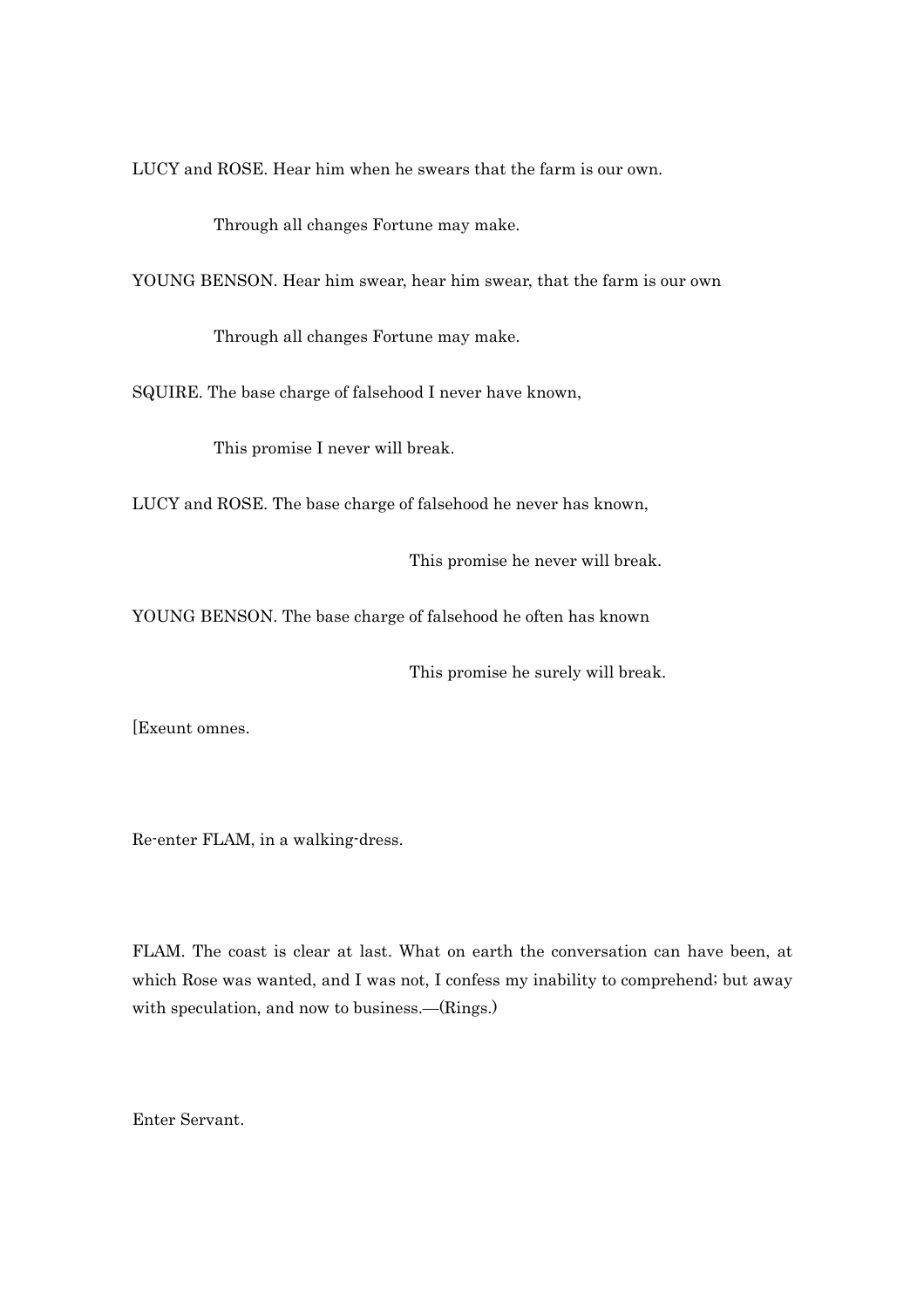Pen and ink.

SERVANT. Yes, sir.

[Exit Servant.

FLAM (solus). Nearly all the tenantry will be assembled here at the ball to-night; and if the father of this rustic Dulcinea is reinstated in his farm, he and his people will no doubt be among the number. It will be easy enough to entice the girl into the garden, through the window opening on the lawn; a chaise can be waiting in the quiet lane at the side, and some trusty fellow can slip a hasty note into Norton's hands informing him of the flight, and naming the place at which he can join us. (Re-enter Servant with pen, ink, taper and two sheets of notepaper; he places them on the table and exit.) I may as well reply to my friend Mr. John Ellis's obliging favour now, too, by promising that the money shall be forwarded in the course of three days' post. (Takes the letter from his pocket, and lays it on the table.) Lie you there. First, for Norton's note.—'Dear Norton,—knowing your wishes—seized the girl—no blame attach to you. Join us as soon as people have dispersed in search of her in all directions but the right one,—fifteen miles off.' (Folds it ready for an envelope and lays it by the side of the other letter.) Now for John Ellis. Why, what does the rascal mean by bringing but two sheets of paper? No matter: that affair will keep cool till to-morrow, when I have less business on my hands, and more money in my pockets, I hope. (Crumples the letter he has just written, hastily up, thrusts it into his pocket, and folds the wrong one in the envelope. As he is sealing it

Enter MARTIN, very cautiously.

MARTIN (peeping). There he is, hatching some mysterious and diabolical plot. If I can only get to the bottom of these dreadful designs, I shall immortalise myself. What a lucky dog I am, to be such a successful gleaner of news, and such a confidential person into the bargain, as to be the first to hear that he wanted some trustworthy person. All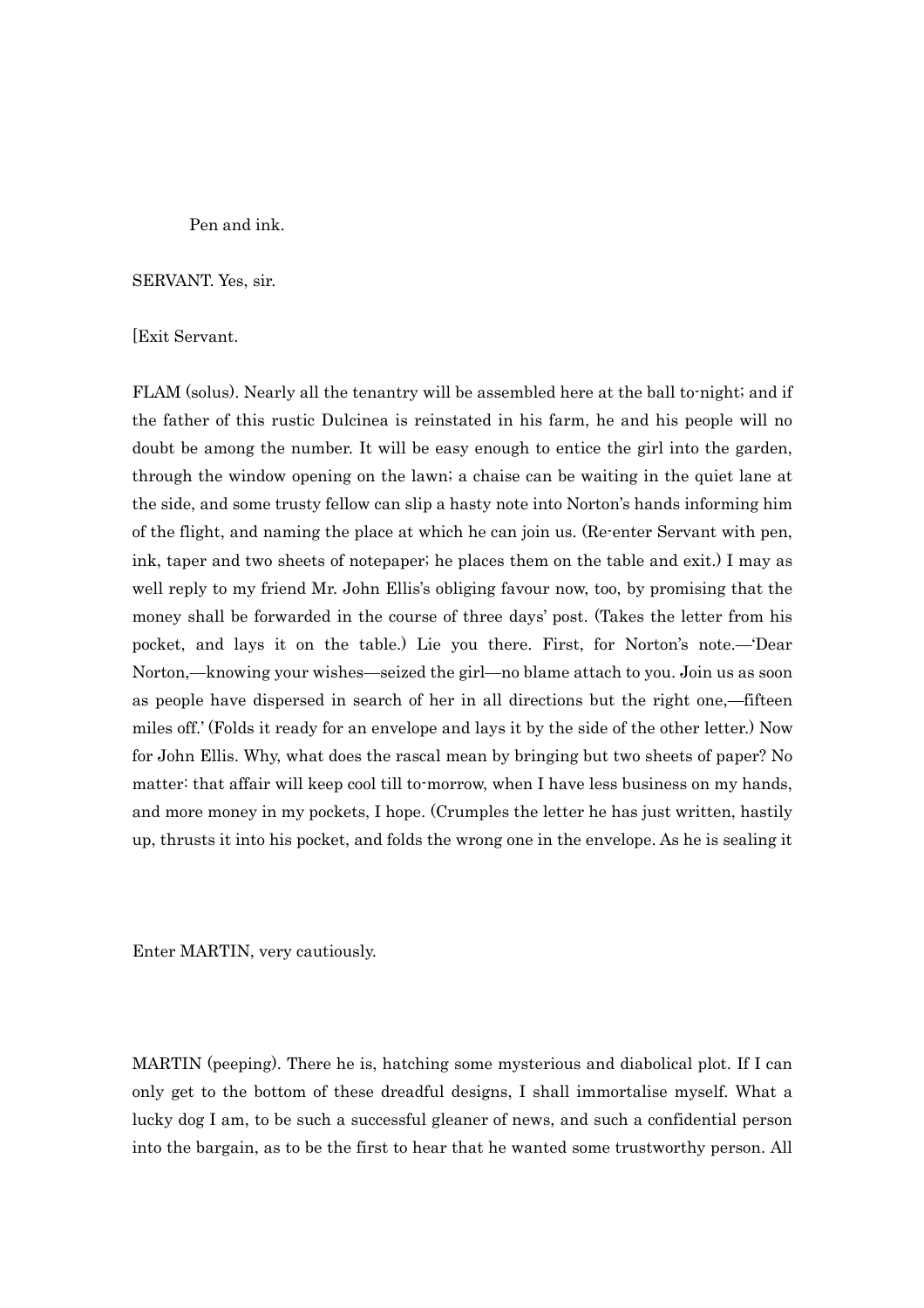comes of talking to everybody I meet, and drawing out everything they hear. Capital custom! He don't see me. Hem! (Coughs very loud, and when FLAM looks round, nods familiarly.) How are you again?

FLAM. How am I again! Who the devil are you?—and what do you want here?

MARTIN. Hush!

FLAM. Eh?

MARTIN. Hush! I'm the man.

FLAM. The man!

MARTIN. Yes, the man that you asked the ostler at the George to recommend you; the trustworthy man that knows all the by-roads well, and can keep a secret; the man that you wanted to lend you a hand in a job that—

FLAM. Hush, hush!

MARTIN. Oh! you're beginning to hush now, are you?

FLAM. Haven't I seen your face before?

MARTIN. To be sure you have. You recollect admiring my manners at Benson's yesterday. You must remember Mr. Martin Stokes. You can't have forgotten him—not possible!

FLAM (aside). A friend of Benson!—a dangerous rencontre. Another moment, and our conversation might have taken an awkward turn. (To him.) So you are Stokes, eh? Benson's friend Stokes?

MARTIN. To be sure. Ha, ha! I knew you couldn't have forgotten me. Pleasant Stokes they call me, clever Stokes sometimes;—but that's flattery.

FLAM. No, surely.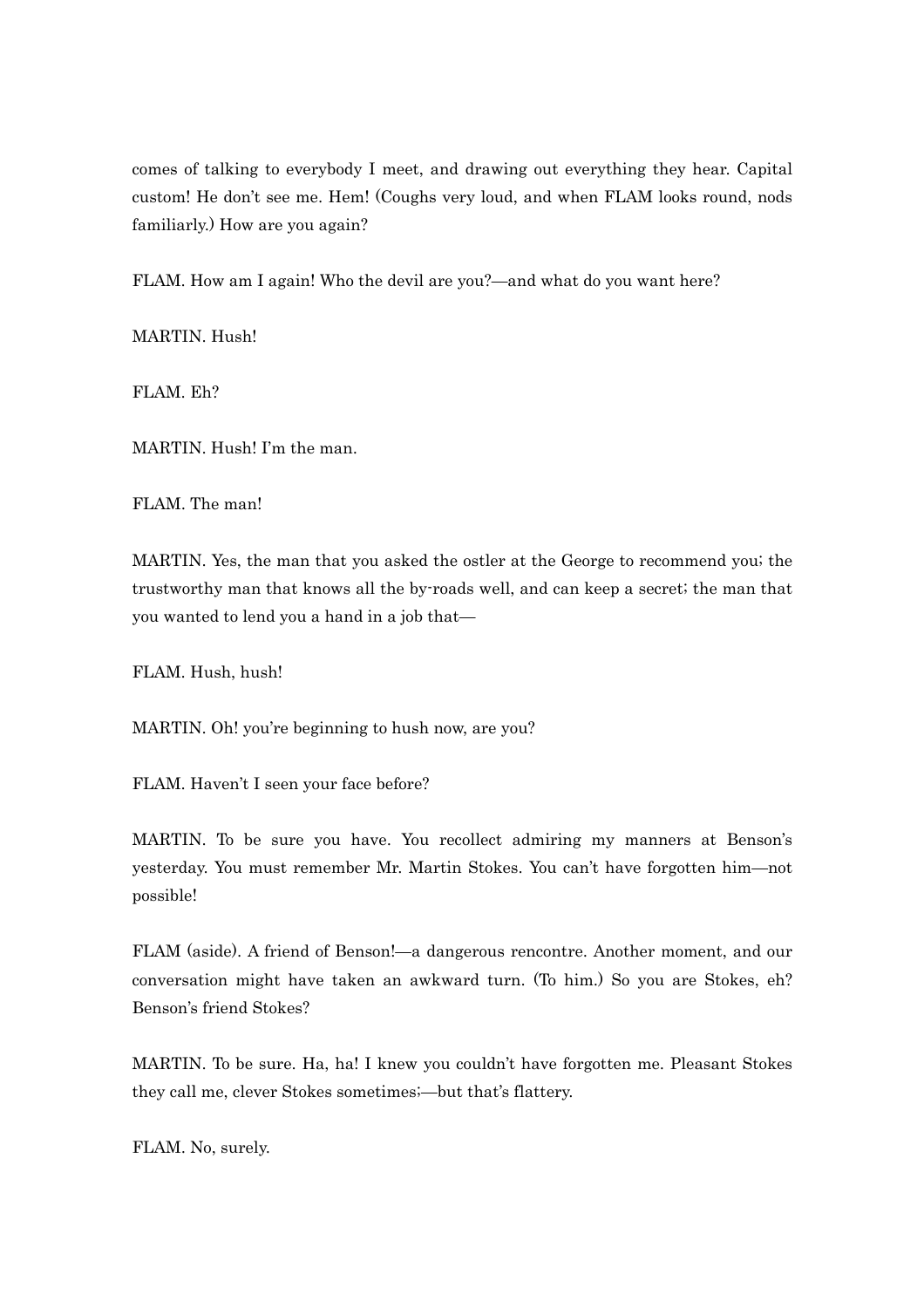MARTIN. Yes, 'pon my life! it is. Can't bear flattery,—don't like it at all.

FLAM. Well, Mr. Stokes—

MARTIN (aside). Now for the secret.

FLAM. I am very sorry you have had the trouble of coming up here, Mr. Stokes, because I have changed my plan, and shall not require your valuable services. (Goes up to the table.)

MARTIN (aside). Something wrong here: try him again. You're sure you don't want me?

FLAM. Quite.

MARTIN. That's unlucky, because, as I have quarrelled with Benson—

FLAM. Quarrelled with Benson!

MARTIN. What! didn't you know that?

FLAM. Never heard of it. Now I think of it, Mr. Stokes, I shall want your assistance. Pray, sit down, Mr. Stokes.

MARTIN. With pleasure. (They sit.) I say, I thought you wanted me.

FLAM. Ah! you're a sharp fellow.

MARTIN. You don't mean that?

FLAM. I do, indeed.

MARTIN (aside). You would, if you knew all.

FLAM (aside). Conceited hound!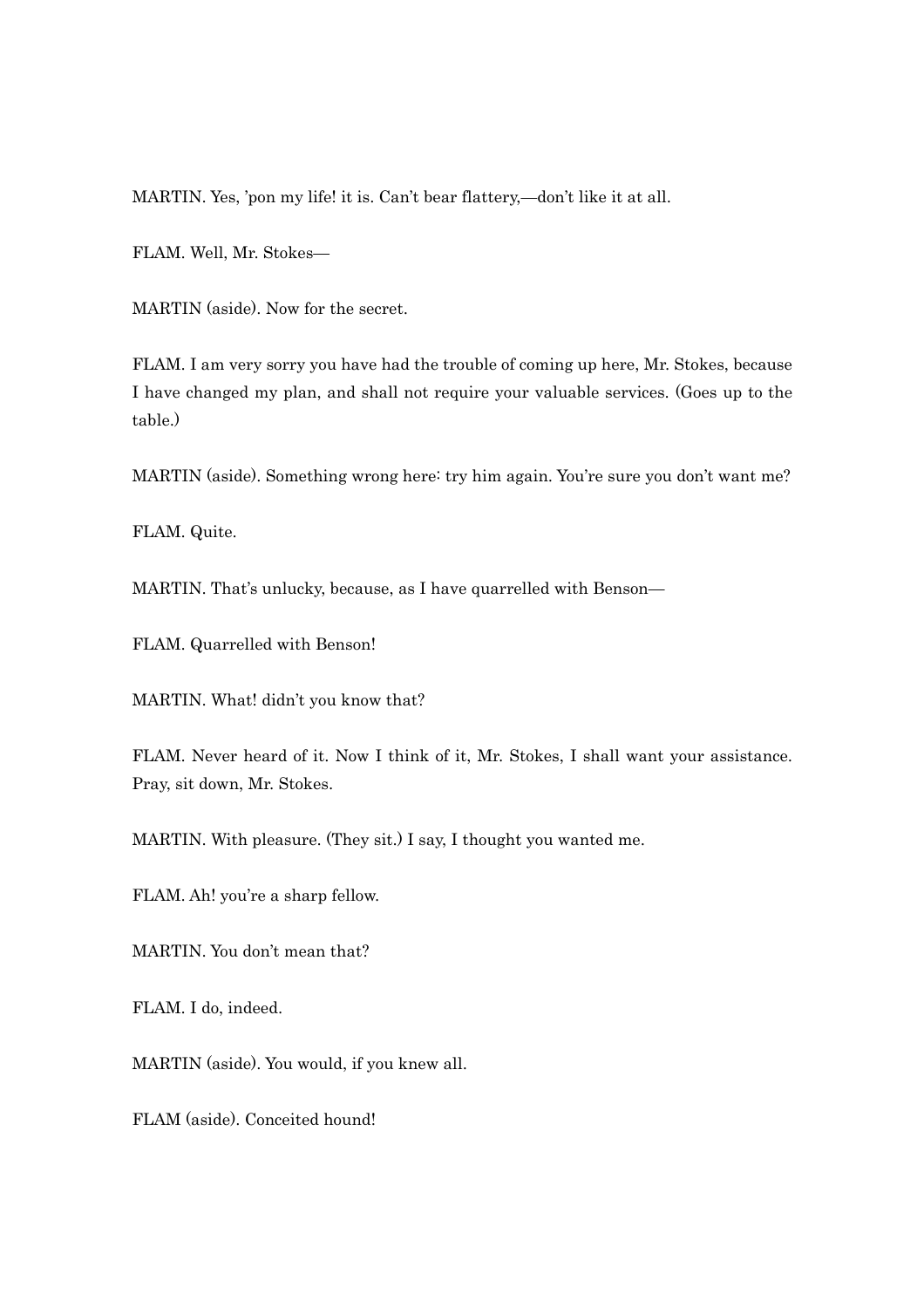MARTIN (aside). Poor devil!

FLAM. Mr. Stokes, I needn't impress upon a gentleman of your intelligence, the necessity of secrecy in this matter.

MARTIN. Of course not: see all—say nothing. Capital custom:—(aside) not mine though. Go on.

FLAM. You wouldn't mind playing Benson a trick,—just a harmless trick?

MARTIN. Certainly not. Go on.

FLAM. I'll trust you.

MARTIN. So you may. Go on.

FLAM. A chaise and four will be waiting to-night, at ten o'clock precisely, at the little gate that opens from the garden into the lane.

MARTIN. No: will it though? Go on.

FLAM. Don't interrupt me, Stokes. Into that chaise you must assist me in forcing as quickly as possible and without noise—

MARTIN. Yes. Go on.

FLAM. Whom do you think?

MARTIN. Don't know.

FLAM. Can't you guess whom?

MARTIN. No.

FLAM. Try.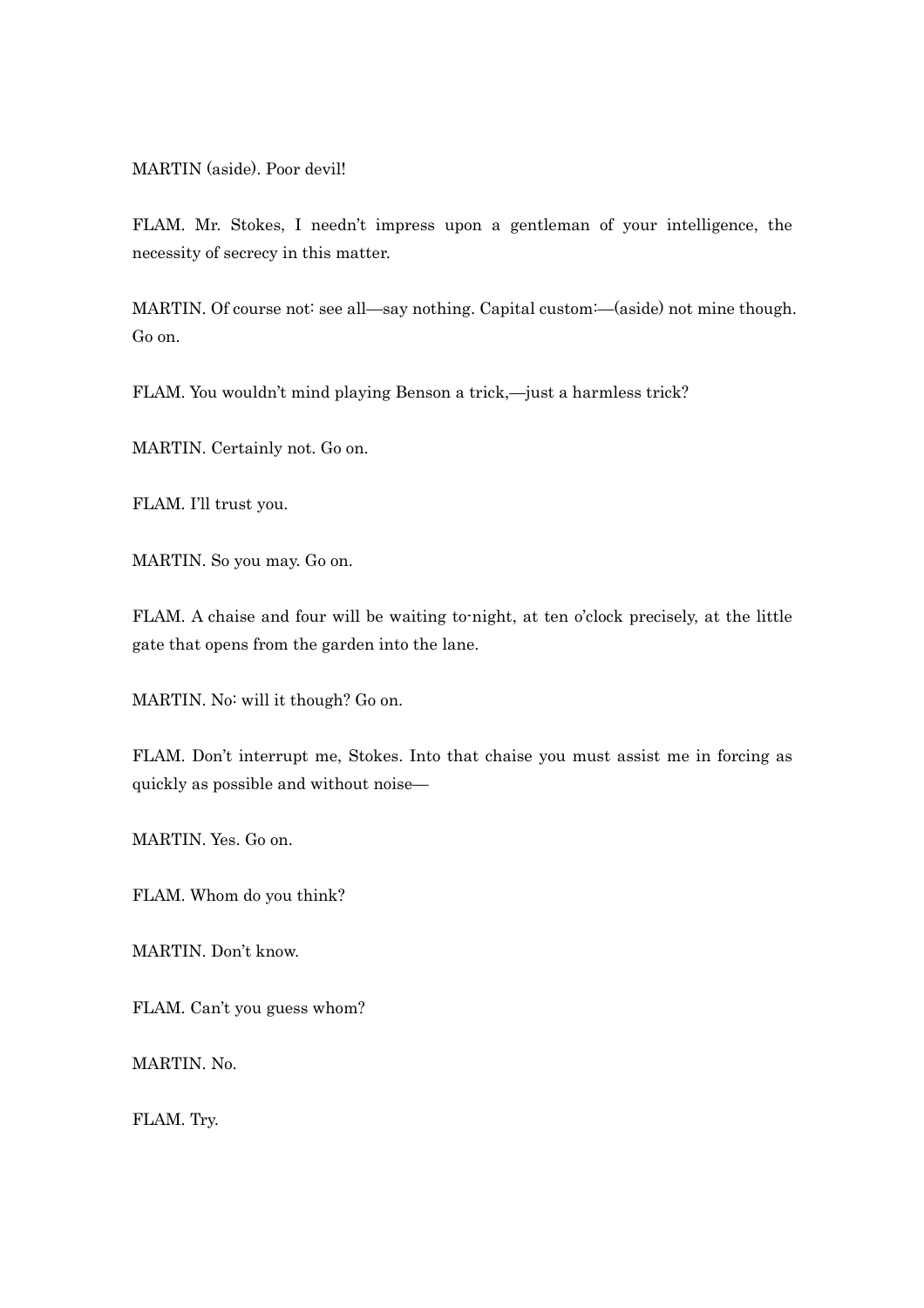MARTIN. Eh! what!—Miss—

FLAM. Hush, hush! You understand me, I see. Not another word; not another syllable.

MARTIN. But do you really mean to run away with—

FLAM (stopping his mouth). You understand me;—that's quite sufficient.

MARTIN (aside). He's going to run away with Rose. Why if I hadn't found this out, John Maddox,—one of my most particular friends,—would have gone stark, staring, raving mad with grief. (To him.) But what will become of Miss Lucy, when she has lost Rose?

FLAM. No matter. We cannot take them both, without the certainty of an immediate discovery. Meet me at the corner of the avenue, before the ball commences, and I will communicate any further instructions I may have to give you. Meanwhile take this (gives him money) as an earnest of what you shall receive when the girl is secured. Remember, silence and secrecy.

MARTIN. Silence and secrecy, (exit FLAM)—confidence and two guineas. I am perfectly bewildered with this tremendous secret. What shall I do? Where shall I go?—To my particular friend, old Benson, or young Benson, or George Edmunds? or—no; I'll go and paralyse my particular friend, John Maddox. Not a moment is to be lost. I am all in a flutter. Run away with Rose! I suppose he'll run away with Lucy next. I shouldn't wonder. Run away with Rose! I never did—

[Exit hastily.

SCENE II.—An open spot in the Village.

Enter SQUIRE NORTON.

SQUIRE. My mind is made up. This girl has opened her whole heart to me; and it would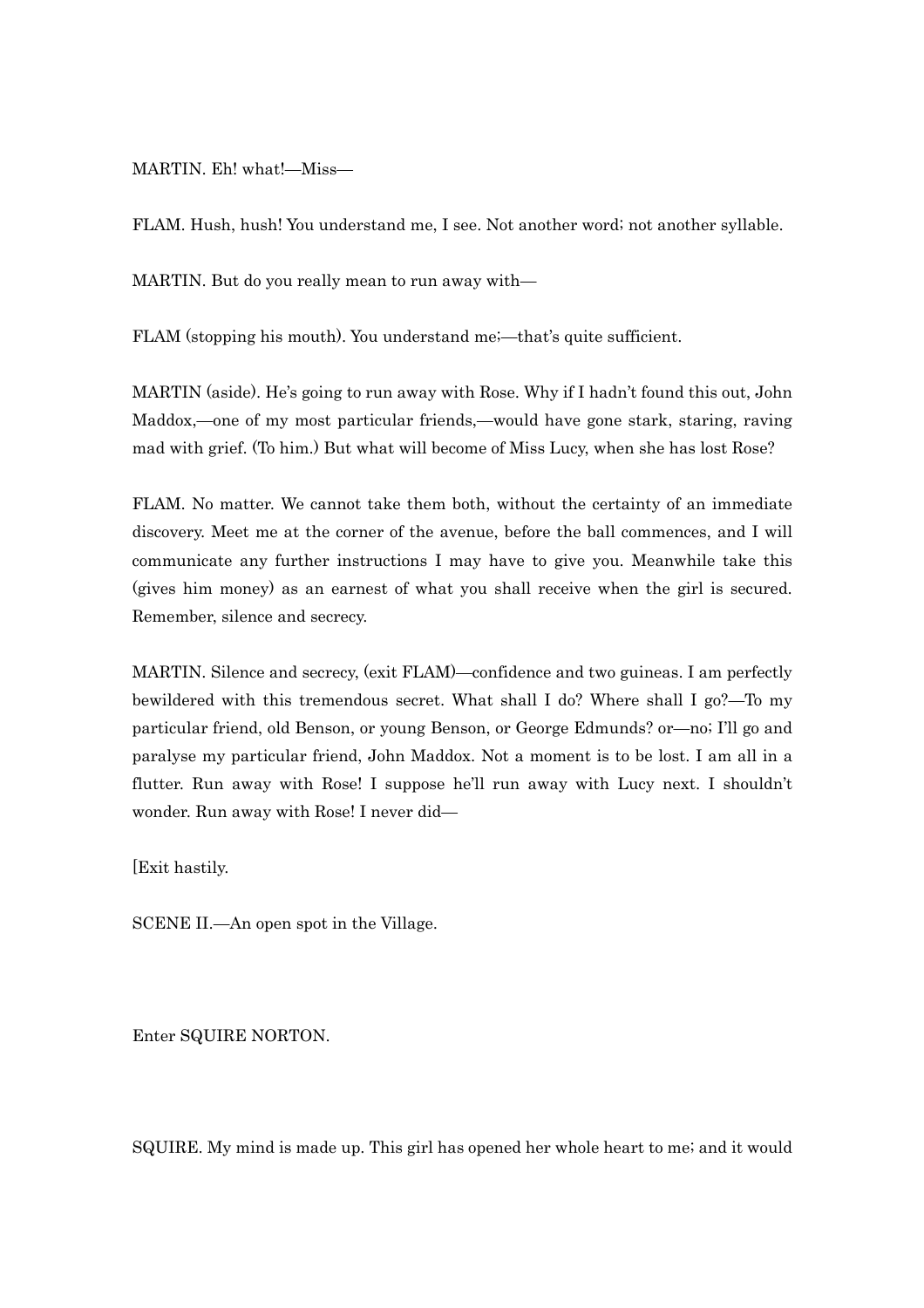be worse than villainy to pursue her further. I will seek out Benson and Edmunds, and endeavour to repair the mischief my folly has occasioned. I have sought happiness in the dissipation of crowded cities, in vain. A country life offers health and cheerfulness; and a country life shall henceforth be mine, in all seasons.

Song.—SQUIRE NORTON.

There's a charm in Spring, when everything

Is bursting from the ground;

When pleasant showers bring forth the flowers,

And all is life around.

In summer day, the fragrant hay

Most sweetly scents the breeze;

And all is still, save murmuring rill,

Or sound of humming bees.

Old Autumn come, with trusty gun

In quest of birds we roam:

Unerring aim, we mark the game,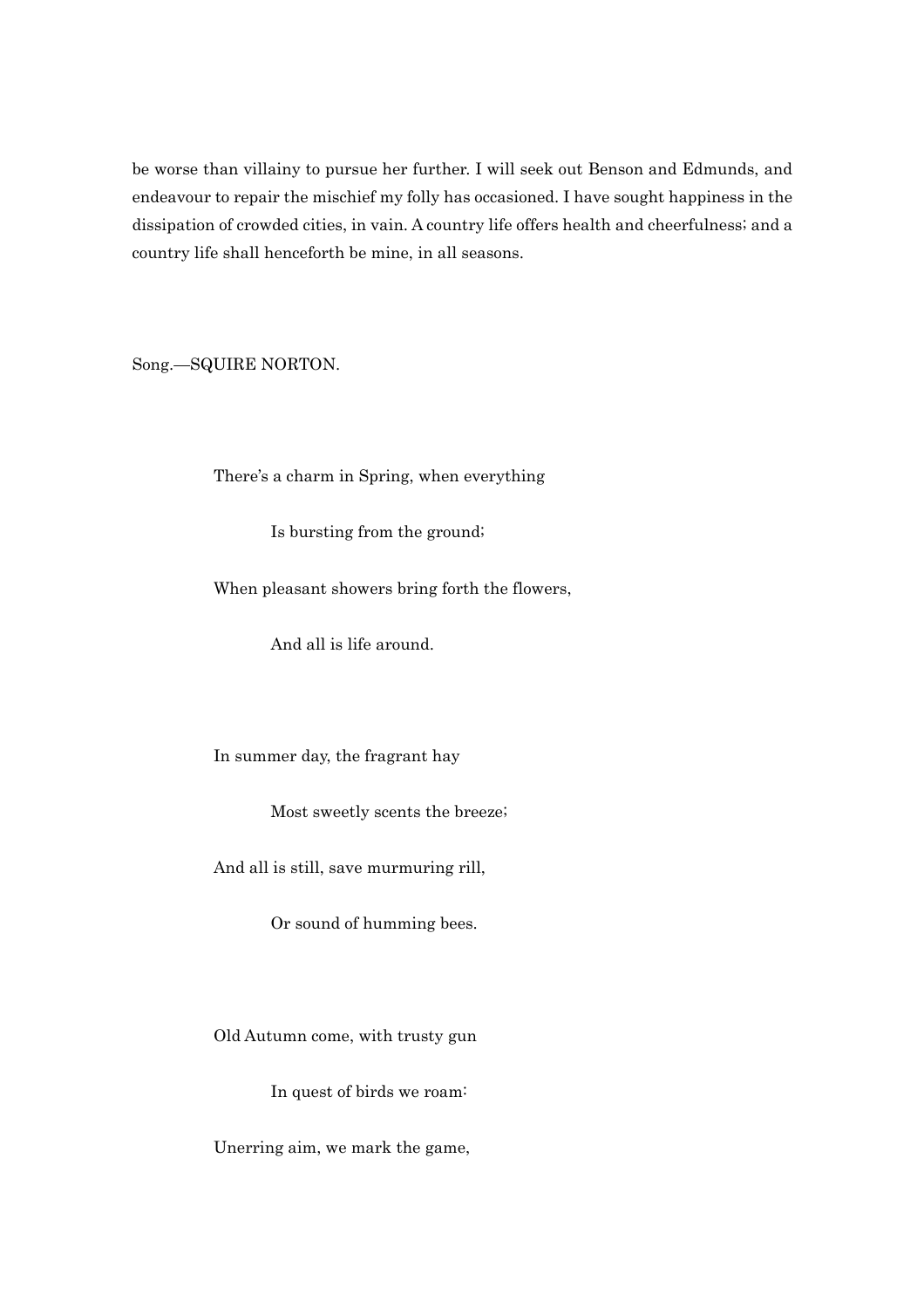And proudly bear it home.

A winter's night has its delight,

Well warm'd to bed we go;

A winter's day, we're blithe and gay,

Snipe-shooting in the snow.

A country life without the strife

And noisy din of town,

Is all I need, I take no heed

Of splendour or renown.

And when I die, oh, let me lie

Where trees above me wave;

Let wild plants bloom, around my tomb,

My quiet country grave!

[Exit.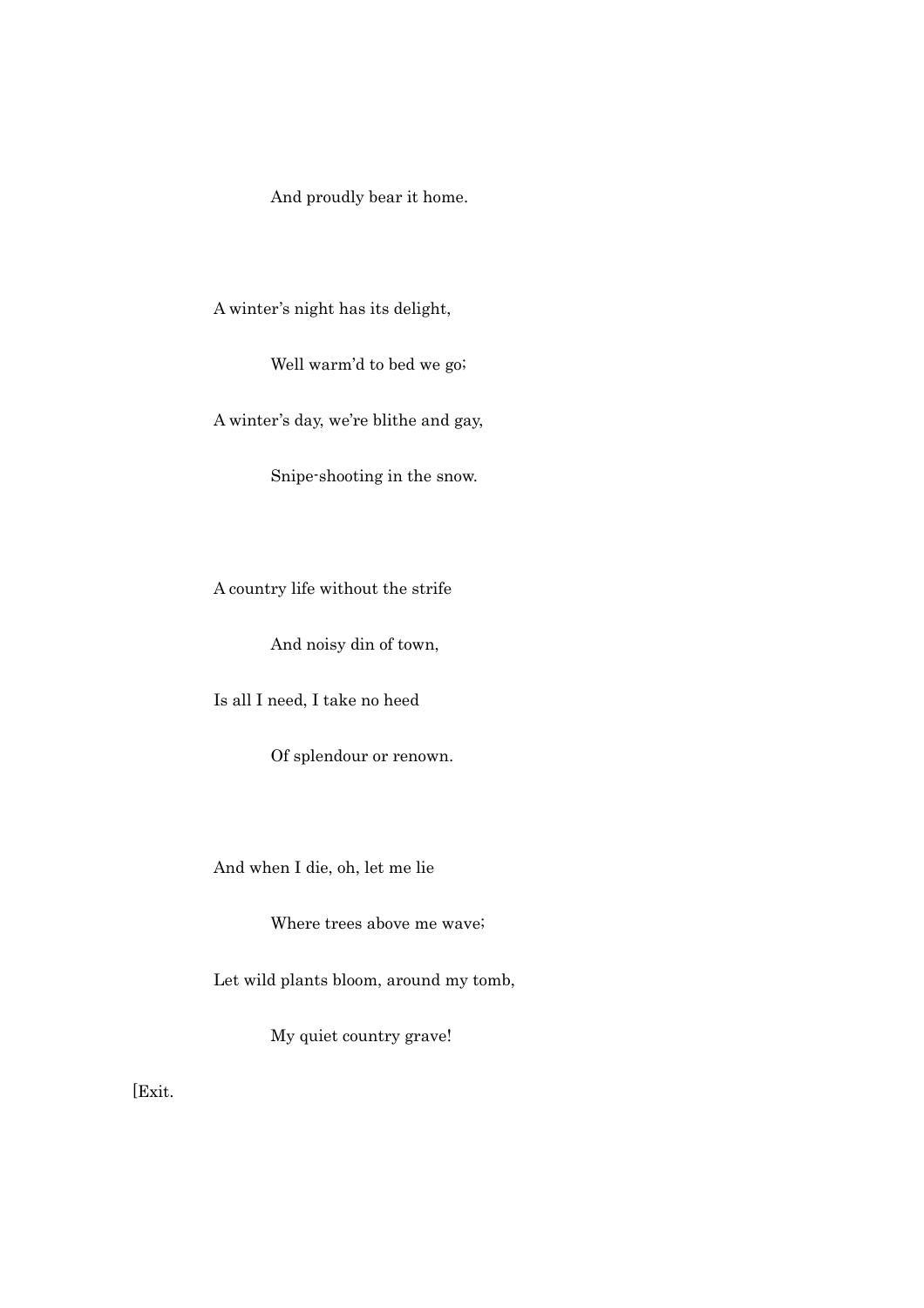SCENE III.—The Rick-yard. Same as ACT I. SCENE I.

EDMUNDS and MADDOX meeting.

JOHN. Ah, George! Why this is kind to come down to the old farm to-day, and take one peep at us, before we leave it for ever. I suppose it's fancy, now, George, but to my thinking I never saw the hedges look so fresh, the fields so rich, or the old house so pretty and comfortable, as they do this morning. It's fancy that, George,—an't it?

EDMUNDS. It's a place you may well be fond of, and attached to, for it's the prettiest spot in all the country round.

JOHN. Ah! you always enter into my feelings; and speaking of that, I want to ask your advice about Rose. I meant to come up to you to-day, on purpose. Do you think she is fond of me, George?

EDMUNDS (smiling). What do you think? She has not shown any desperate warmth of affection, of late, has she?

JOHN. No—no, she certainly has not, but she used to once, and the girl has got a good heart after all; and she came crying to me, this morning, in the little paddock, and somehow or other, my heart melted towards her; and—and—there's something very pleasant about her manner,—isn't there, George?

EDMUNDS. No doubt of it, as other people besides ourselves would appear to think.

JOHN. You mean Mr. Flam? (EDMUNDS nods assent.) Ah! it's a bad business, altogether; but still there are some excuses to be made for a young country girl, who has never seen a town gentleman before, and can't be expected to know as well as you and I, George, what the real worth of one is. However that may be, Rose came into the little paddock this morning, as I was standing there, looking at the young colts, and thinking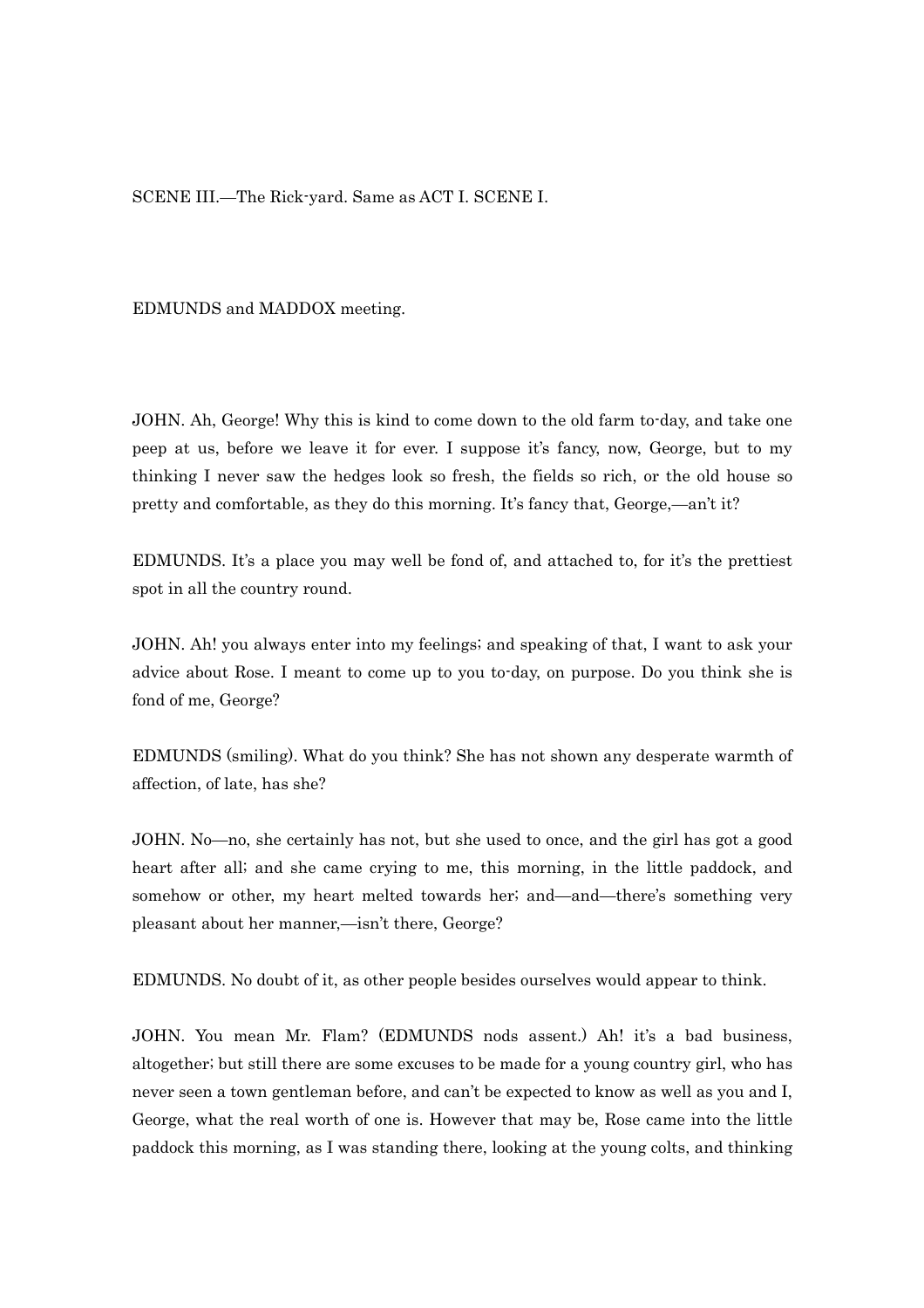of all our misfortunes; and first of all she walked by me, and then she stopped at a little distance, and then she walked back, and stopped again; and I heard her sobbing as if her heart would burst: and then she came a little nearer, and at last she laid her hand upon my arm, and looked up in my face: and the tears started into my eyes, George, and I couldn't bear it any longer, for I thought of the many pleasant days we had been happy together, and it hurt me to think that she should ever have done anything to make her afraid of me, or me unkind to her.

EDMUNDS. You're a good fellow, John, an excellent fellow. Take her; I believe her to have an excellent disposition, though it is a little disguised by girlish levity sometimes;—you may safely take her,—if she had far less good feeling than she actually possesses, she could never abuse your kind and affectionate nature.

JOHN. Is that your advice? give me your hand, George (they shake hands), I will take her. You shall dance at our wedding, and I don't quite despair yet of dancing at yours, at the same time.

EDMUNDS. At mine! Where is the old man? I came here to offer him the little cottage in the village, which belongs to me. There is no tenant in it now: it has a pretty garden, of which I know he is fond, and it may serve his turn till he has had time to look about him.

JOHN. He is somewhere about the farm; walk with me across the yard, and perhaps we may meet him—this way.

[Exeunt.

Enter YOUNG BENSON.

YOUNG BENSON. The worst portion of the poor old man's hard trial is past. I have lingered with him in every field on the land, and wandered through every room in the old house. I can neither blame his grief, nor console him in his affliction, for the farm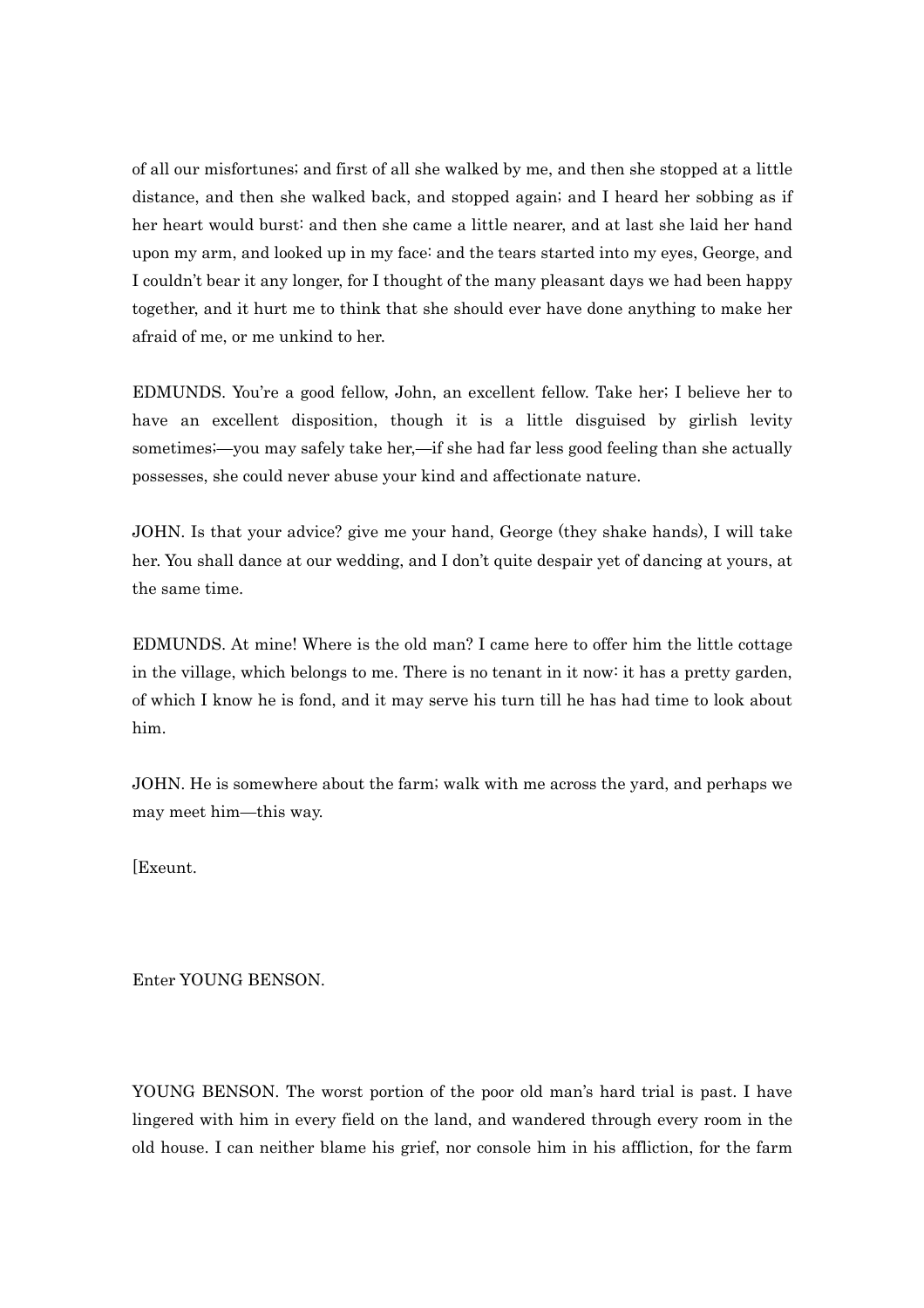has been the happy scene of my birth and boyhood; and I feel, in looking on it, for the last time, as if I were leaving the dearest friends of my youth, for ever.

Song.—YOUNG BENSON.

My fair home is no longer mine;

From its roof-tree I'm driven away,

Alas! who will tend the old vine,

Which I planted in infancy's day!

The garden, the beautiful flowers,

The oak with its branches on high,

Dear friends of my happiest hours,

Among ye, I long hoped to die.

The briar, the moss, and the bramble,

Along the green paths will run wild:

The paths where I once used to ramble,

An innocent, light-hearted child.

At the conclusion of the song enter to the symphony OLD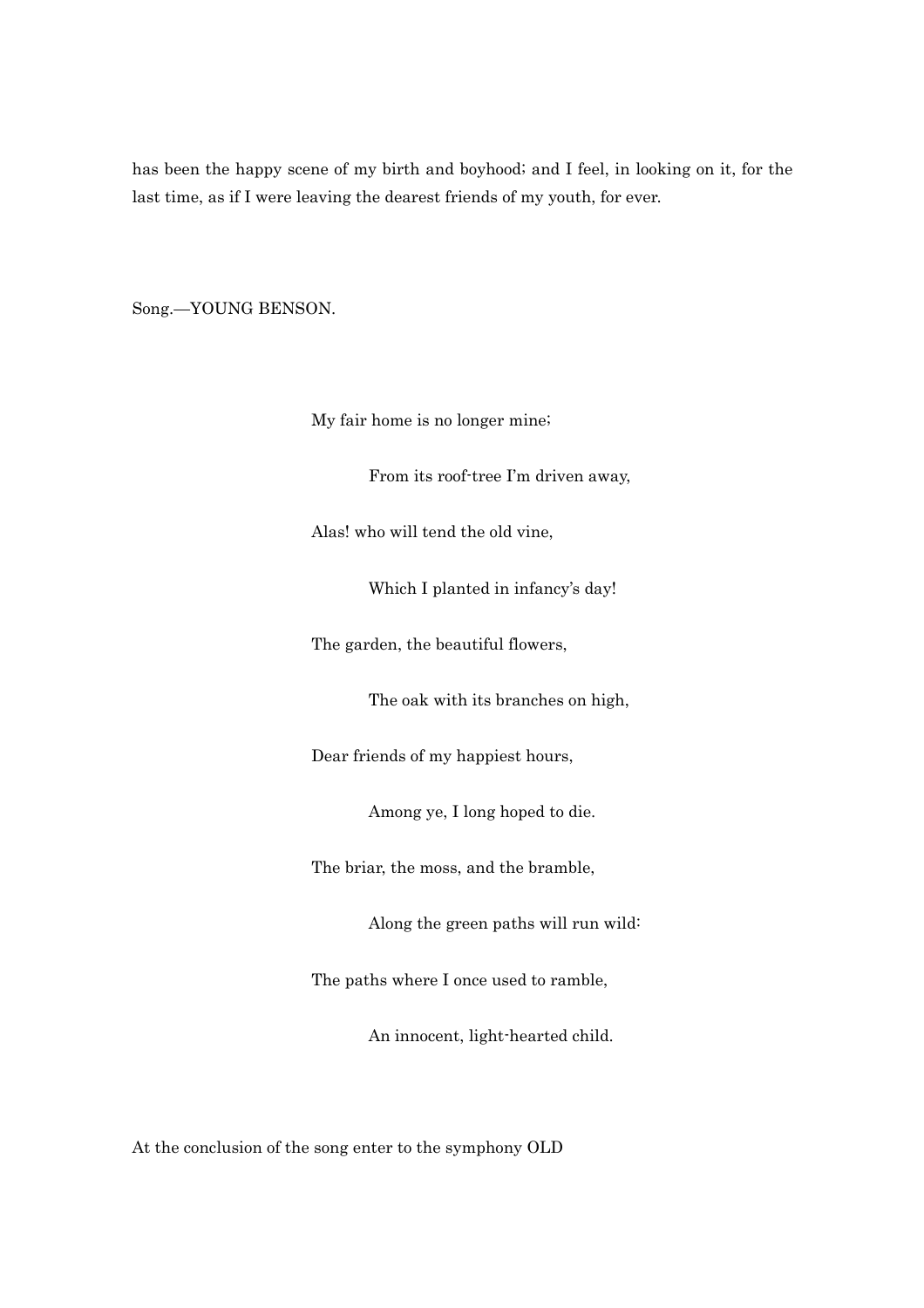BENSON, with LUCY and ROSE.

YOUNG BENSON (advancing to meet him). Come, father, come!

OLD BENSON. I am ready, boy. We have but to walk a few steps, and the pang of leaving is over. Come, Rose, bring on that unhappy girl; come!

As they are going, enter the SQUIRE, who meets them.

SQUIRE. I am in time.

BENSON (to YOUNG BENSON, who is advancing). Harry, stand back. Mr. Norton, if by this visit you intend to mock the misery you have inflicted here, it is a heartless insult that might have been spared.

SQUIRE. You do me an injustice, Benson. I come here,—not to insult your grief, but to entreat, implore you, to remain. The lease of this farm shall be renewed;—I beseech you to remain here.

BENSON. It is not the quitting even the home of my infancy, which most men love, that bows my spirit down to-day. Here, in this old house, for near two hundred years, my ancestors have lived and died, and left their names behind them free from spot or blemish. I am the first to cross its threshold with the brand of infamy upon me. Would to God I had been borne from its porch a senseless corpse many weary years ago, so that I had been spared this hard calamity! You have moved an old man's weakness, but not with your revenge, sir. You implore me to remain here. I spurn your offer. Here! A father yielding to the destroyer of his child's good name and honour! Say no more, sir. Let me pass.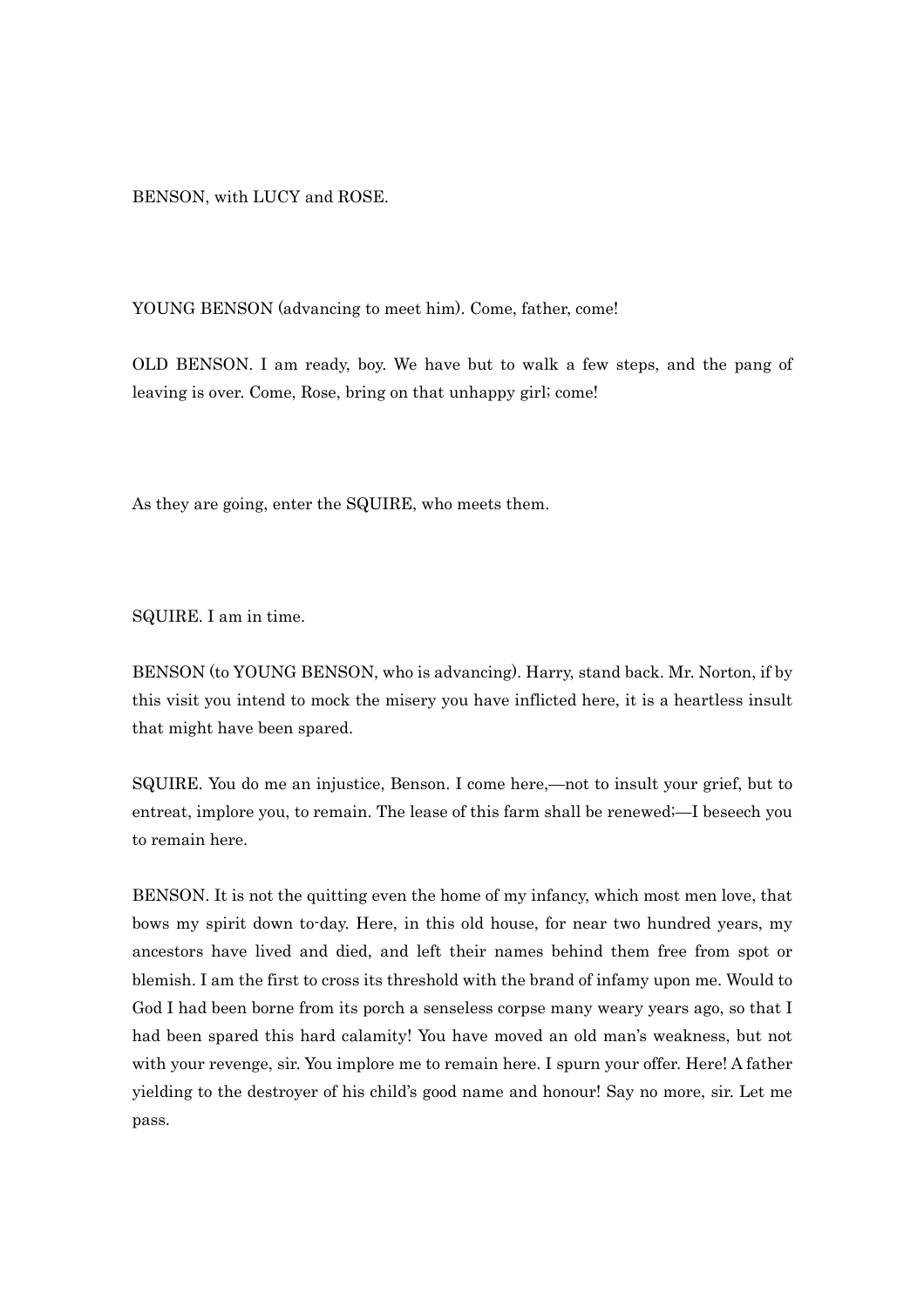Enter, behind, STOKES and EDMUNDS.

SQUIRE. Benson, you are guilty of the foulest injustice, not to me, but to your daughter. After her fearless confession to me this morning of her love for Edmunds, and her abhorrence of my professions, I honour her too much to injure her, or you.

LUCY. Dear father, it is true indeed. The noble behaviour of his honour to me, this morning, I can never forget, or be too grateful for.

BENSON. Thank God! thank God! I can look upon her once again. My child! my own child! (he embraces her with great emotion.) I have done your honour wrong, and I hope you'll forgive me. (They shake hands.)

MARTIN (running forward). So have I! so have I! I have done his honour wrong, and I hope he'll forgive me too. You don't leave the farm, then? Hurrah! (A man carrying a pail, some harness, etc., crosses the stage.) Hallo, young fellow! go back, go back! don't take another thing away, and bring back all you have carried off; they are going to stop in the farm. Hallo! you fellows! (Calling off.) Leave the barn alone, and put everything in its place. They are going to stop in the farm.

[Exit bawling.

BENSON (seeing EDMUNDS). What! George here, and turning away from his old friend, too, without a look of congratulation or a shake of the hand, just at the time, when of all others, he had the best right to expect it! For shame, George, for shame!

EDMUNDS. My errand here is rendered useless. By accident, and not intentionally, I partly overheard just now the nature of the avowal made by your daughter to Mr. Norton this morning.

BENSON. You believe it, George. You cannot doubt its truth.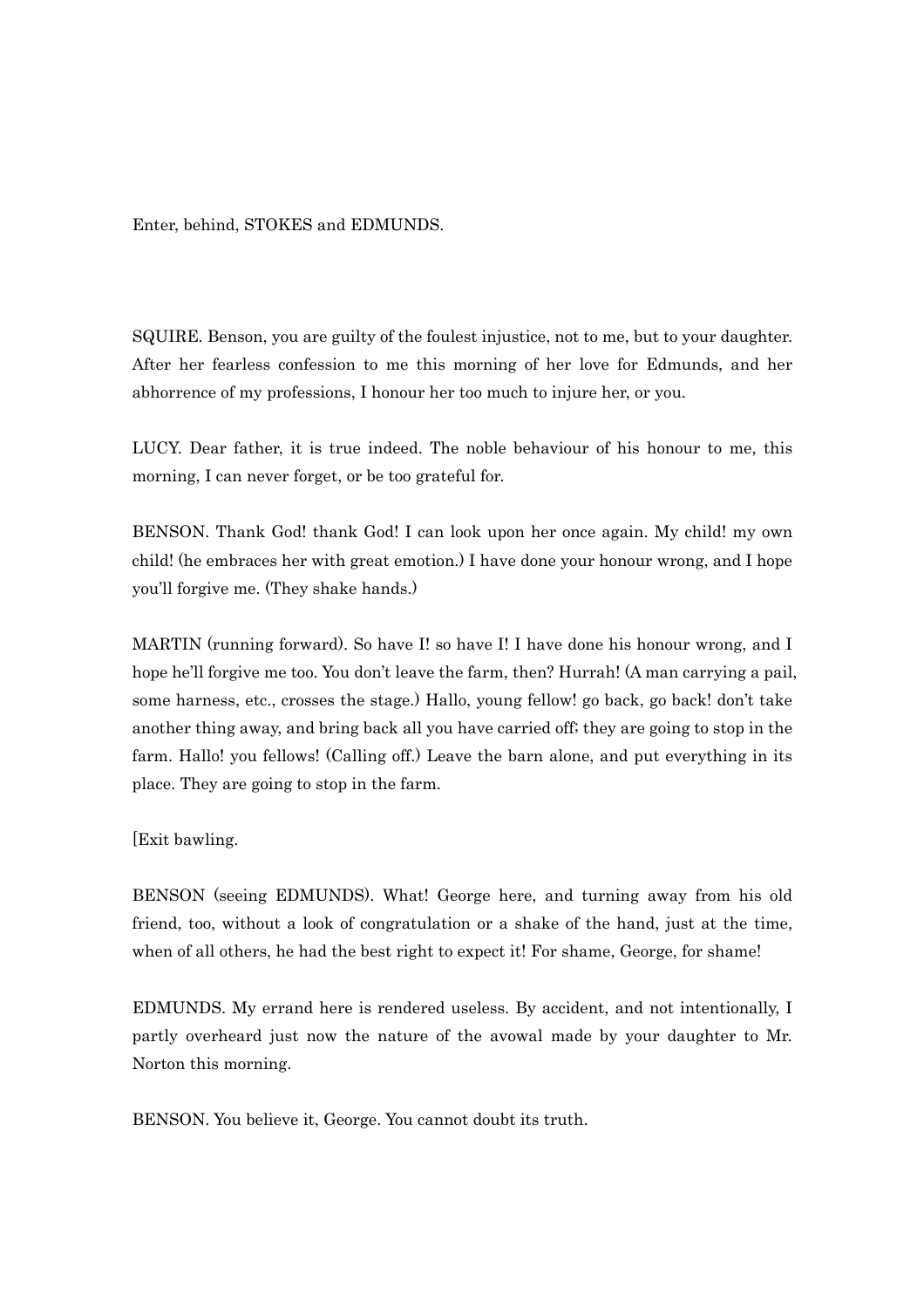EDMUNDS. I do believe it. But I have been hurt, slighted, set aside for another. My honest love has been despised; my affection has been remembered, only to be tried almost beyond endurance. Lucy, all this from you I freely forgive. Be what you have been once, and what you may so well become again. Be the high-souled woman; not the light and thoughtless trifler that disgraces the name. Let me see you this, and you are mine again. Let me see you what you have been of late, and I never can be yours!

BENSON. Lead her in, Rose. Come, dear, come! (The BENSONS and ROSE lead her slowly away.)

EDMUNDS. Mr. Norton, if this altered conduct be sincere, it deserves a much better return than my poor thanks can ever be to you. If it be feigned, to serve some purposes of your own, the consequences will be upon your head.

SQUIRE. And I shall be prepared to meet them.

Duet.—SQUIRE NORTON and EDMUNDS.

SQUIRE. Listen, though I do not fear you,

Listen to me, ere we part.

EDMUNDS. List to you! Yes, I will hear you.

SQUIRE. Yours alone is Lucy's heart,

I swear it, by that Heaven above me.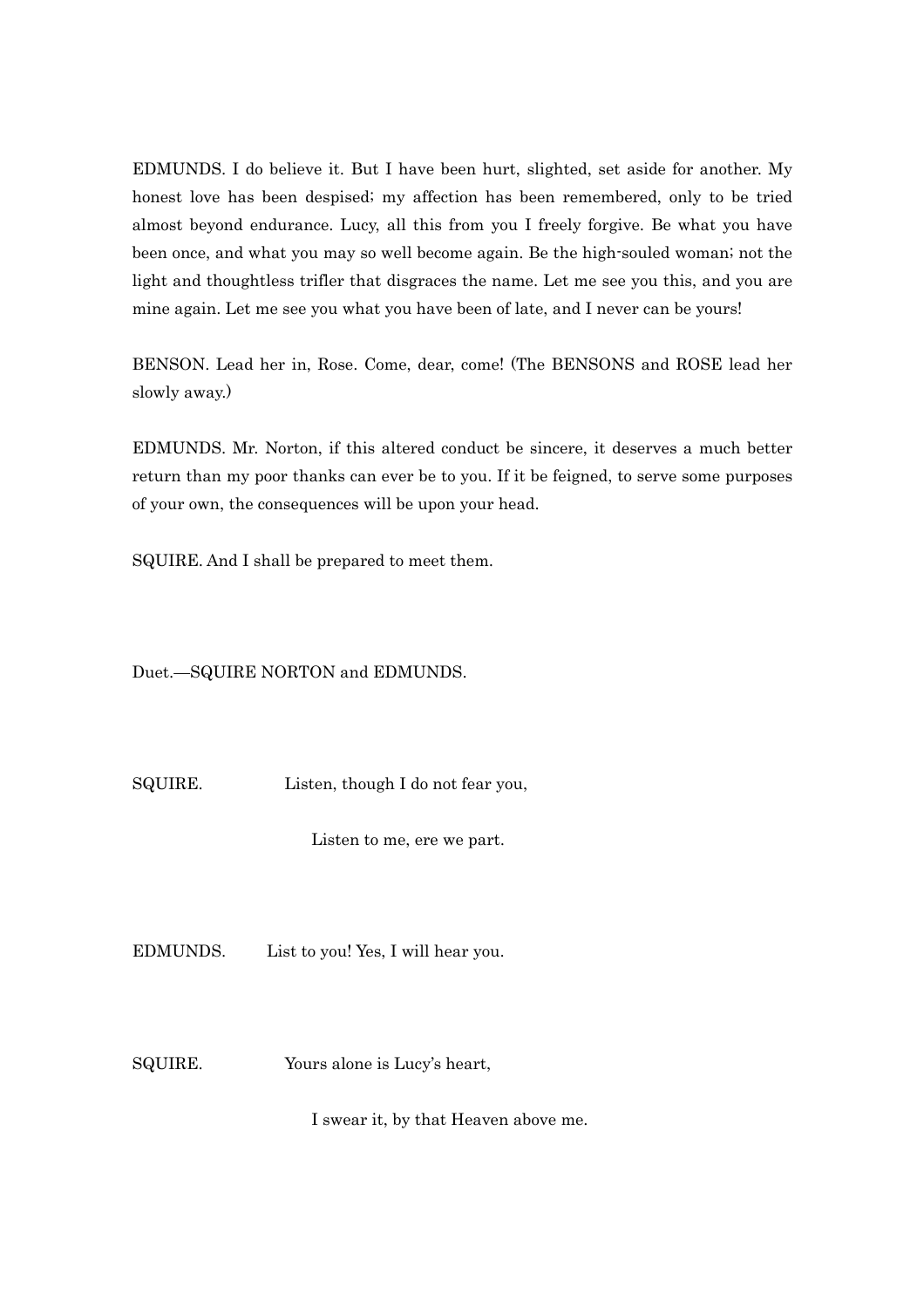EDMUNDS. What! can I believe my ears!

Could I hope that she still loves me!

SQUIRE. Banish all these doubts and fears,

If a love were e'er worth gaining,

If love were ever fond and true,

No disguise or passion feigning,

Such is her young love for you.

Listen, though I do not fear you,

Listen to me ere we part.

EDMUNDS. List to you! yes, I will hear you,

Mine alone is her young heart.

[Exeunt severally.

SCENE IV.—The avenue leading to the Hall, by moonlight.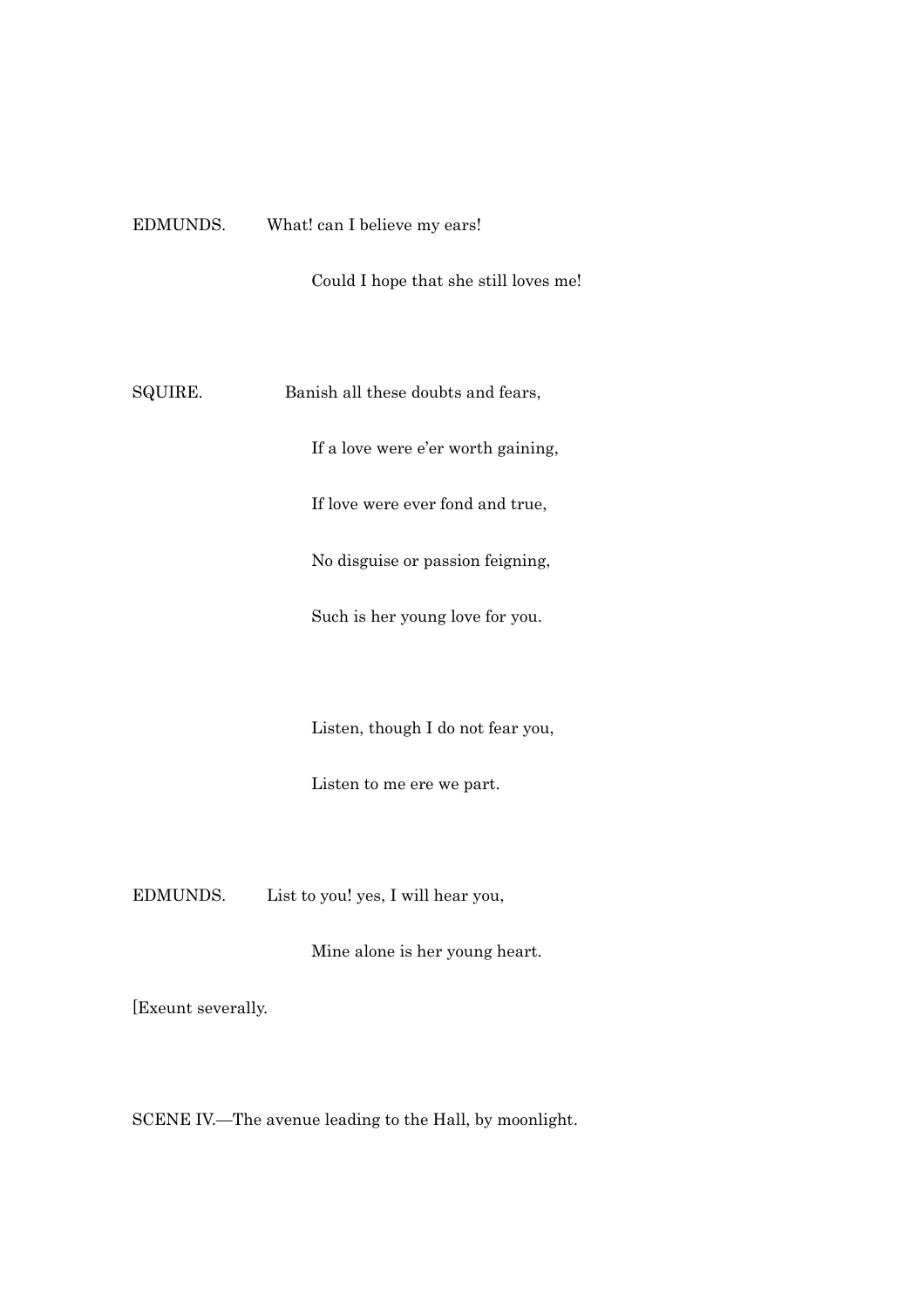The house in the distance, gaily illuminated.

Enter FLAM and MARTIN.

FLAM. You have got the letter I gave you for the Squire?

MARTIN. All right. Here it is.

FLAM. The moment you see me leave the room, slip it into the Squire's hand; you can easily do so, without being recognised, in the confusion of the dance, and then follow me. You perfectly understand your instructions?

MARTIN. Oh, yes,—I understand them well enough.

FLAM. There's nothing more, then, that you want to know?

MARTIN. No, nothing,—oh, yes there is. I want to know whether—whether—

FLAM. Well, go on.

MARTIN. Whether you could conveniently manage to let me have another couple of guineas, before you go away in the chaise. Payment beforehand,—capital custom. And if you don't, perhaps I may not get them at all, you know: (aside) seeing that I don't intend to go at all, I think it's very likely.

FLAM. You're a remarkably pleasant fellow, Stokes, in general conversation,—very,—but when you descend into particularities, you become excessively prosy. On some points,—money-matters for instance,—you have a very grasping imagination, and seem disposed to dilate upon them at too great a length. You must cure yourself of this habit,—you must indeed. Good-bye, Stokes; you shall have the two guineas doubled when the journey is completed. Remember,—ten o'clock.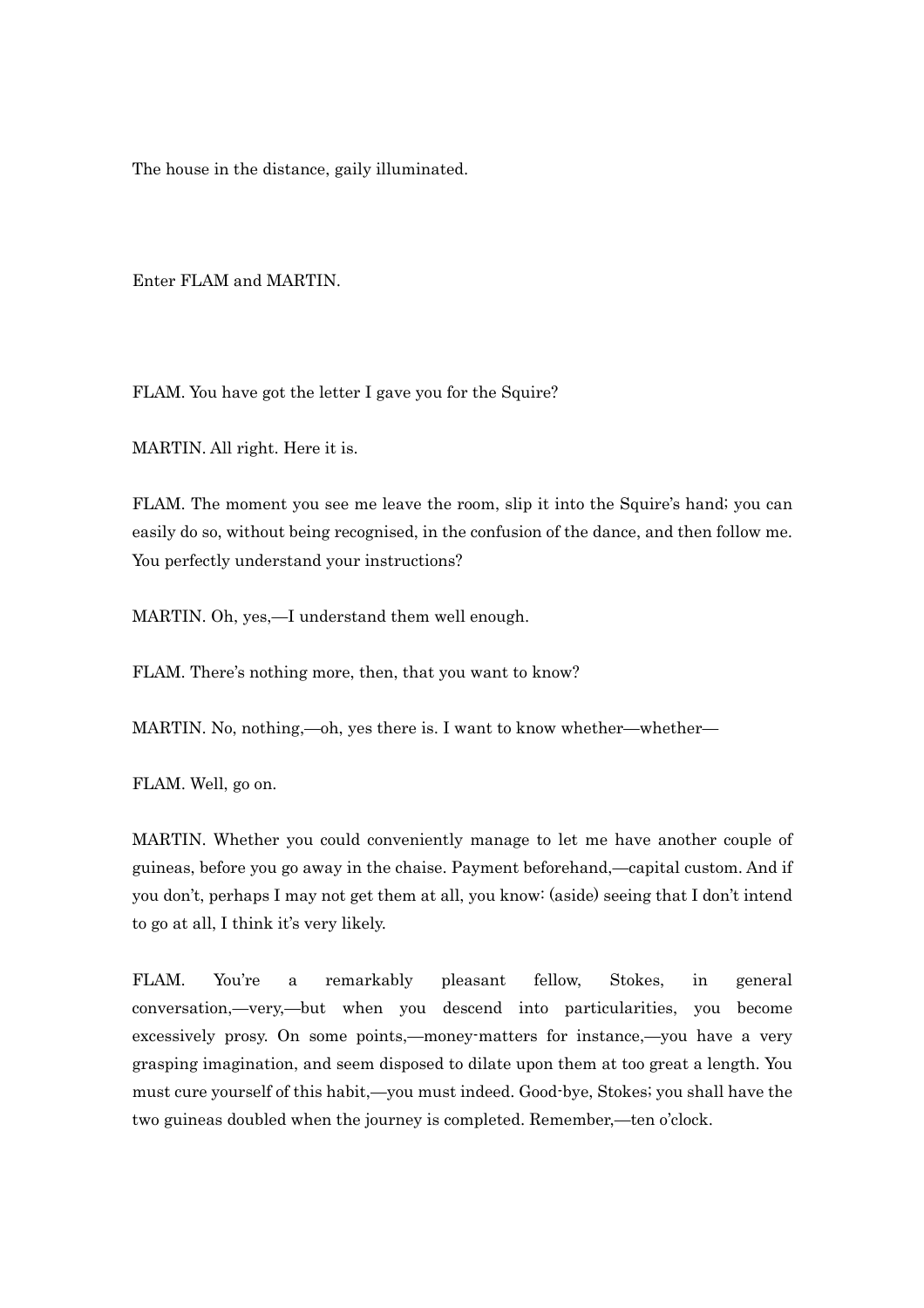[Exit FLAM.

MARTIN. I shan't forget ten o'clock, depend upon it. Now to burst upon my particular friend, Mr. John Maddox, with the awful disclosure. He must pass this way on his road to the Hall. Here they come,—don't see him though. (Groups of male and female Villagers in cloaks, etc., cross the stage on their way to the Hall.)

MARTIN. How are you, Tom? How do, Will?

VILLAGERS. How do, Mas'r Stokes?

MARTIN (shaking hands with them). How do, Susan? Mind, Cary, you're my first partner. Always kiss your first partner,—capital custom. (Kisses her.) Good-bye! See you up at the Hall.

VILLAGERS. Ay, ay, Mas'r Stokes.

[Exeunt Villagers.

MARTIN. Not among them. (More Villagers cross.) Nor them. Here he comes:—Rose with him too,—innocent little victim, little thinking of the atrocious designs that are going on against her!

Enter MADDOX and ROSE, arm-in-arm.

JOHN. Ha, ha, ha! that was a good 'un,—wasn't it? Ah! Martin, I wish I'd seen you a minute ago. I made such a joke! How you would ha' laughed!

MARTIN (mysteriously beckoning MADDOX away from ROSE, and whispering). I want to speak to you.

JOHN (whispering). What about?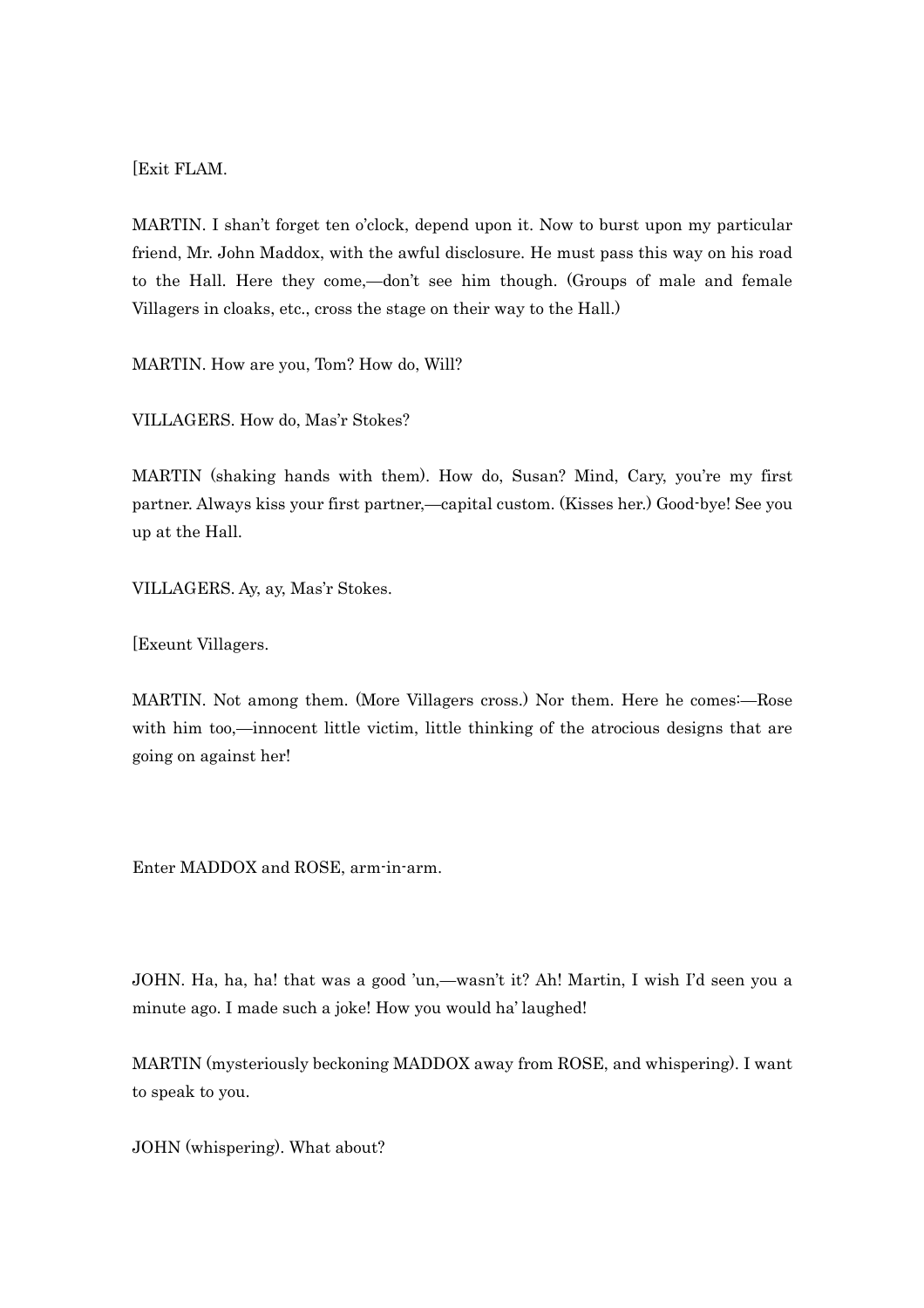ROSE. Lor'! don't stand whispering there, John. If you have anything to say, Mr. Stokes, say it before me.

JOHN (taking her arm). Ah! say it before her! Don't mind her, Martin; she's to be my wife, you know, and we're to be on the mutual-confidence principle; an't we,—Rose?

ROSE. To be sure. Why don't you speak, Mr. Stokes? I suppose it's the old story,—something wrong.

MARTIN. Something wrong! I rather think there is; and you little know what it is, or you wouldn't look so merry. What I have got to say—don't be frightened, Miss Rose,—relates to—don't alarm yourself, Master Maddox.

JOHN. I an't alarming myself; you're alarming me. Go on!

ROSE. Go on!—can't you?

MARTIN. Relates to Mr. Flam.

JOHN (dropping ROSE'S arm). Mr. Flam!

MARTIN. Hush!—and Miss Rose.

ROSE. Me! Me and Mr. Flam!

MARTIN. Mr. Flam intends at ten o'clock, this very night,—don't be frightened, Miss,—by force, in secret, and in a chaise and four, too,—to carry off, against her will, and elope with, Miss Rose.

ROSE. Me! Oh! (Screams, and falls into the arms of MADDOX.)

JOHN. Rub her hands, Martin, she's going off in a fit.

MARTIN. Never mind; she'd better go off in a fit than a chaise.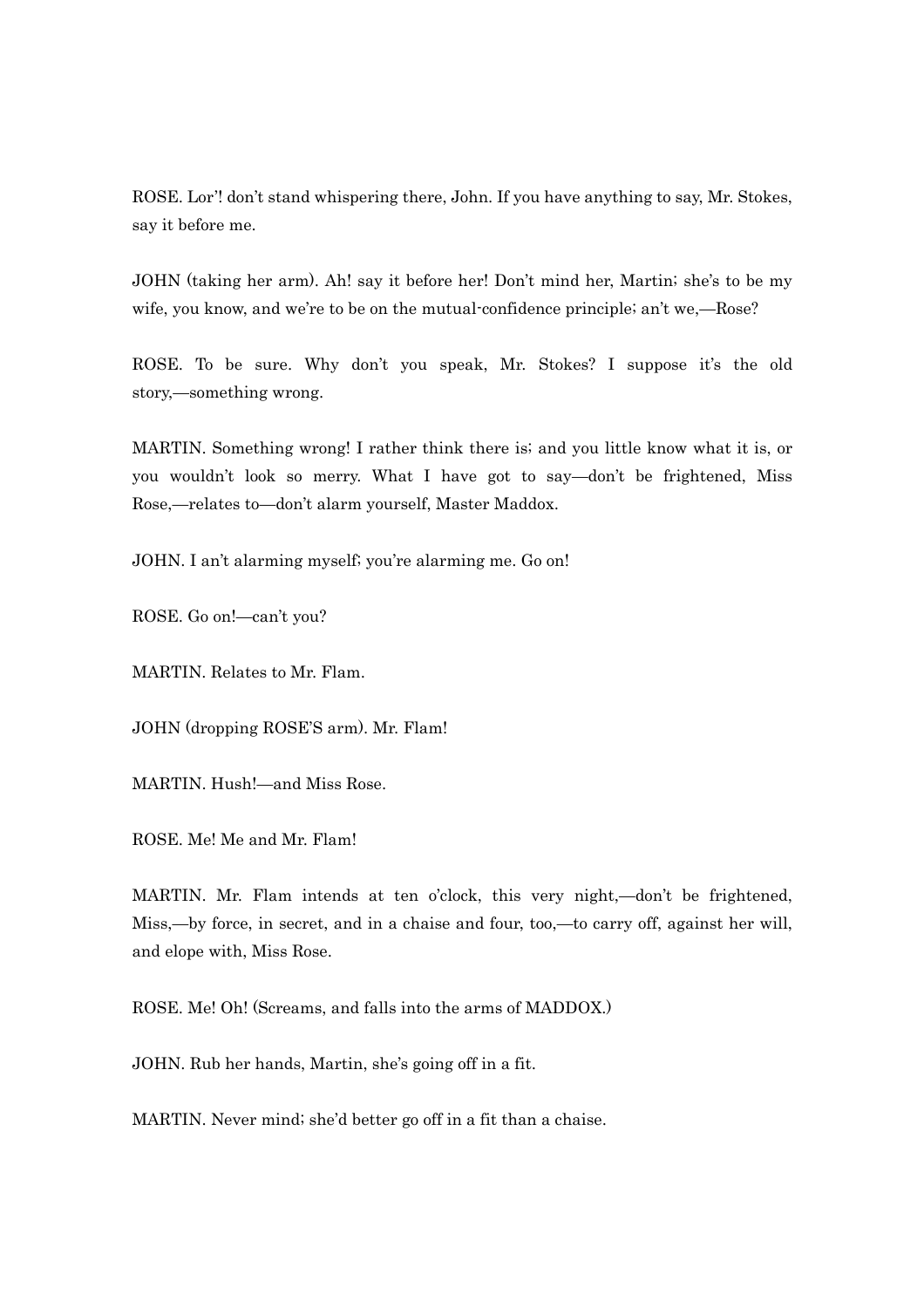ROSE (recovering). Oh, John! don't let me go.

JOHN. Let you go!—not if I set the whole Hall on fire.

ROSE. Hold me fast, John.

JOHN. I'll hold you fast enough, depend upon it.

ROSE. Come on the other side of me, Mr. Stokes: take my arm; hold me tight, Mr. Stokes.

MARTIN. Don't be frightened, I'll take care of you. (Takes her arm.)

ROSE. Oh! Mr. Stokes.

MARTIN. Oh, indeed! Nothing wrong,—eh?

ROSE. Oh! Mr. Stokes,—pray forgive my having doubted that there was—Oh! what a dreadful thing! What is to be done with me?

MARTIN. Upon my word, I don't know. I think we had better shut her up in some place under ground,—hadn't we, John?—or, stay,—suppose we borrow the keys of the family vault, and lock her up there, for an hour or two.

JOHN. Capital!

ROSE. Lor'! surely you may find out some more agreeable place than that, John.

MARTIN. I have it.—I'm to carry her off.

BOTH. You!

MARTIN. Me,—don't be afraid of me:—all my management. You dance with her all the evening, and I'll keep close to you. If anybody tries to get her away, you knock him down,—and I'll help you.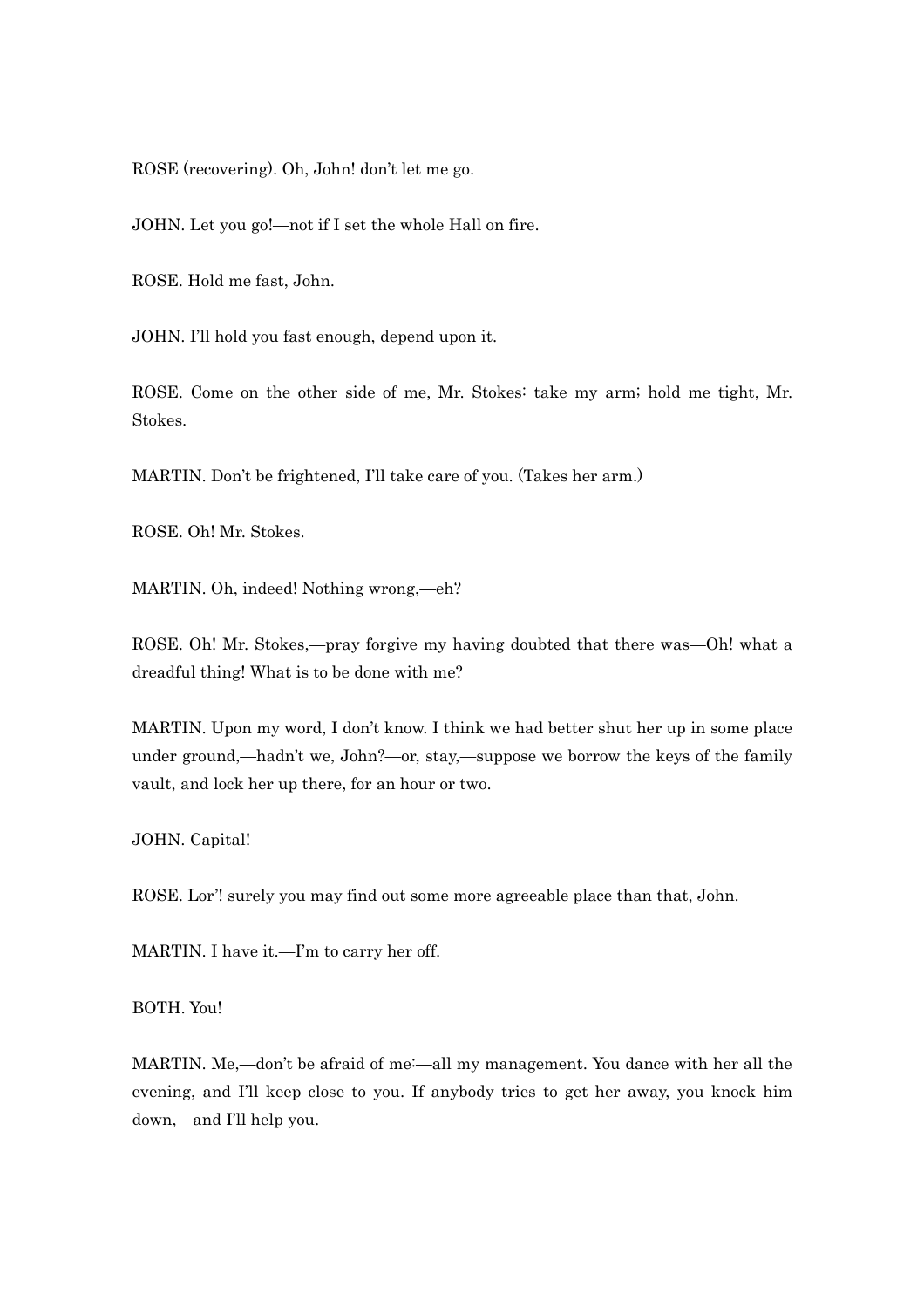JOHN. That's the plan;—come along.

ROSE. Oh, I am so frightened! Hold me fast, Mr. Stokes,—Don't let me go, John!

[Exeunt, talking.

Enter LUCY.

LUCY. Light-hearted revellers! how I envy them! How painful is my situation,—obliged with a sad heart to attend a festivity, from which the only person I would care to meet will, I know, be absent. But I will not complain. He shall see that I can become worthy of him, once again. I have lingered here so long, watching the soft shades of evening as they closed around me, that I cannot bear the thought of exchanging this beautiful scene for the noise and glare of a crowded room.

Song.—LUCY.

How beautiful at even-tide

To see the twilight shadows pale,

Steal o'er the landscape, far and wide,

O'er stream and meadow, mound and dale.

How soft is Nature's calm repose

When evening skies their cool dews weep: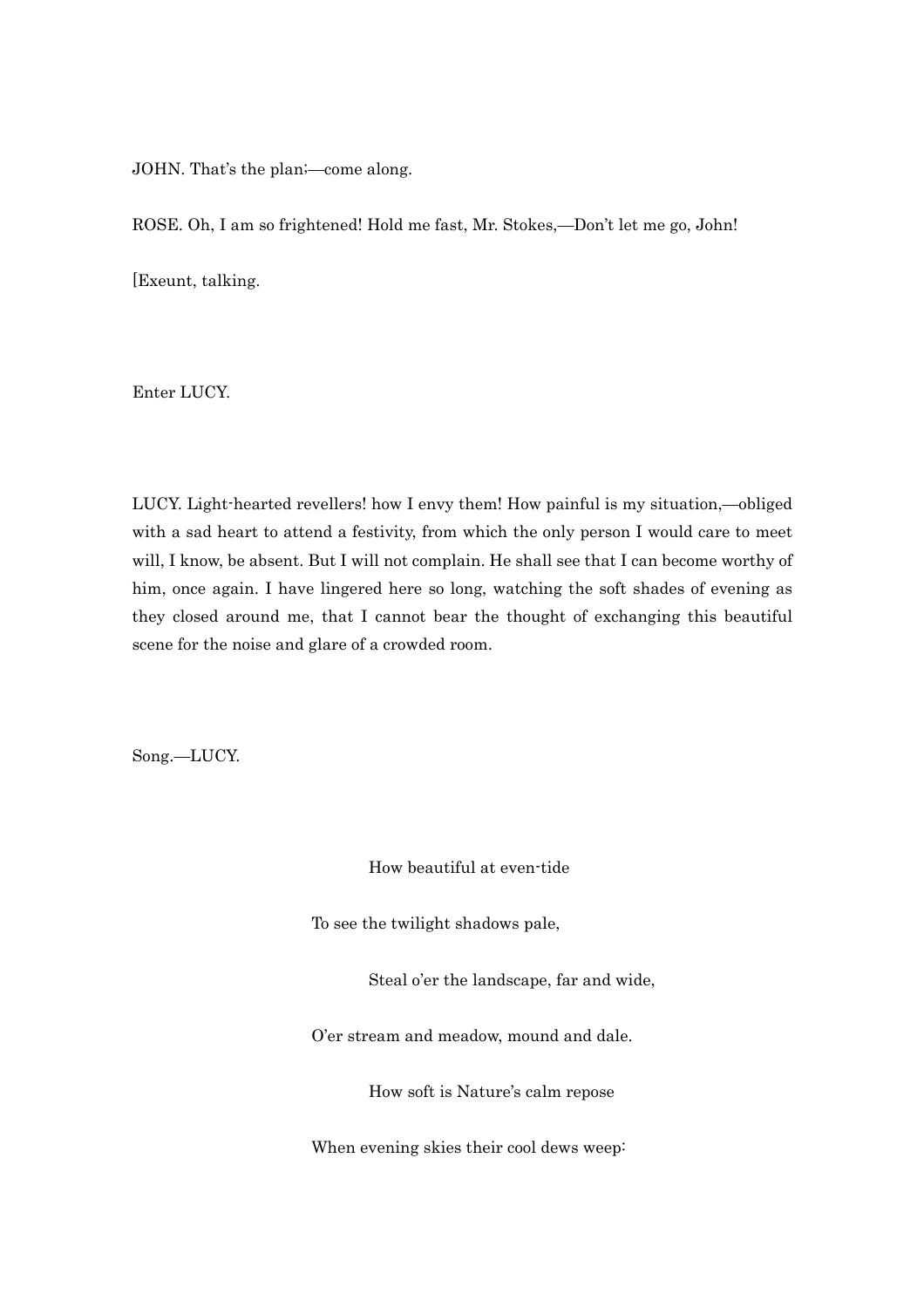The gentlest wind more gently blows,

As if to soothe her in her sleep!

The gay morn breaks,

Mists roll away,

All Nature awakes

To glorious day.

In my breast alone

Dark shadows remain;

The peace it has known

It can never regain.

SCENE THE LAST.—A spacious ball-room, brilliantly illuminated. A window at the end, through which is seen a moonlit landscape. A large concourse of country people, discovered.—The SQUIRE,—FLAM,—the BENSONS,—LUCY,—ROSE,—MARTIN, and MADDOX.

SQUIRE. Welcome, friends, welcome all! Come, choose your partners, and begin the dance.

FLAM (to LUCY) Your hand, for the dance?

LUCY. Pray excuse me, sir; I am not well. My head is oppressed and giddy. I would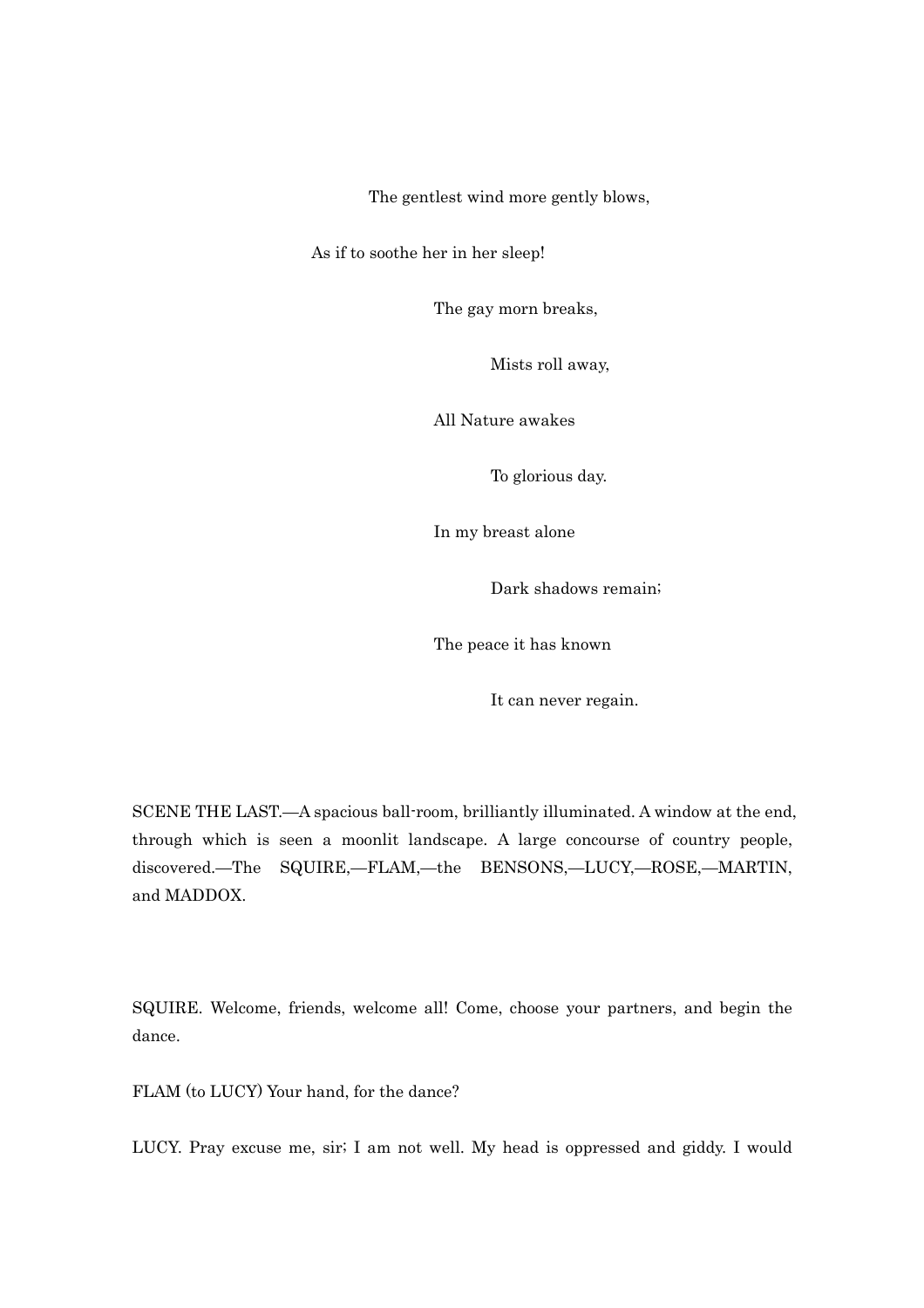rather sit by the window which looks into the garden, and feel the cool evening air. (She goes up. He follows her.)

JOHN (aside). Stand by me, Martin. He's gone to order the chaise, perhaps.

ROSE. Oh! pray don't let me be taken away, Mr. Stokes.

MARTIN. Don't be frightened,—don't be frightened. Mr. Flam is gone. I'll give the Squire the note in a minute.

SQUIRE. Now,—begin the dance.

A Country Dance.

(MARTIN and MADDOX, in their endeavours to keep close to ROSE, occasion great confusion. As the SQUIRE is looking at some particular couple in the dance, MARTIN steals behind him, thrusts the letter in his hands, and resumes his place. The SQUIRE looks round as if to discover the person who has delivered it; but being unsuccessful, puts it up, and retires among the crowd of dancers. Suddenly a violent scream is heard, and the dance abruptly ceases. Great confusion. MARTIN and MADDOX hold Rose firmly.)

SQUIRE. What has happened? Whence did that scream proceed?

SEVERAL VOICES. From the garden!—from the garden!

EDMUNDS (without). Raise him, and bring him here. Lucy,—dear Lucy!

BENSON. Lucy! My child! (Runs up the stage, and exit into garden.)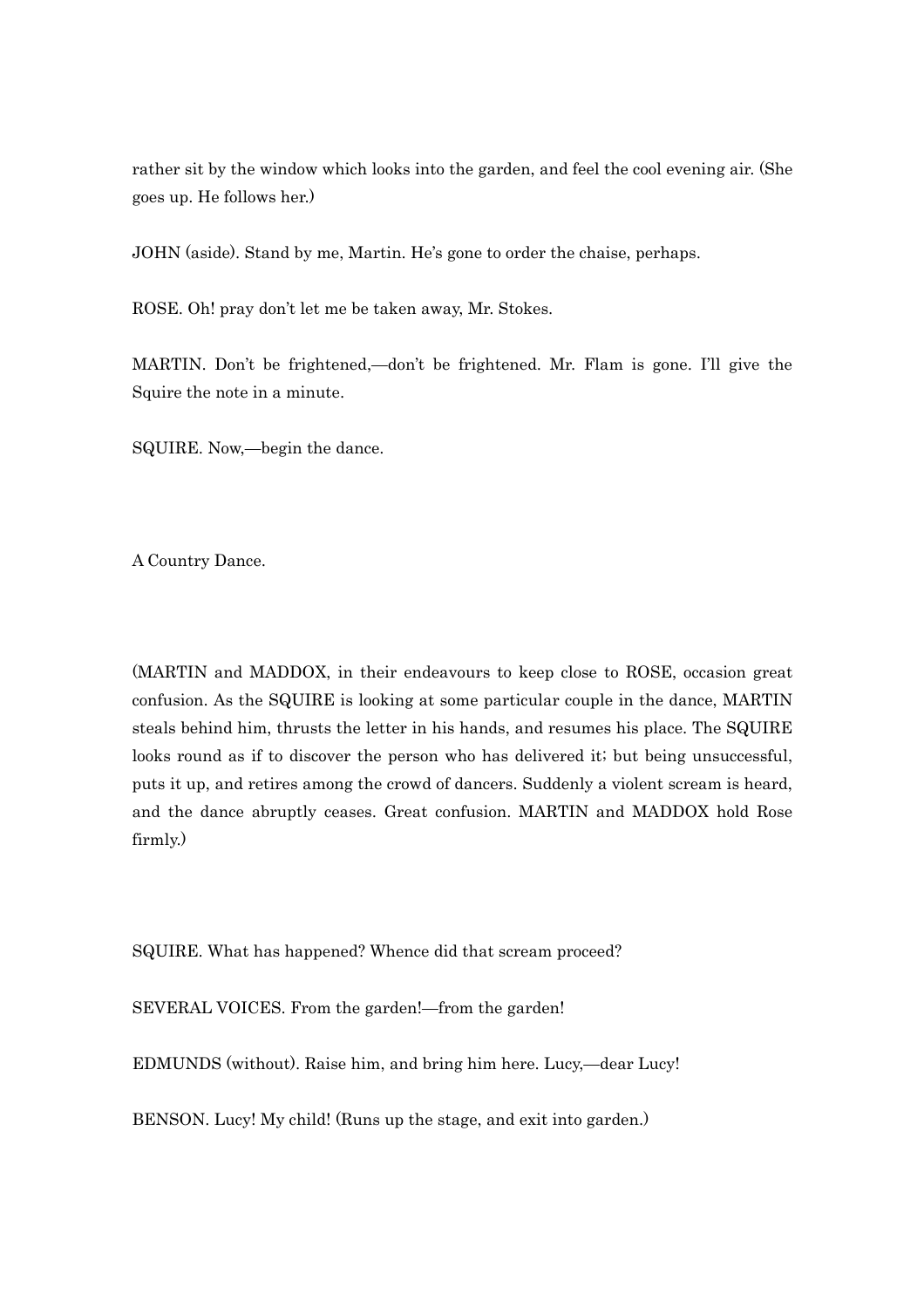MARTIN. His child! Damme! they can't get this one, so they're going to run away with the other. Here's some mistake here. Let me go, Rose. Come along, John. Make way there,—make way!

(As they run towards the window, EDMUNDS appears at it, without a hat, and his dress disordered, with LUCY in his arms. He delivers her to her father and ROSE.)

ROSE. Lucy,—dear Lucy,—look up!

BENSON. Is she hurt, George?—is the poor child injured?

EDMUNDS. No, it is nothing but terror; she will be better instantly. See! she is recovering now. (LUCY gradually recovers, as FLAM, his clothes torn, and face disfigured, is led in by MADDOX and MARTIN.)

BENSON. Mr. Norton, this is an act of perjury and baseness, of which another instant would have witnessed the completion.

SQUIRE (to FLAM). Rascal! this is your deed.

FLAM (aside to NORTON). That's right, Norton, keep it up.

SQUIRE. Do not address me with your odious familiarity, scoundrel!

FLAM. You don't really mean to give me up?

SQUIRE. I renounce you from this instant.

FLAM. You do?—then take the consequences.

SQUIRE. Benson,—Edmunds,—friends,—I declare to you most solemnly that I had neither hand nor part in this disgraceful outrage. It has been perpetrated without my knowledge, wholly by that scoundrel.

FLAM. 'Tis false; it was done with his consent. He has in his pocket, at this moment, a letter from me, acquainting him with my intention.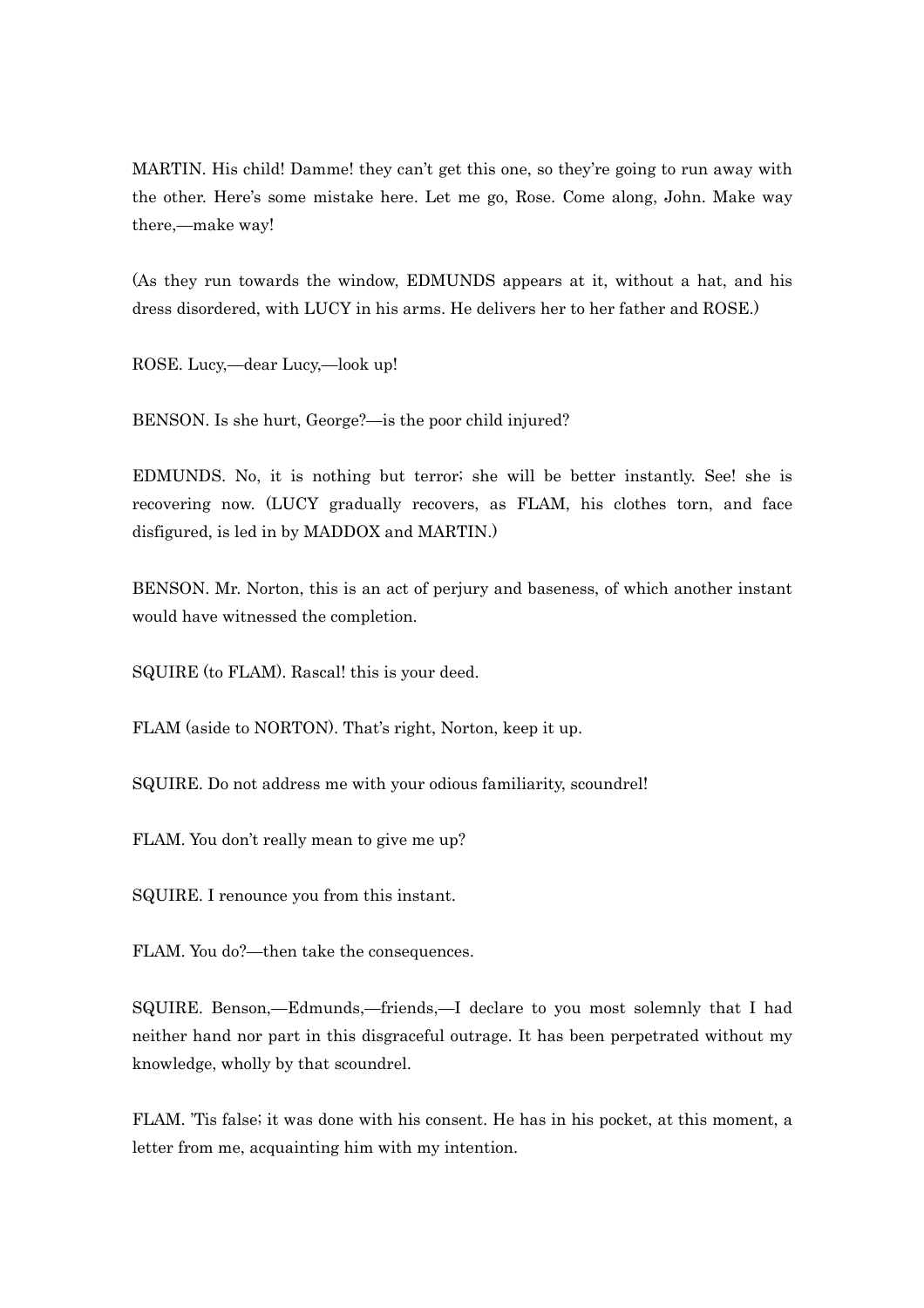## ALL. A letter!

SQUIRE. A letter was put into my hands five minutes since; but it acquainted me, not with this fellow's intention, but with his real dishonourable and disgraceful character, to which I had hitherto been a stranger. (To FLAM.) Do you know that handwriting, sir? (Showing him the letter.)

FLAM. Ellis's letter! (searching his pockets, and producing the other). I must,—ass that I was!—I did—enclose the wrong one.

SQUIRE. You will quit my house this instant; its roof shall not shelter you another night. Take that with you, sir, and begone. (Throws him a purse.)

FLAM (taking it up). Ah! I suppose you think this munificent, now—eh? I could have made twice as much of you in London, Norton, I could indeed, to say nothing of my exhibiting myself for a whole week to these clods of earth, which would have been cheap, dirt-cheap, at double the money. Bye-bye, Norton! Farewell, grubs!

[Exit.

SQUIRE. Edmunds, you have rescued your future wife from brutal violence; you will not leave her exposed to similar attempts in future?

EDMUNDS. Even if I would, I feel, now that I have preserved her, that I could not.

SQUIRE. Then take her, and with her the old farm, which from henceforth is your own. You will not turn the old man out, I suppose?

EDMUNDS (shaking BENSON by the hand). I don't think we are very likely to quarrel on that score; and most gratefully do we acknowledge your honour's kindness. Maddox!

JOHN. Hallo!

EDMUNDS. I shall not want that cottage and garden we were speaking of, this morning, now. Let me imitate a good example, and bestow it on your wife, as her marriage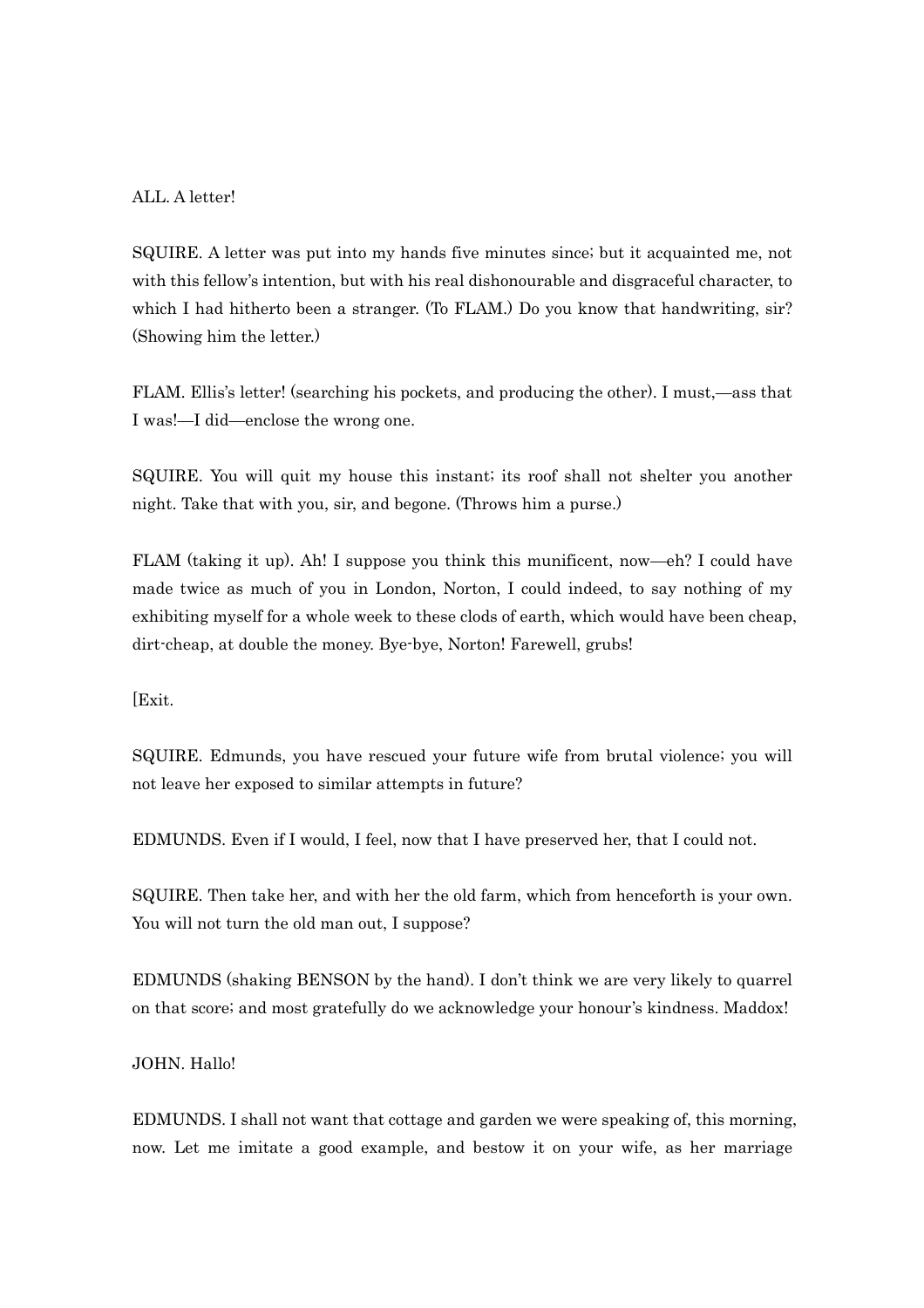portion.

ROSE. Oh, delightful! Say certainly, John,—can't you?

JOHN. Thank 'ee, George, thank 'ee! I say, Martin, I have arrived at the dignity of a cottage and a piece of ground, at last.

MARTIN. Yes, you may henceforth consider yourself on a level with me.

SQUIRE. Resume the dance.

MARTIN. I beg your pardon. One word. (Whispers the SQUIRE.)

SQUIRE. I hope not. Recollect, you have been mistaken before, to-day. You had better inquire.

MARTIN. I will. (To the audience.) My very particular friend, if he will allow me to call him so,—

SQUIRE. Oh, certainly.

MARTIN. My very particular friend, Mr. Norton, wishes me to ask my other particular friends here, whether there's—anything wrong? We are delighted to hear your approving opinion in the old way. You can't do better. It's a capital custom.

Dance and Finale.—Chorus.

Join the dance, with step as light

As every heart should be to-night;

Music, shake the lofty dome,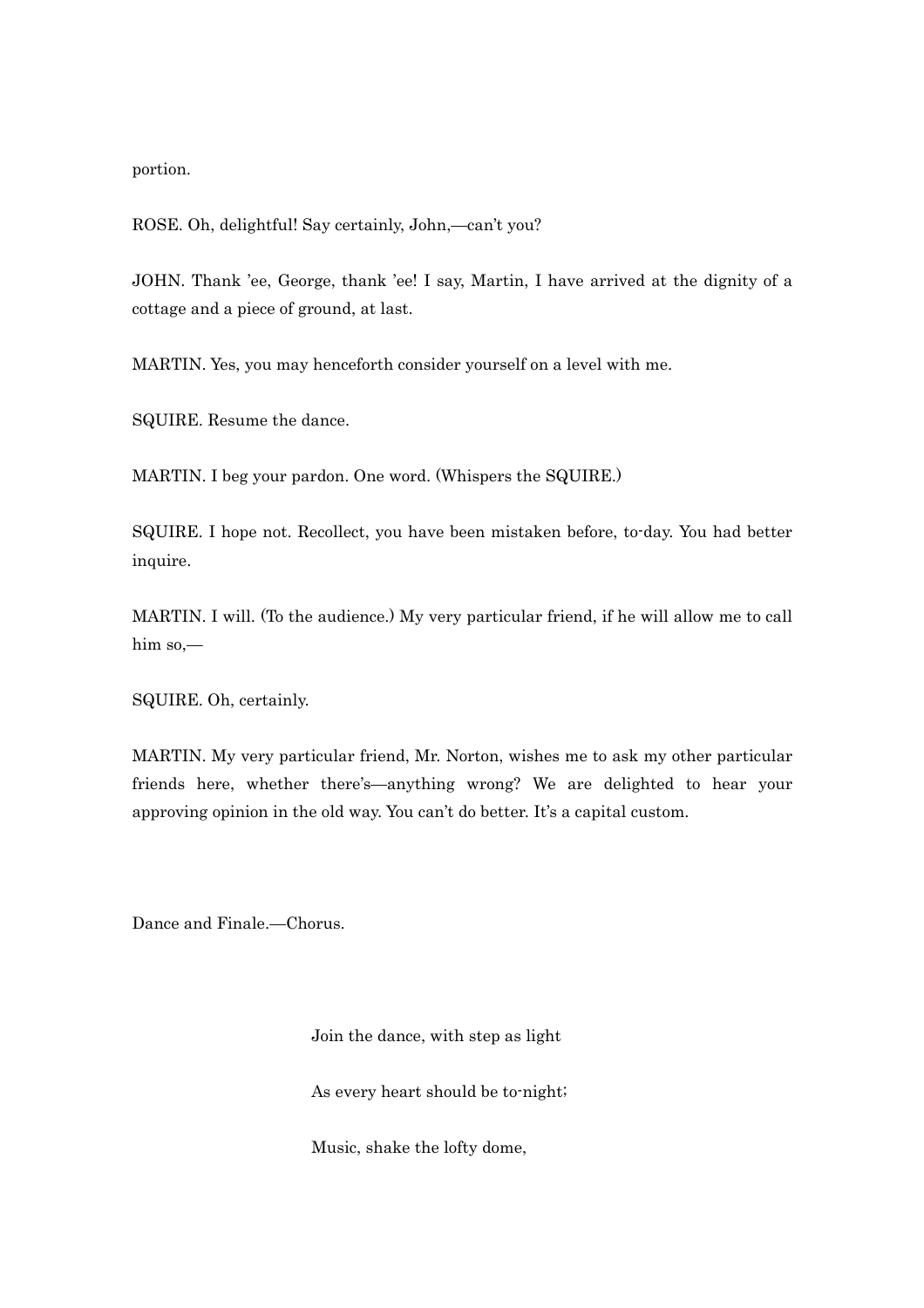In honour of our Harvest Home.

 Join the dance, and banish care, All are young, and gay, and fair; Even age has youthful grown, In honour of our Harvest Home.

 Join the dance, bright faces beam, Sweet lips smile, and dark eyes gleam; All these charms have hither come, In honour of our Harvest Home.

 Join the dance, with step as light, As every heart should be to-night; Music, shake the lofty dome, In honour of our Harvest Home.

Quintet.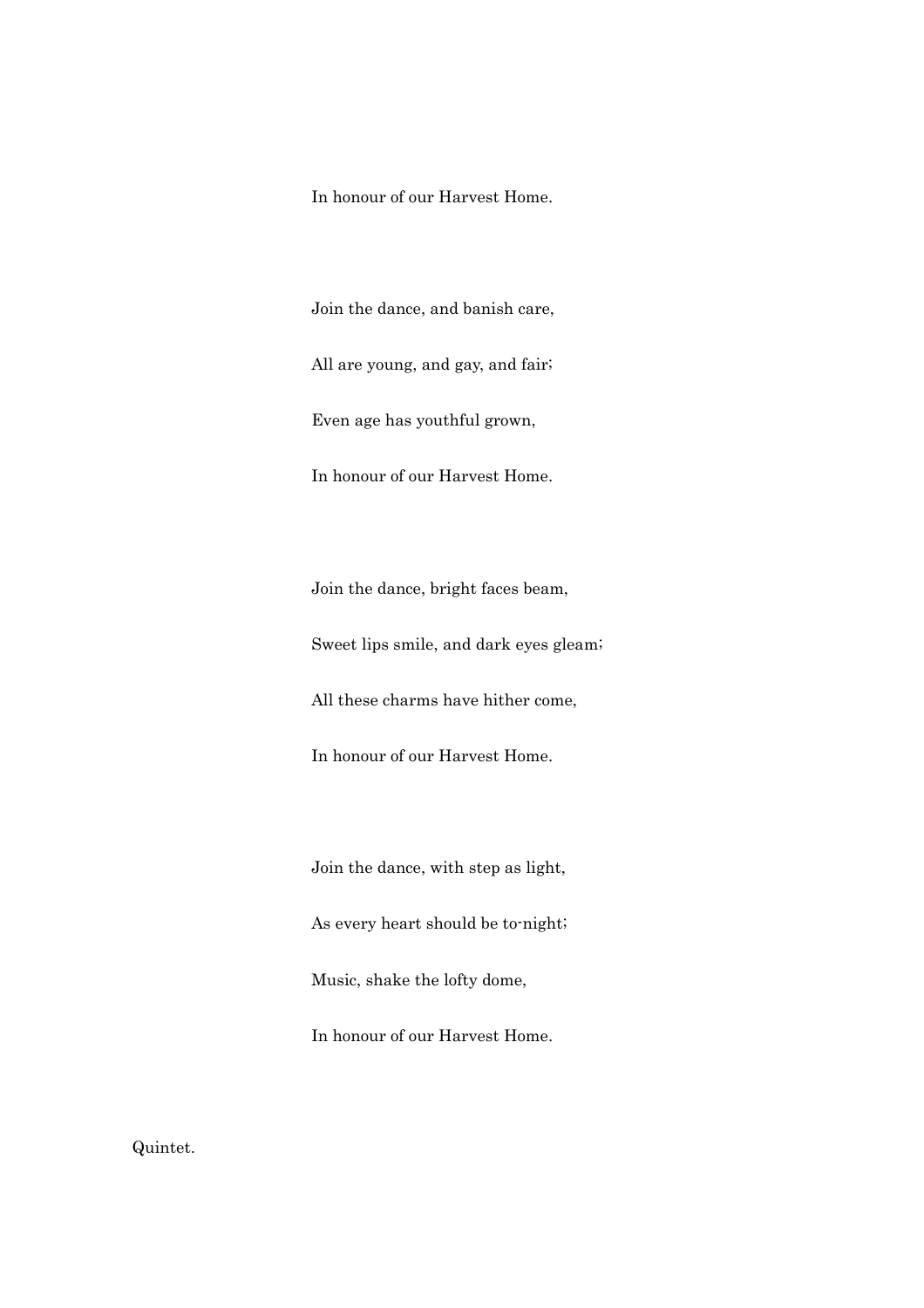## LUCY—ROSE—EDMUNDS—The SQUIRE—YOUNG BENSON.

No light bound

Of stag or timid hare,

O'er the ground

Where startled herds repair,

Do we prize

So high, or hold so dear,

As the eyes

That light our pleasures here.

No cool breeze

That gently plays by night,

O'er calm seas,

Whose waters glisten bright;

No soft moan

That sighs across the lea,

Harvest Home,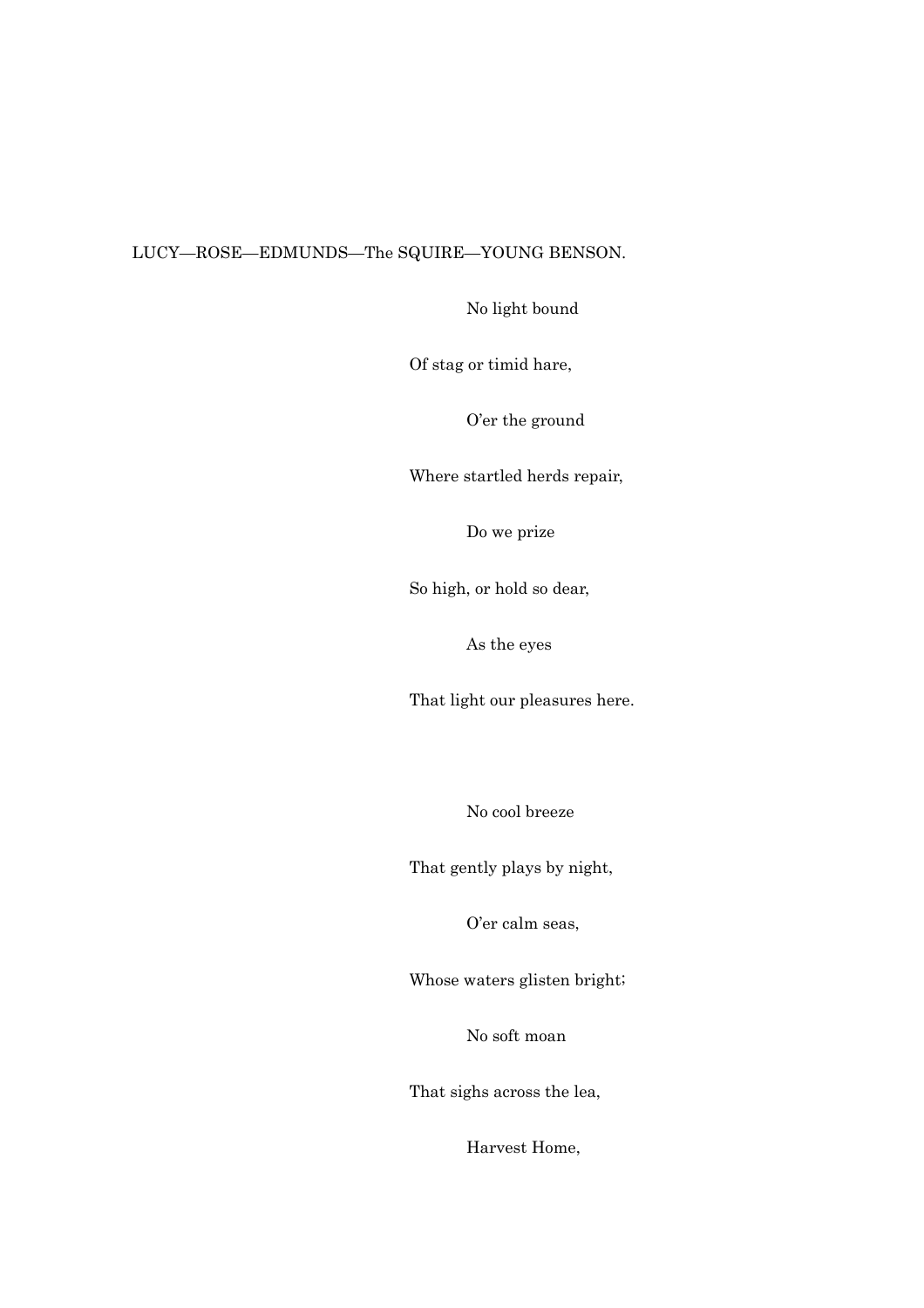Is half so sweet as thee!

Chorus.

Hail to the merry autumn days, when yellow cornfields shine,

Far brighter than the costly cup that holds the monarch's wine!

Hail to the merry harvest time, the gayest of the year,

The time of rich and bounteous crops, rejoicing, and good cheer.

Hail! Hail! Hail!

 $\overline{\phantom{a}}$ 

\* In John Hullah's music to this song, the last two lines are printed as follows:—

'The name adorns the gambler's strife,

Or gilds the worthless vow.'—ED. [Matz]

Afterword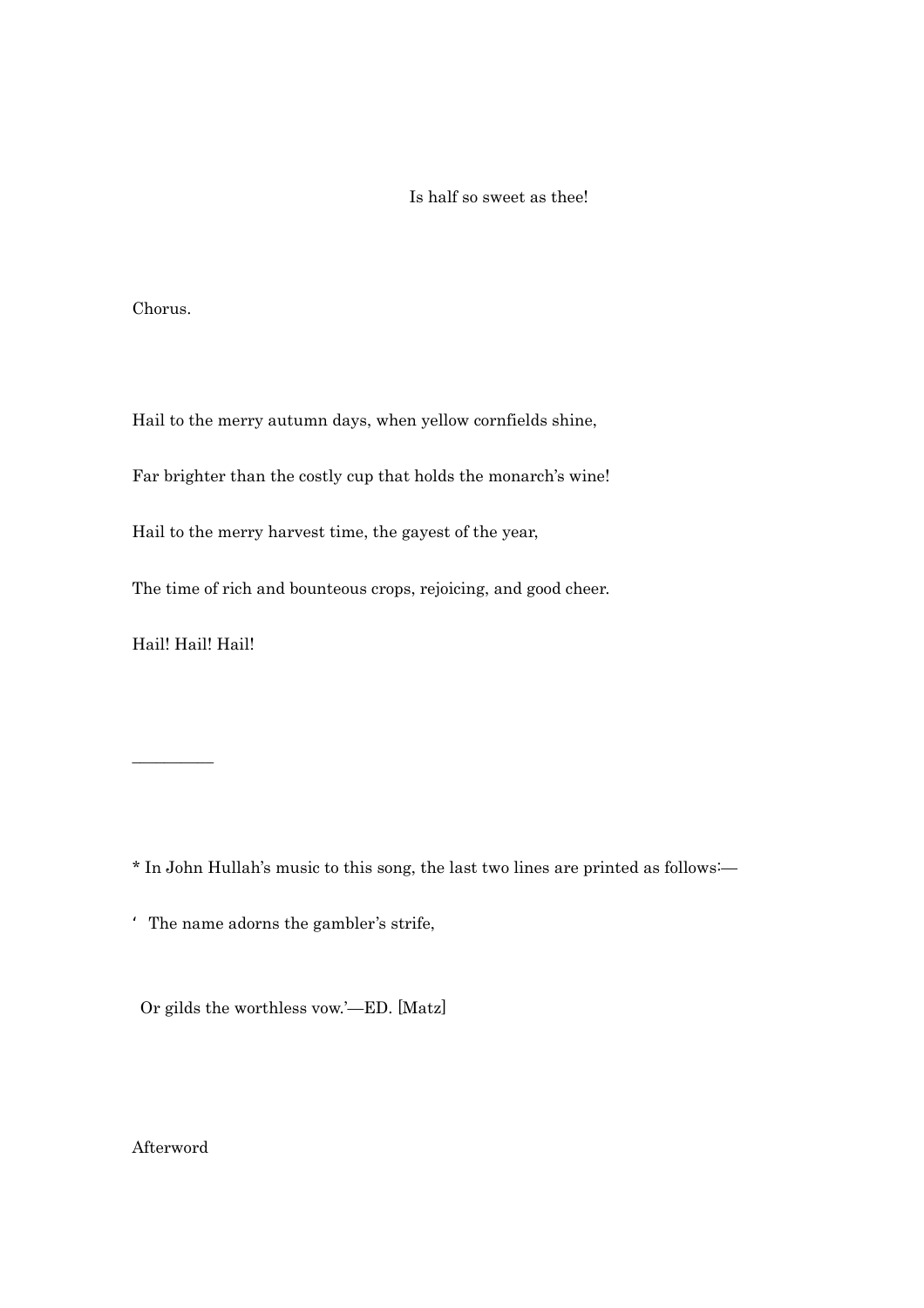At the beginning of December, in time for opening night, and before Bentley had published the libretto, Dickens and Hullah themselves had published a twopenny book of songs from Coquettes, for sale in the St. James's Theatre. Dickens sent a few of these pamphlets along to theatre critics, along with their "orders", free passes, and the invitations to the premiere. One such note went to editor of the weekly Examiner, and was passed along to its drama critic (Pilgrim 1:205). The Examiner critic attended the first night, and—not mollified by the small gift—wrote a withering denunciation of the opera, thunderously imprecating against its every aspect. Dickens wrote to composer Hullah, "Have you seen the Examiner? It is rather depreciatory of the Opera, but like all their inveterate critiques against Braham, so well done that I cannot help laughing at it, for the life and soul of me" (Pilgrim 1:210). A short time later, at one of author Ainsworth's Sunday literary parties, Dickens was to see the funny and inveterate critic in person. From the tone of his reviews, a reader might expect to see a crotchety and bitter septuagenarian, but in fact the theatre reviewer was Dickens's own age (24). The Examiner critic who Dickens met was—as you may have guessed—John Forster, and the two men would go on to have one of the greatest of all literary friendships. Forster was Dickens's closest friend for the remainder of his life, the executor of his estate, and his first major biographer. Presented below, in its entirety, is the review of Village Coquettes (from the Examiner, 11 Dec 1836, 791–92), as written by Boz's Boswell, John Forster.

## THEATRICAL EXAMINER

## ST. JAMES'S THEATRE

[anonymous Village Coquettes review by John Forster]

 An opera, or, as they call it at this house, an operatic burletta, in two acts, entitled the Village Coquettes—"the drama" and the "words of the song" by Boz; the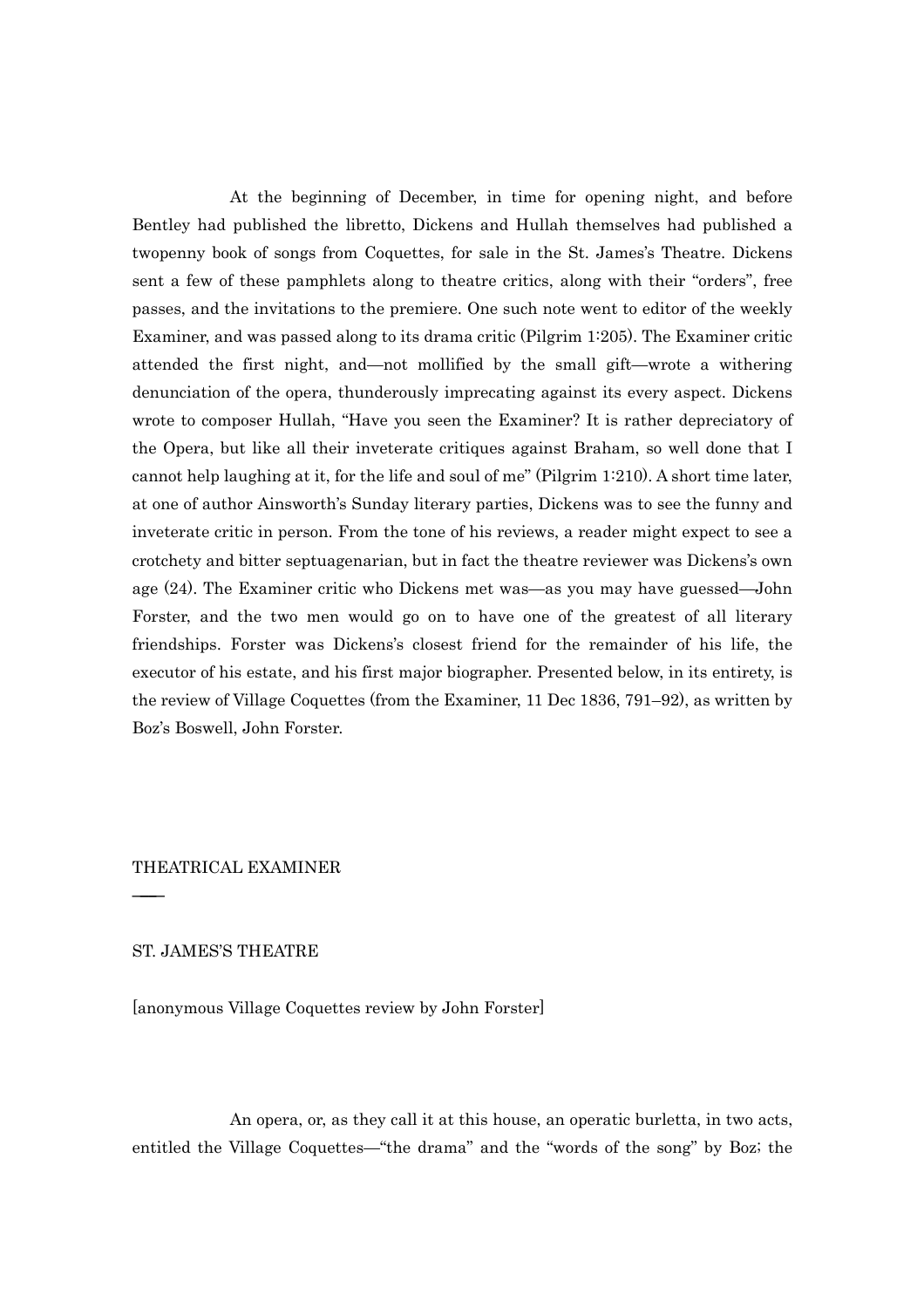"music by John Hullah"—was produced on Tuesday evening. This piece is a compound of Gerald Burgoyne's Lord of the Manor, and of Jerrold's Rent-day, but very far inferior to either. The scene is laid in a country village in England, in the year 1729, and the costume of that day is attempted. The plot and dialogue are totally unworthy of Boz.

 One Squire Norton (Mr Braham), a wealthy man,—a compound of the Truemore and Sir John Contrast of Burgoyne, with a considerable spice of Bickerstaff's Hawthorn added,—has picked up a fashionable swindler, the Honourable Sparkins Flam (Mr Barnett),—an imitation of Burgoyne's Young Contrast,—and these two gentlemen amuse themselves with paying some compliments to a couple of country lasses, Lucy Benson and Rose (Miss Rainforth and Miss Smith),—whereupon these ladies, dismissing a couple of country lovers, George Edmunds and John Maddox (Messrs Bennett and Gardner), and being taken by the glitter of greatness in a most womanly and natural manner, prefer the men clad in purple and fine linen to the tillers of the earth. A busy-body, one Mr Martin Stokes (Harley), now acquaints old Farmer Benson (Strickland) that these young ladies have moonlight assignations with our two patricians. The old farmer falls into a fury; the bumpkin lovers and a virtuous brother join him; and all straightway utter certain admitted and well worn sentiments which are sure to touch the springs of feeling in all those who are not absolutely sick of the old clap-trap, and taken ill whenever they hear it. These sentiments are to be met with in Burgoyne's opera of the Lord of the Manor, and are pretty strongly iterated in Jerrold's Rent-day. After all this takes place, and when the usual epithets (which poor men in a passion, on the stage, always apply to rich ones, when the rich meddle too nearly with their domestic arrangements) have been let off, Mr Braham (the squire) incontinently resolves to turn the old farmer out of his holding, because he will not consent to the ruin of his daughter, and he also scolds a little upon the occasion; a finale thereupon is sung to the first act, and a tableau formed after the manner of the ejectment in the Rent-day.

 In the second act the squire begins to think he has not behaved "exactly right," and the two young ladies presenting themselves at his house, to tell him that he is an inhuman monster for turning out Farmer Benson, and that they never really preferred him or his friend Flam to their two barn-door lovers, he very generously permits them to stay in the farm, father and brother, and lovers and all. He then marches off and tells the farmer his resolution, and gives a ball to celebrate the event. From this ball his friend, the Honourable Sparkins Flam, contrives to steal the squire's former innamorato for him, but without his knowledge. This causes Flam to be knocked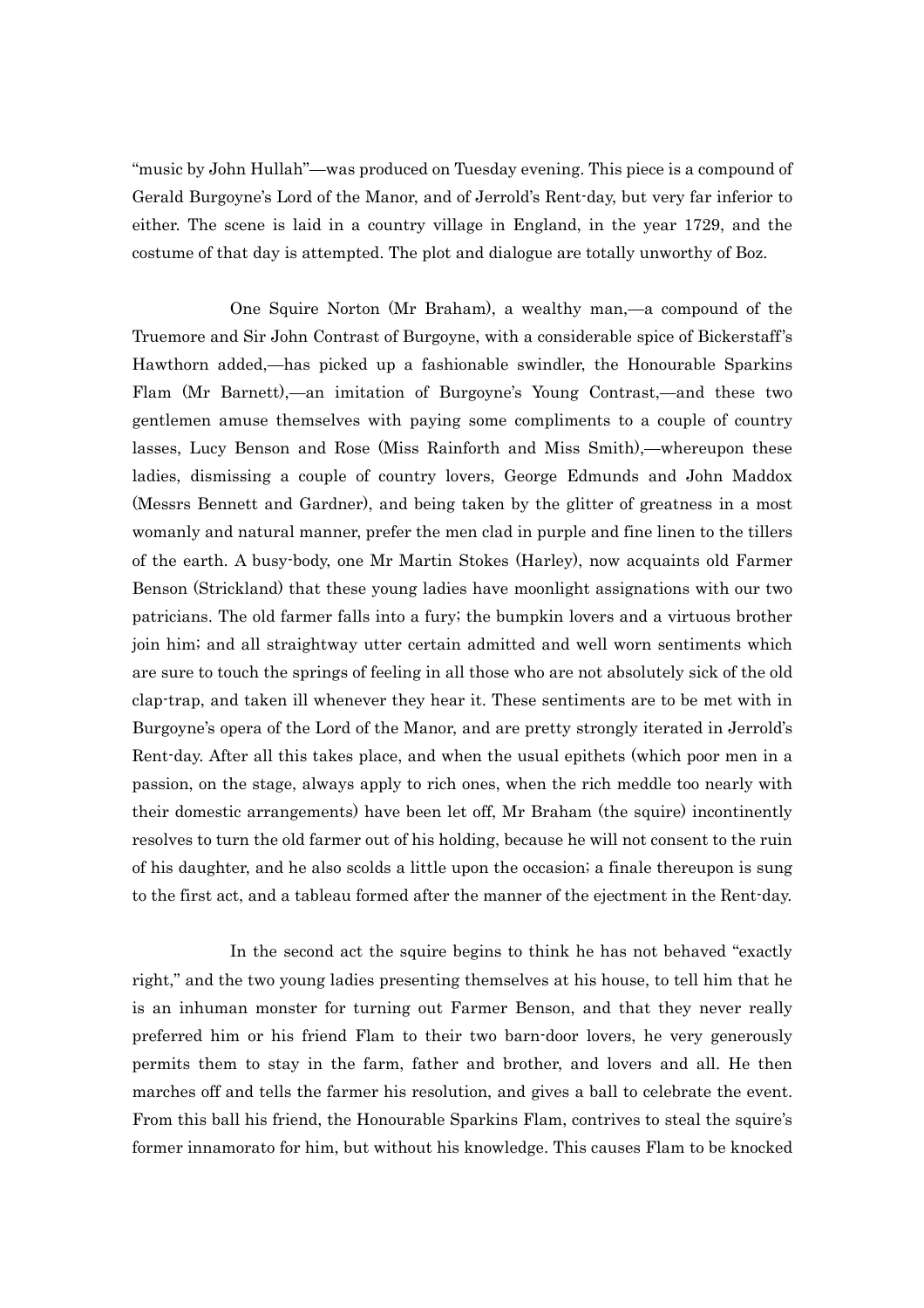down, and be brought back a prisoner. The squire turns his friend out of his house, swearing he had no hand in it, and the ball goes on.

 Not to speak of the lack of originality which this piece presents, it has also the demerit of having the incidents, such as they are, most clumsily hung together. The ejectment scene and tableau à la Rent Day, for instance, concludes one act in which the landlord is irritated to the highest degree. The next act commences at once with the same gentleman remorseful, and in this mood the two coquettes are introduced to pay him a visit—repentant as a pair of Magdalens, the only non-repentant among them being the squire's partner, Mr Flam, and him they turn out of the room. Now instead of converting the inflammatory landlord by their prayers or reasoning powers, the ladies at once proceed to acquaint him that nothing but the fine attitudes of himself and friend had gained their affections, so he had better let their relation stay in the farm; and they add that they had discovered that their quondam village lovers were much better men than the squire and his friend. This address, so likely to soothe the irritation of a gentleman in the squire's circumstances, and so extremely judicious, causes the squire to swear that they shall remain in the farm. Mr Flam, of course, is in disgrace with the ladies, and the squire intimates to him that they must now be let alone. After this, and during the ball which the squire gives to celebrate his repentance, Miss Lucy, the squire's choice, makes the audience to understand that she is miserable, and that the late events have incapacitated her for dancing, her young man not having quite got over her turning him off;—she therefore takes the immoral Mr Flam's arm, and strolls into the garden, the said Flam having a carriage ready to carry her off for the squire. Now as the squire is repentant, the lady repentant, and Flam out of favour with both, this is all vastly mysterious; however, at the fall of the curtain, Mr Harley came forward, and asked the audience "if it were all right?" They made a great din—we presume in acquiescence—and he then proceeded to beg favour for the piece, in that whining, half apologetic, all-familiar strain, now so very common on our stage. He desired the audience to applaud. They applauded. To repeat the same. They repeated it; and a disgusting farce was kept up between the favourite actor and his patrons, which we can hardly think will bear repetition, unless the house is on all occasions filled with orders.

 When the curtain fell, Braham brought out Miss Rainforth, she pulled on Miss Smith, Bennet and Strickland followed, Barnett and all the rest paraded themselves,—and then the audience screamed for Boz! Now we have a great respect and liking for Boz; the Pickwick Papers have made him, as our readers are very well aware,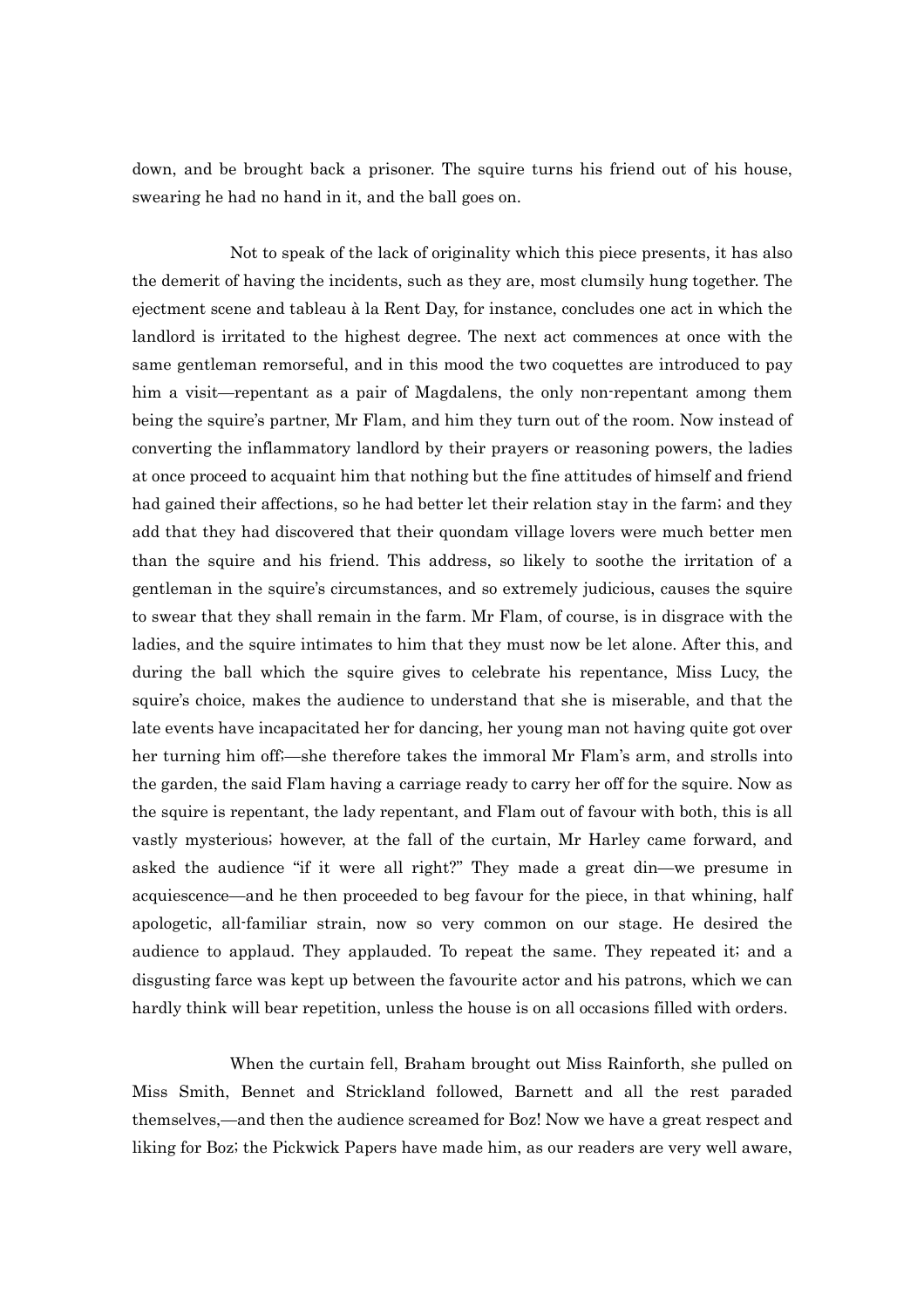an especial favourite with us; and we have no idea of his being exhibited gratis. Bad as the opera is, however, we feel assured that if Mr Braham will make arrangements to parade the real living Boz every night after that opera, he will insure for it a certain attraction. Boz appeared, and bowed and smiled and disappeared, and left the audience in perfect consternation that he neither resembled the portraits of Pickwick, Snodgrass, Winkle, nor Tupman. Some critics in the gallery were said to have expected Samuel Weller. The disappointment was deeply and generally felt. We think, however, that Mr Braham has still a right to exhibit a large wood-cut of Pickwick on his bills, with an intimation that Boz will be shown nightly after the opera. It would be no very exaggerated theatrical puff according to the present system.

 We have now to say a word of the music, and we are compelled to state that its utter insignificance makes our task a brief one. The only song which we think to have any merit is that commencing "Autumn leaves." It is introduced by rather a pretty obligato passage on the horn. This song was sung very neatly by Mr Bennet. The finale to the first act is not remarkable, but yet not devoid of merit. There is in the finale to the first act a short quintette which is very well harmonized. The instrumentation throughout the opera is not appropriate; but the band of this theatre is so inefficient, that it can hardly do justice to any music. In this band there is a little boy who beats the drums, but never tunes them. He should be whipt.

 The costume is absolutely disfiguring. Mr Braham himself is inducted into the strangest red velvet coat we can remember to have seen, surmounted by a hunting-cap, and underwritten by a pair of long gaiters. Signor somebody, who exhibits wax figures, and rejoices in mounted men who ride in procession through the streets, might study Mr Braham's costume with advantage for his cavalry.

 Miss Rainforth had not one note of music in which she could use her talents with any effect. This young lady (evidently brought before the public of the metropolis, as is too frequently the case, without having had any previous practice in the country) labours under the disadvantage of being completely a novice in the business of the stage. However, to our thinking, she evinces promise of becoming a fair actress in serious characters; and, as far as the part allowed, she manifested evidently a very proper conception of it; but, alas! she was dressed more like Deborah Woodcock than any other person we know of. Miss Smith acted the part of Rose. We have already given it as our opinion that this young lady should never sing except with her sister. Of